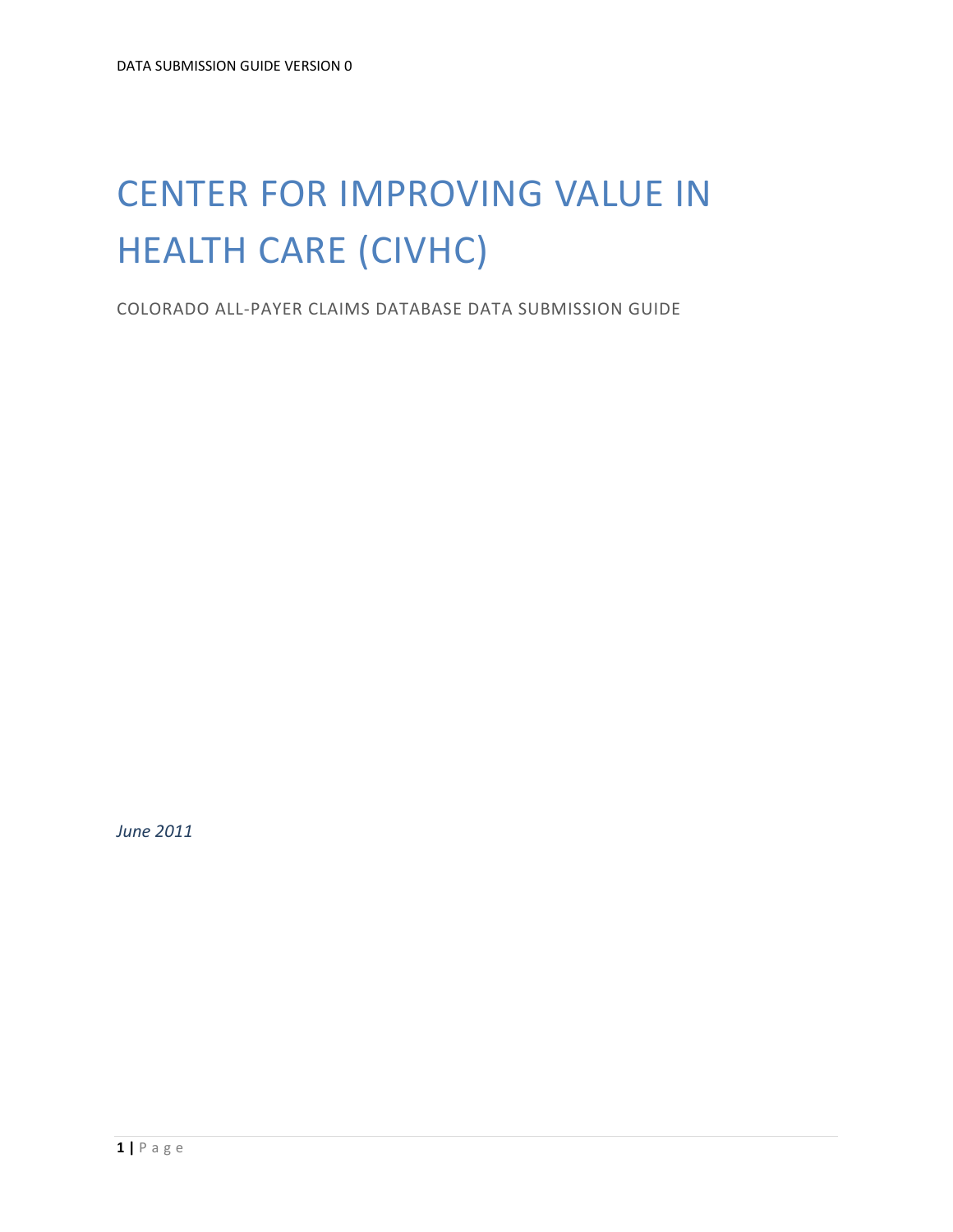# <span id="page-1-0"></span>**REVISION HISTORY**

| Date      | <b>Version</b> | <b>Description</b>                                                                                                                                                                                      | <b>Author</b> |             |
|-----------|----------------|---------------------------------------------------------------------------------------------------------------------------------------------------------------------------------------------------------|---------------|-------------|
| 2/1/2011  | A              | Initial draft                                                                                                                                                                                           | А.            | Graziano    |
| 2/2/2011  | B              | Added section on Data Quality<br>Requirements and added Employer Name<br>to the Eligibility Data File. Added Provider<br>File and Pharmacy Eligibility File, with<br>placeholder for Plan Details File. | А.            | Graziano    |
| 3/1/2011  | C              | General revisions and updates                                                                                                                                                                           |               | A. Graziano |
| 3/21/2011 | D              | Added section numbering and data<br>elements to insurance plan file. Added<br>decisions reached during payer weekly DSG<br>meeting                                                                      |               |             |
| 4/27/2011 | $\Omega$       | Incorporated decisions reached during<br>payer weekly meetings including a revision<br>to submission timelines, modification to<br>data element definitions                                             |               | A. Graziano |
| 6/10/2011 | $\Omega$       | Final adjustments made based on feedback<br>from Cigna and United Healthcare.<br>Modified timeline for data submission.                                                                                 |               | A. Graziano |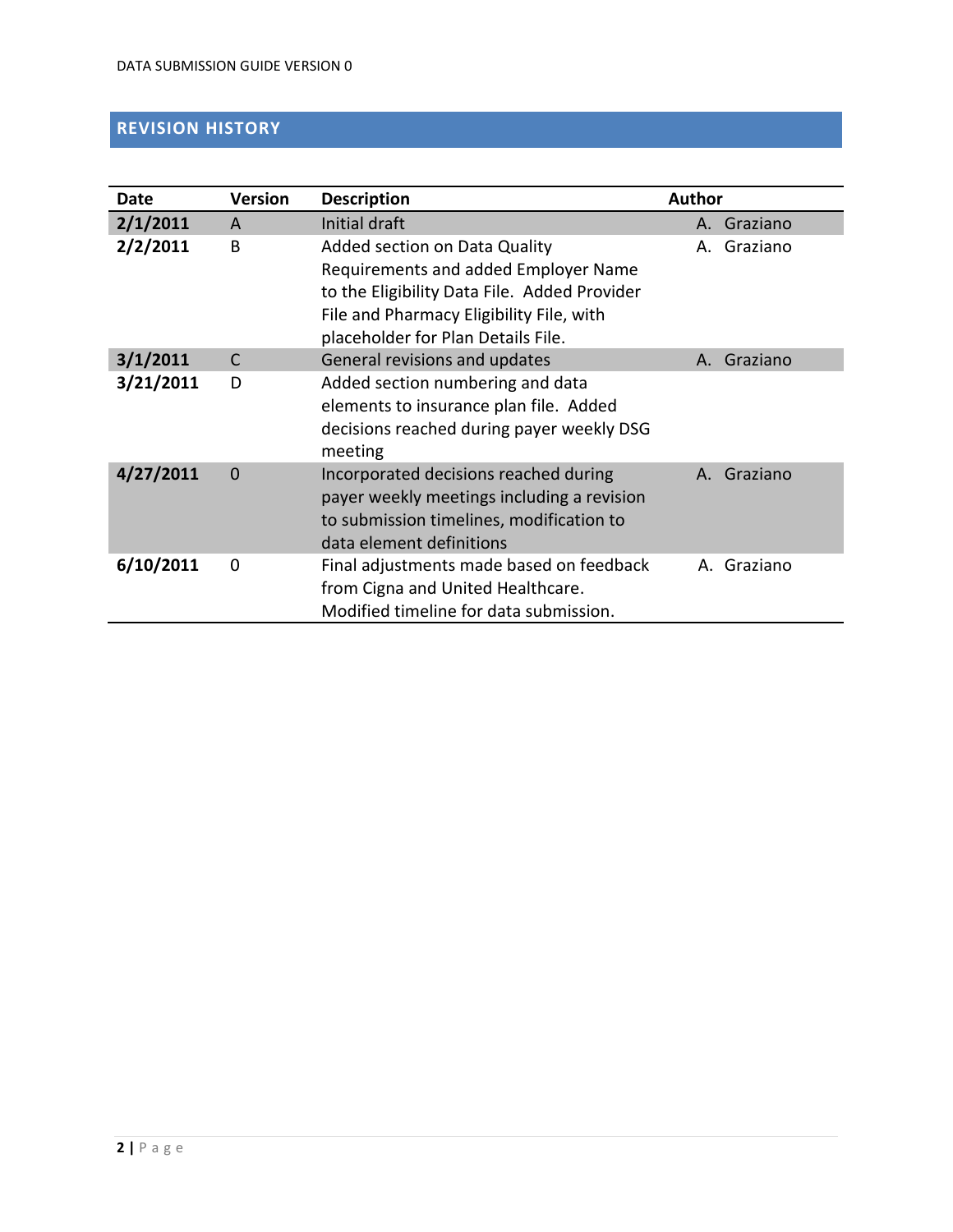# <span id="page-2-0"></span>TABLE OF CONTENTS

# **CONTENTS**

| 3.1     |  |
|---------|--|
| 3.2     |  |
| 3.3     |  |
| 3.4     |  |
|         |  |
| $A-1$   |  |
| $A-2$   |  |
| $A-3$   |  |
| $A - 4$ |  |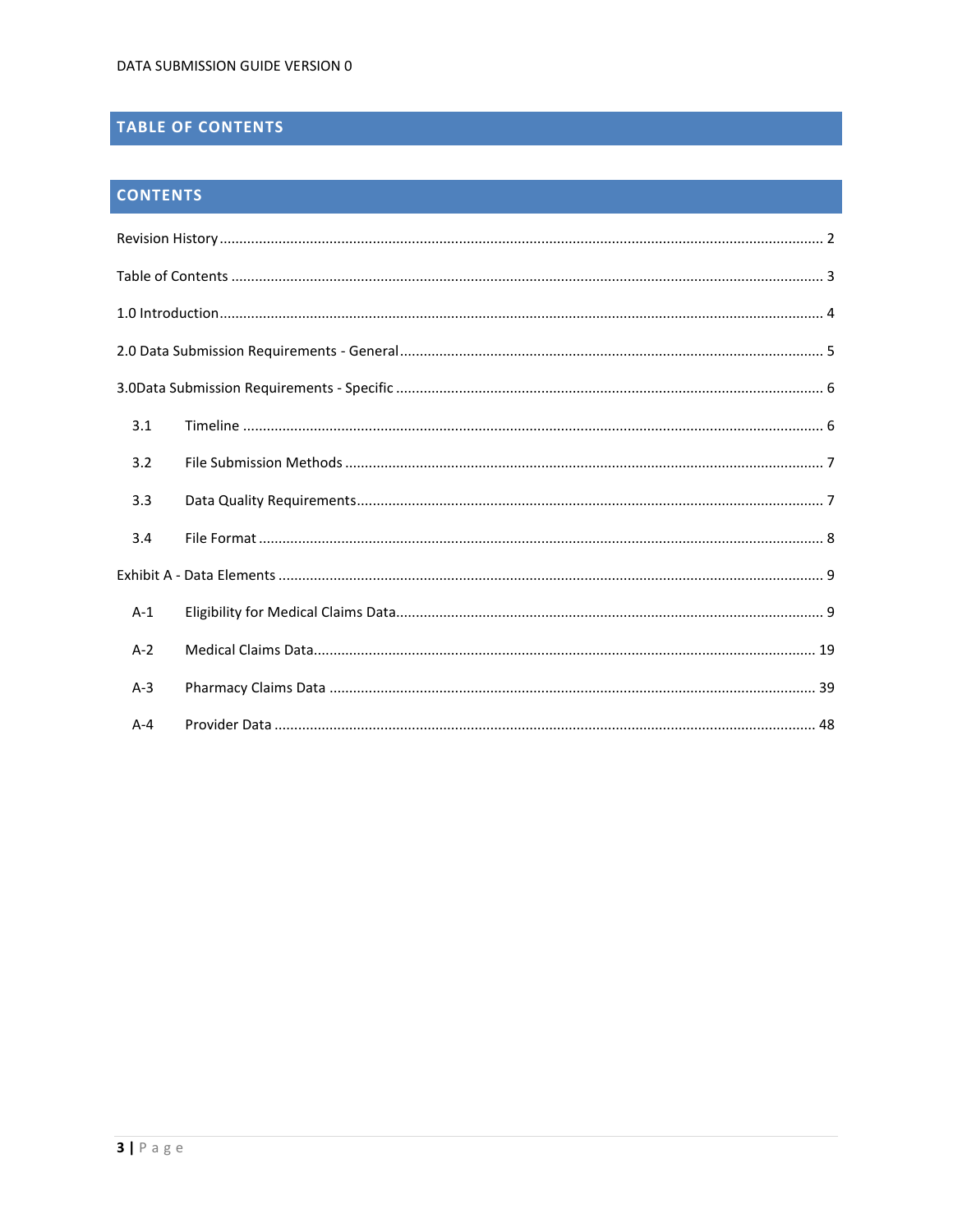### <span id="page-3-0"></span>**1.0 INTRODUCTION**

- 1.1 Access to timely, accurate, and relevant data is essential to improving quality, mitigating costs, and promoting transparency and efficiency in the health care delivery system. A valuable source of data can be found in health care claims but it is currently collected by a variety of government entities in various formats and levels of completeness. Using its broad authority to collect health care data ("without limitation") under § 25.5-1-204, C.R.S. pursuant to Chapter 299 of the Acts of 2010 has adopted regulations to create a comprehensive Colorado all payer claims database (CAPCD) with eligibility, medical, pharmacy, and dental datasets from fully-insured, self-insured, Medicare, and Medicaid data.
- 1.2 Health care data and information submitted by Health Care Payers to CIVHC is not public record. No public disclosure of any health plan information or data shall be made unless specifically authorized under CAPCD Data Release Regulations.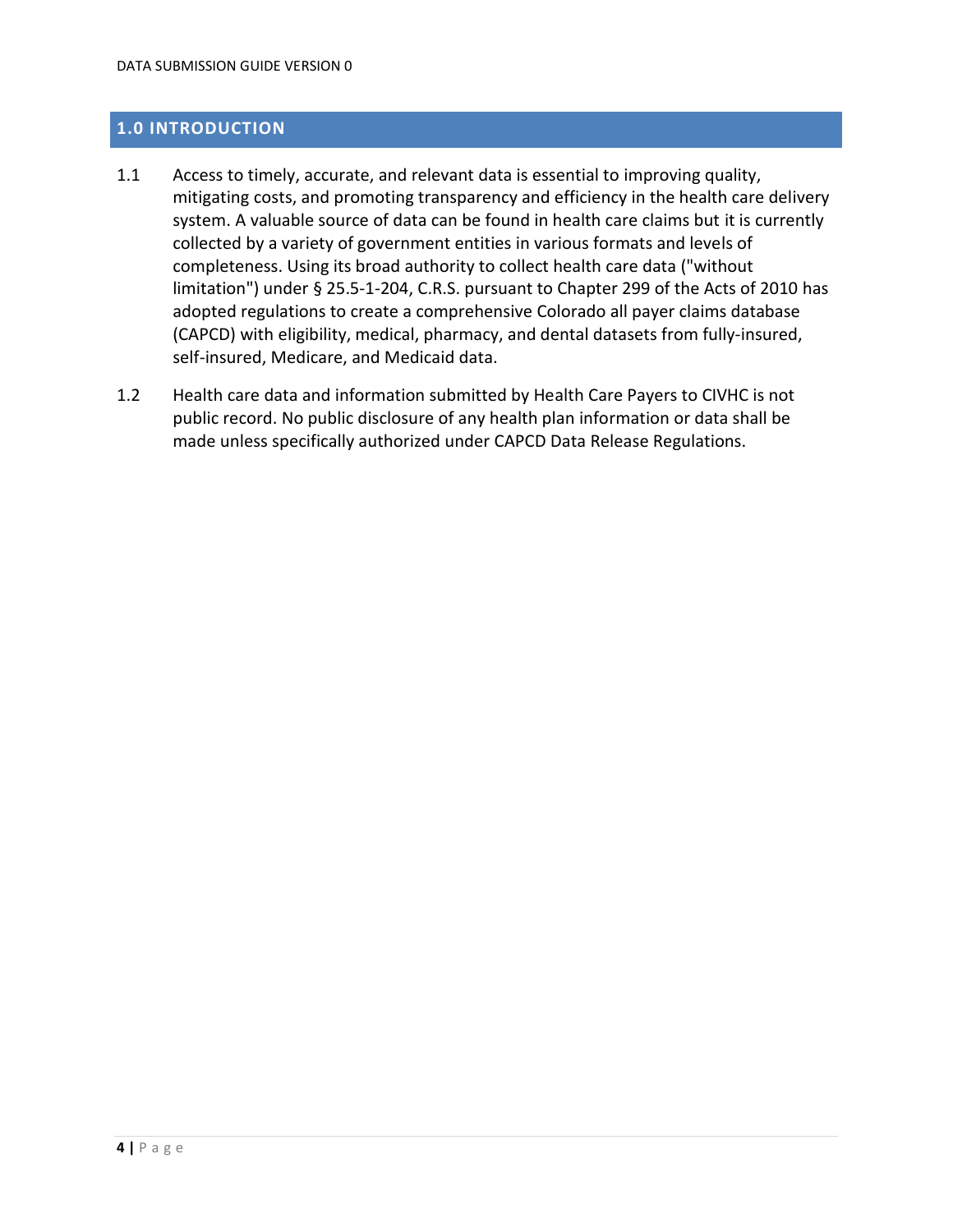### <span id="page-4-0"></span>**2.0 DATA SUBMISSION REQUIREMENTS - GENERAL**

2.1 Data submissions detailed below will include eligibility, medical claims, pharmacy claims, provider data, and product data files (Health Care Data). Field definitions and other relevant data associated with these submissions are specified in Exhibit A. These datasets have been developed by the APCD Council in collaboration with stakeholders across the nation.

#### 2.1.1 DATA TO BE SUBMITTED

- 2.1.1.1 Medical Claims Data.
	- a) Payers shall report health care service paid claims and encounters for all Colorado resident members. Payers may be required to identify encounters corresponding to a capitation payment (Exhibit A-2).
	- b) A Colorado resident is defined as any eligible member whose residence is within the State of Colorado, and all covered dependents. An exception to this is subscribers covered under a student plan. In this case, any student enrolled in a student plan for a Colorado college/university would be considered a Colorado resident regardless of their address of record.
	- c) Payers must provide information to identify the type of service and setting in which the service was provided. Each submitted data file shall have control totals and transmission control data (see Exhibits for specifics). Claim data is required for submission for each month during which some action has `been taken on that claim (ie payment, adjustment or other modification). Any claims that have been "soft" denied (denied for incompleteness, incorrect or other administrative reasons) which the data supplier expects to be resubmitted upon correction, do not have to be submitted until corrections have been completed and the claim paid. It is desirable that payers provide a reference that links the original claim to all subsequent actions associated with that claim (see Exhibit A-2 for specifics).
	- d) ICD9 Diagnosis and Procedure Codes are required to accurately report risk factors related to the Episode of Care. CPT/HCPCS codes are also required.
	- e) For historical data submitted during the onboarding process, payers shall provide as a separate report monthly totals of covered members (Colorado residents) for the periods associated with the historical data (7/1/2008 through 12/30/2010).

#### 2.1.1.2 Pharmacy Claims.

- a) Health Care Payers must provide data for all pharmacy paid claims for prescriptions that were actually dispensed to members and paid (Exhibit A-3).
- b) If your health plan allows for medical coverage without pharmacy (or vice versa), it is important to be aware of this to effectively and accurately reports costs for certain Episodes of Care. If this is an option for your health plans, it will need to be discussed with CIVHC and an approach formulated for accommodating this.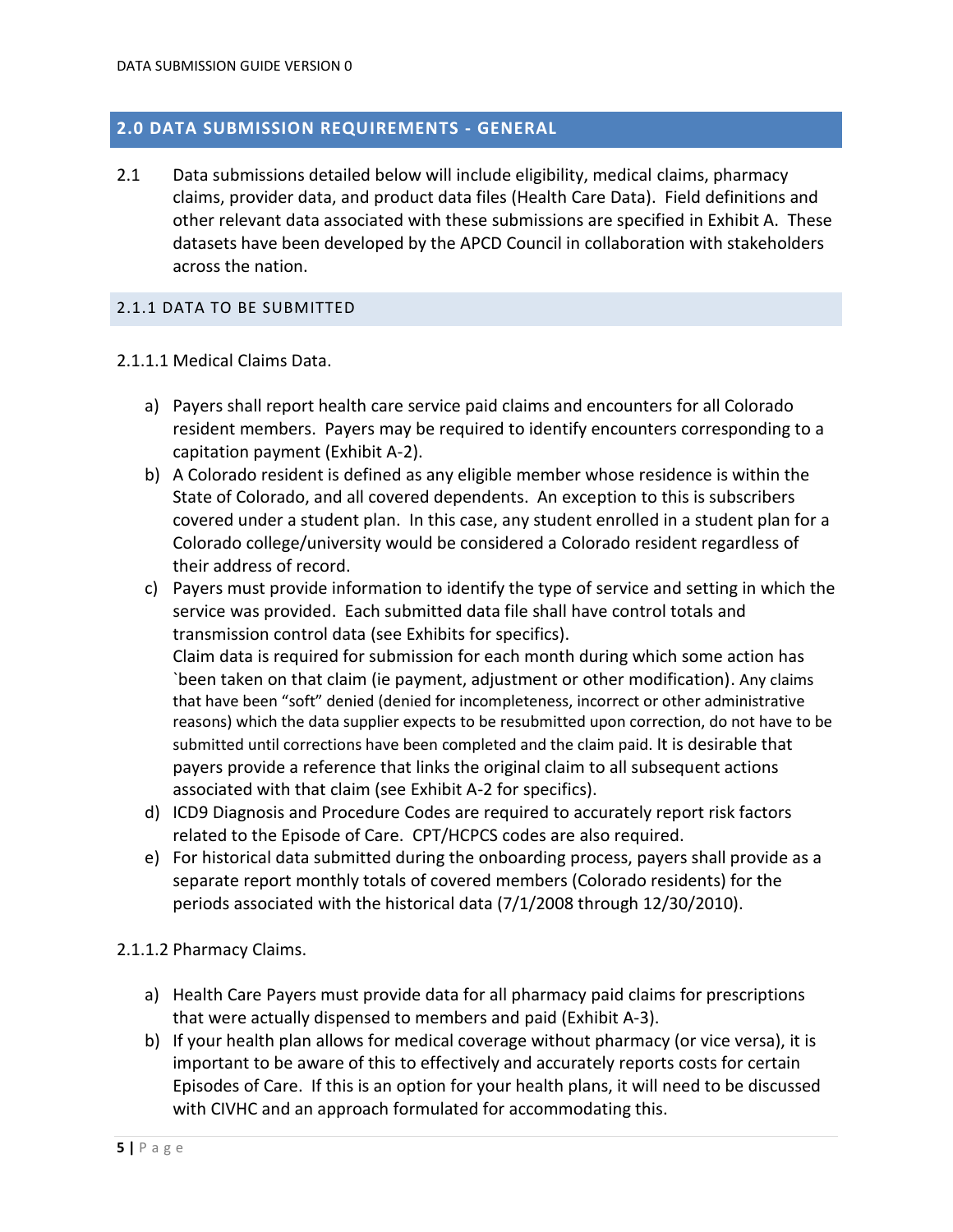- 2.1.1.3 Member Eligibility Data.
	- a) Health Care Payers must provide a data set that contains information on every covered plan member who is a Colorado resident (see para 2.1.1.1.b above) whether or not the member utilized services during the reporting period. The file must include member identifiers, subscriber name and identifier, member relationship to subscriber, residence, age, race, ethnicity and language, and other required fields to allow retrieval of related information from product, pharmacy, dental and medical claims data sets (Exhibit A-1).
	- b) If dual coverage exists, send only the coverage of the primary plan. The eligibility file should also include an indicator that identifies if the patient is covered under a Commercial, Medicare, or Medicaid plan.

#### <span id="page-5-0"></span>**3.0 DATA SUBMISSION REQUIREMENTS - SPECIFIC**

### <span id="page-5-1"></span>3.1 TIMELINE

- 3.1.1 All mandatory reporters will be notified of the requirement to provide data with the delivery of this Data Submission Guide (DSG). To simplify the generation of the required datasets (see Exhibit A) CIVHC has adopted Core datasets developed by the APCD Council in concert with other state representatives. The effect is to enable payers to utilize data extracts already developed for other state APCD's and make use of this development work to produce like extracts for the State of Colorado.
- 3.1.2 Test files shall be submitted as mutually agreed to by CIVHC and the data vendor, representing a complete year of data, but no later than 12/15/2011.
- 3.1.3 Data suppliers will transmit claim data (both services and pharmacy) to CIVHC within 30 days of claims being adjudicated (either paid or denied). Any claims that have been "soft" denied (denied for incompleteness, incorrect or other administrative reasons) which the data supplier expects to be resubmitted upon correction, do not have to be submitted until corrections have been completed and the claim adjudicated.

Healthcare claims datasets, identified in Exhibit A-1 through A-4, shall be submitted on the following schedule:

- a) Healthcare claims data files for the period 1/1/2009 through 6/30/2010 shall be submitted no later than 2/15/2012.
- b) Healthcare claims data files for the period 7/1/2011 through 12/31/2011 shall be submitted no later than 4/30/2012.
- c) Thereafter, healthcare claims data files shall be submitted monthly, no later than by the first of the month for the month ending approximately 30 days prior (for example,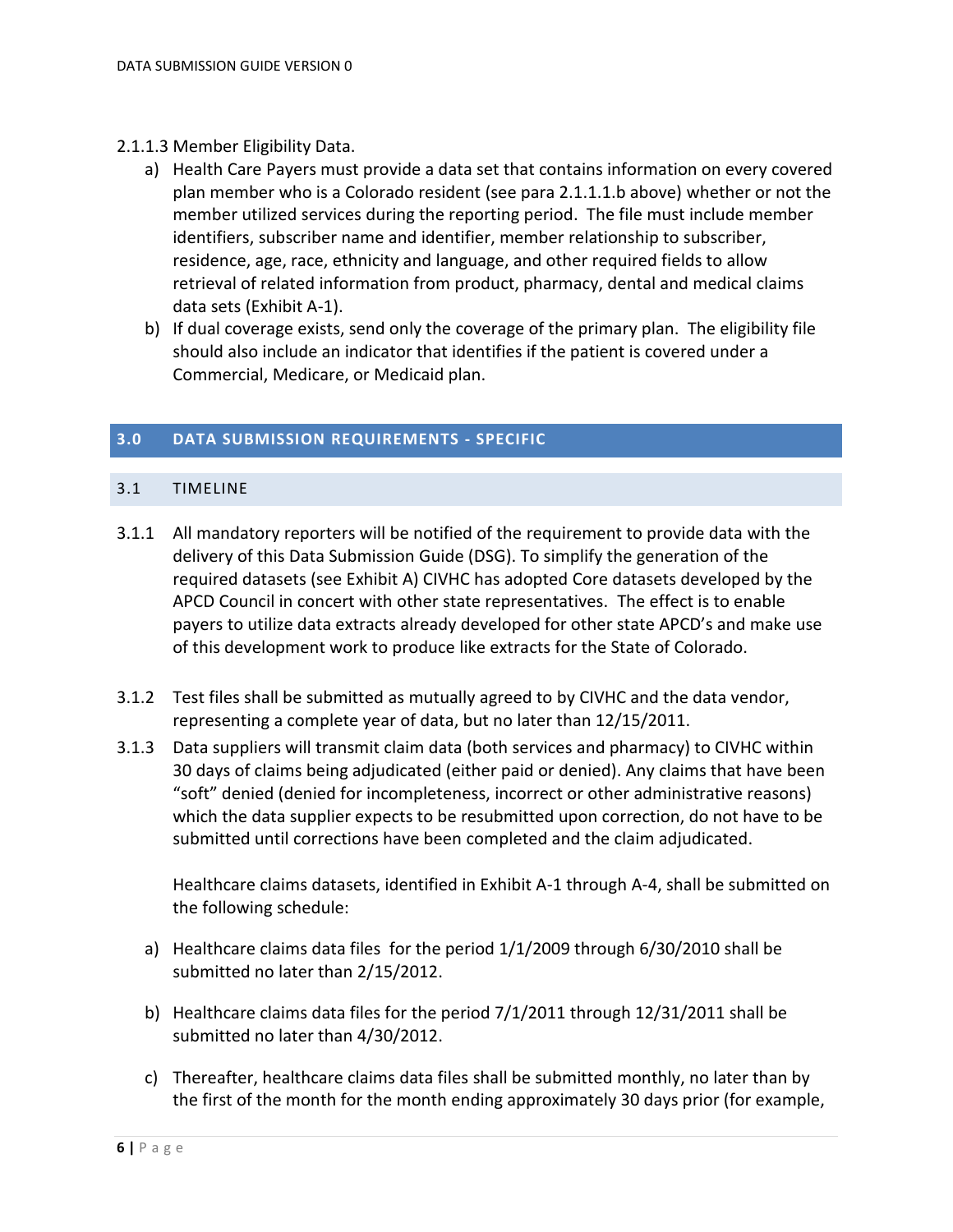January 2012 data files to be submitted no later than 3/1/12). Plans with fewer than 2,000 enrolled lives (combined figure across all subsidiaries) may opt to submit on a quarterly basis upon advance notice to CIVHC.

- d) Annual Data Submissions: Provider Data file, after submission per 3.1.3 a) and b) above, is to be filed annually on January 31 for the prior calendar year.
- 3.1.4 Dental Claims Data submissions shall be required beginning Jan 1, 2013 by amendment to this Data Submission Guide.

#### <span id="page-6-0"></span>3.2 FILE SUBMISSION METHODS

- 3.2.1 SFTP Secure File Transport Protocol involves logging on to the appropriate FTP site and sending or receiving files using the SFTP client.
- 3.2.2 Web Upload This method allows the sending and receiving of files and messages without the installation of additional software. This method requires internet access, a username and password.

#### <span id="page-6-1"></span>3.3 DATA QUALITY REQUIREMENTS

- 3.3.1 The data elements in Exhibit A provide, in addition to field definitions, an indicator regarding data elements that are required. A data element that is required must contain a value unless a waiver is put in place with a specific payer who is unable to provide that data element due to system limitations. A data element marked as "TH" means that a % of all records must have a value in this field based on the expected frequency that this data element is available. Data files that don't achieve this threshold percentage for that data element may be rejected or require follow up prior to load into the CAPCD. A data element marked as "O" is an optional data element that should be provided when available, but otherwise may contain a null value.
- 3.3.2 Data validation and quality edits will be developed in collaboration with each payer and refined as test data and production data is brought into the CAPCD. Data files missing required fields, or when claim line/record line totals don't match, may be rejected on submission. Other data elements will be validated against established ranges as the database is populated and may require manual intervention in order to ensure the data is correct.

The objective is to populate the APCD with quality data and each payer will need to work interactively with CIVHC to develop data extracts that achieve validation and quality specifications. This is the purpose of test data submissions early in the implementation process. Waivers may be granted, at the discretion of CIVHC, for data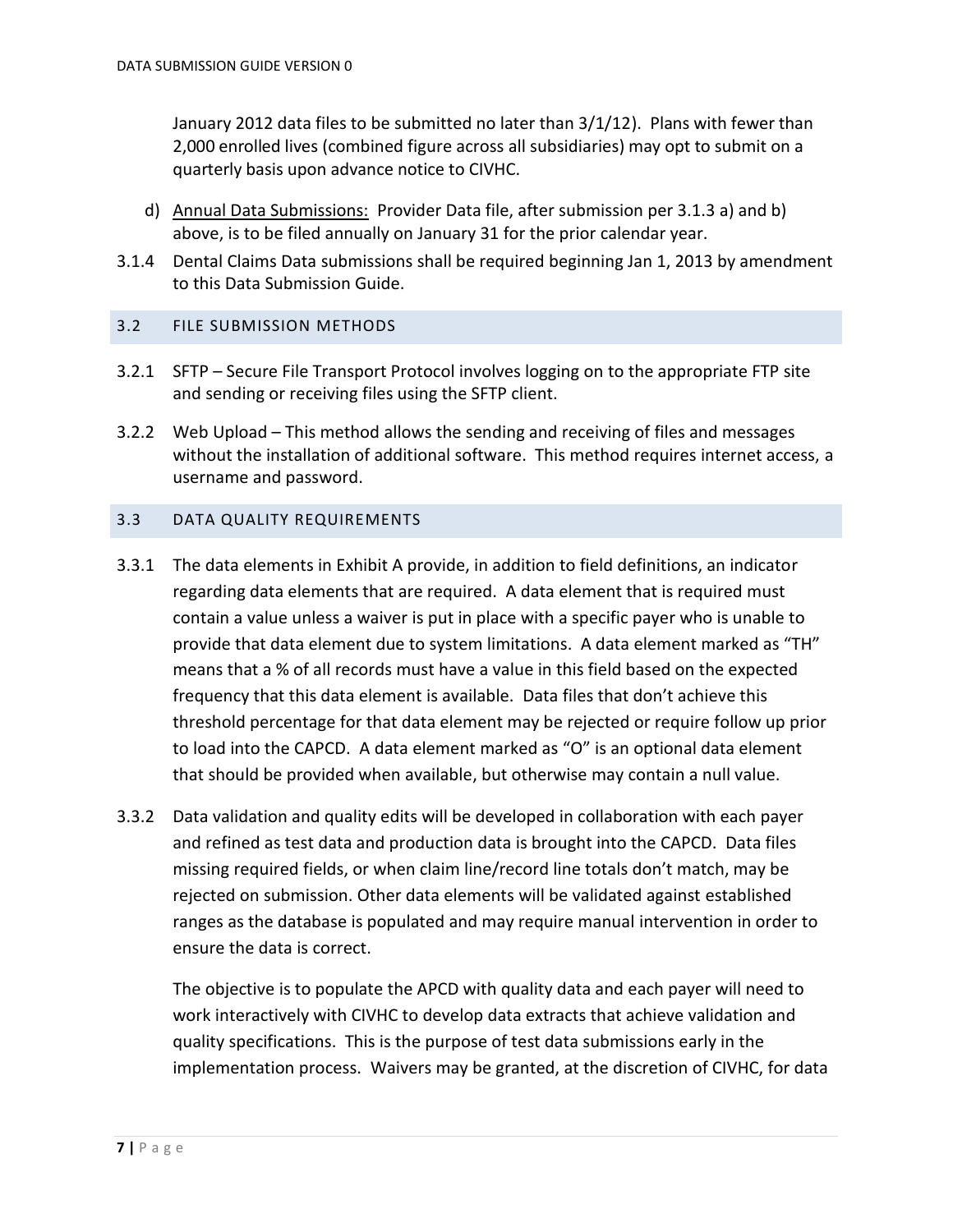variances that cannot be corrected due to systematic issues that require substantial effort to correct.

#### <span id="page-7-0"></span>3.4 FILE FORMAT

3.4.1 All files submitted to the CAPCD will be formatted as standard text file.

Text files all comply with the following standards:

- a) Always one line item per row; No single line item of data may contain carriage return or line feed characters.
- b) All rows delimited by the carriage return + line feed character combination.
- c) All fields are variable field length, delimited using the pipe character (ASCII=124). It is imperative that no pipes  $('')$  appear in the data itself. If your data contains pipes, either remove them or discuss using an alternate delimiter character.
- d) Text fields are *never* demarcated or enclosed in single or double quotes. Any quotes detected are regarded as a part of the actual data.
- e) The first row *always* contains the names of data columns.
- f) Unless otherwise stipulated, numbers (ID numbers, account numbers, etc) do not contain spaces, hyphens or other punctuation marks.
- g) Text fields are never padded with leading or trailing spaces or tabs.
- h) Numeric fields are never padded with leading or trailing zeros.
- i) If a field is not available, or is not applicable, leave it blank. 'Blank' means do not supply any value at all between commas (including quotes or other characters).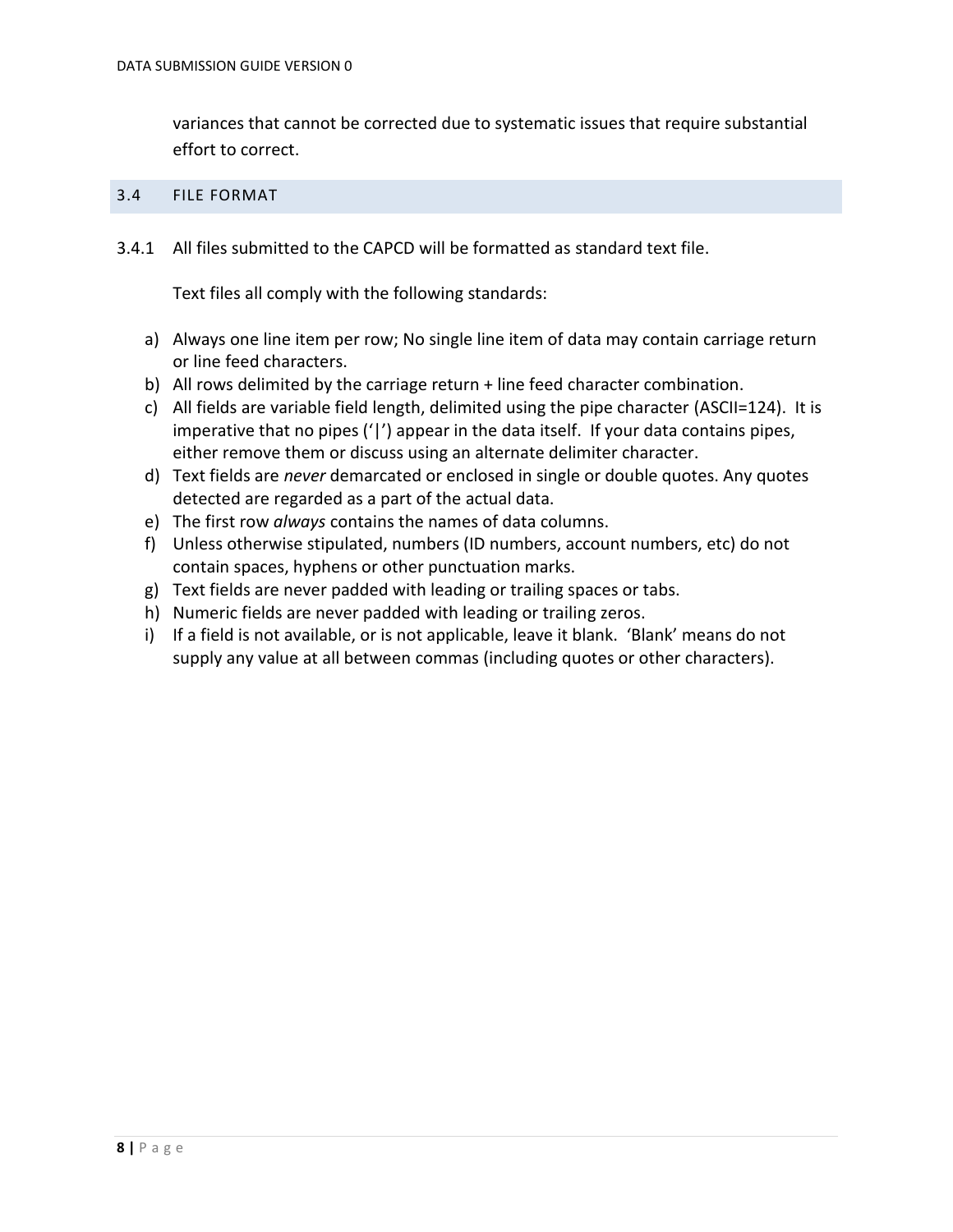#### **EXHIBIT A - DATA ELEMENTS**

#### A-1 ELIGIBILITY FOR MEDICAL CLAIMS DATA

Frequency: Monthly Upload via FTP or Web Portal (due with 30 days of the end of the reporting month)

It is extremely important that the member ID (Member Suffix or Sequence Number) is unique to an individual and that this unique identifier in the eligibility file is consistent with the unique identifier in the medical claims/pharmacy file. This provides linkage between medical and pharmacy claims during established coverage periods and is critical for the implementation of Episode of Care reporting.

<span id="page-8-1"></span><span id="page-8-0"></span>For 3 years of historic data collected, eligibility is to be reported for all Colorado residents who were covered members during that reporting month. In the event historical address data is not available, eligibility data for historical months shall be reported based on member's last known or current address. It is acknowledged that for some payers there may not be an eligibility record for each member identified in the medical claims file for that same period. In order to reconcile the total number of Colorado resident covered members for this 3. year period, each payer is to submit a summary report that totals the number of Colorado resident covered members for each month in the period of 1/1/09 through 12/31/11.

Additional formatting requirements:

- Eligibility files are formatted to provide one record per member per month
- Data for administration fees, premiums, and capitation fees is contained on the eligibility file is pre-allocated (i.e. broken out by employee by month) to match the eligibility data
- Payers submit data in a single, consistent format for each data type.

| MEDICAL ELIGIBILITY FILE HEADER RECORD |                             |      |            |                          |  |  |  |
|----------------------------------------|-----------------------------|------|------------|--------------------------|--|--|--|
| Data Element #                         | Data Element<br><b>Name</b> | Type | Max Length | Description/valid values |  |  |  |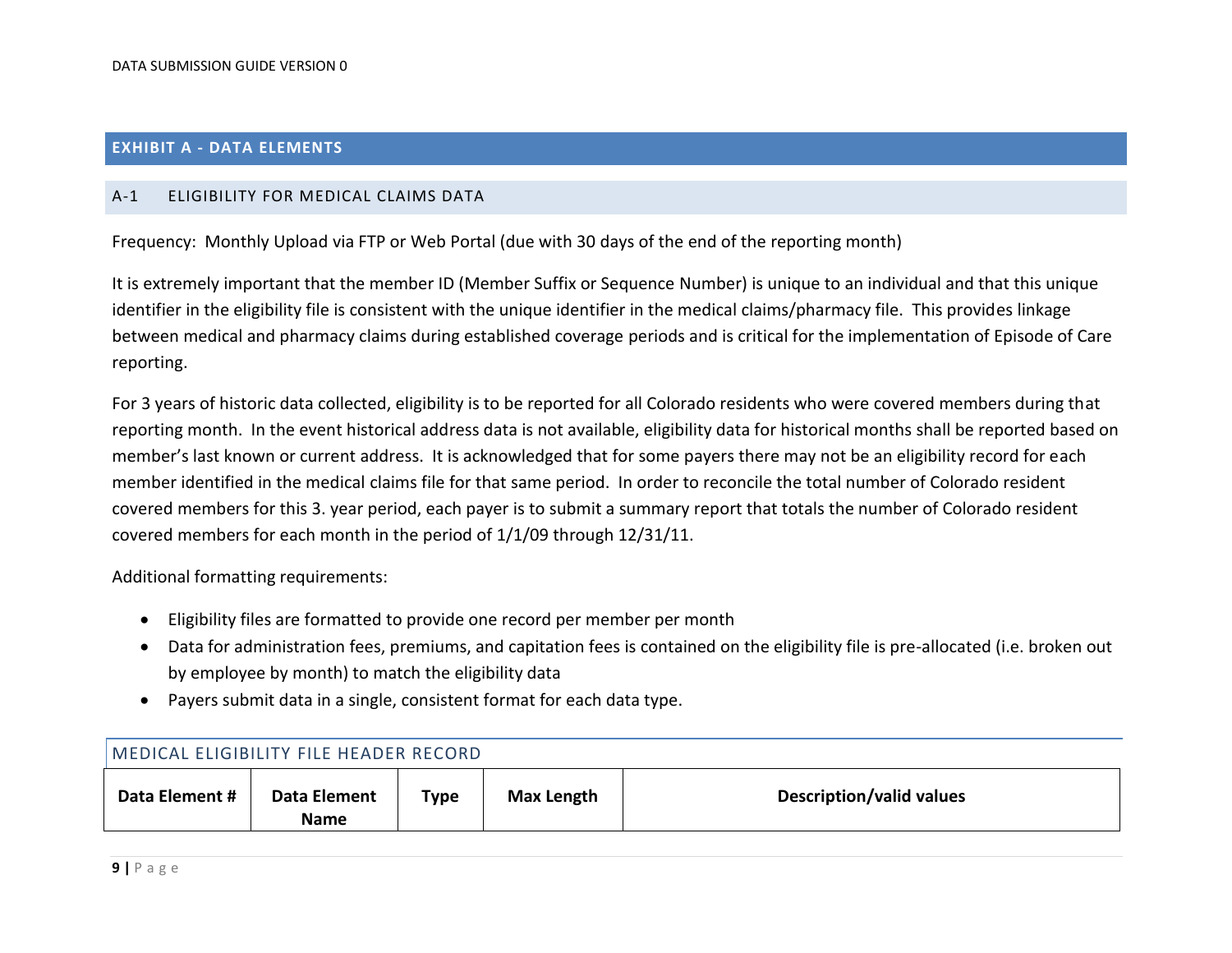| HD001 | Record Type               | Text    | $\overline{2}$ | ME                                                                                                         |
|-------|---------------------------|---------|----------------|------------------------------------------------------------------------------------------------------------|
| HD002 | Payer Code                | Text    | 8              | NAIC code (example: 12345); leave blank if not applicable                                                  |
| HD003 | Payer Name                | Text    | 75             |                                                                                                            |
| HD004 | <b>Beginning</b><br>Month | Date    | 6              | <b>CCYYMM</b>                                                                                              |
| HD005 | <b>Ending Month</b>       | Date    | 6              | <b>CCYYMM</b>                                                                                              |
| HD006 | Record count              | Numeric | 10             | Total number of records submitted in the medical eligibility<br>file, excluding header and trailer records |

| Data Element # | <b>Date Element</b><br>Name | <b>Type</b> | <b>Max Length</b> | <b>Description/valid values</b>                           |
|----------------|-----------------------------|-------------|-------------------|-----------------------------------------------------------|
| <b>TR001</b>   | Record Type                 | Text        | $\overline{2}$    | ME                                                        |
| <b>TR002</b>   | Payer Code                  | Text        | 8                 | NAIC code (example: 12345); leave blank if not applicable |
| <b>TR003</b>   | Payer Name                  | Text        | 75                |                                                           |
| <b>TR004</b>   | Beginning<br>Month          | Date        | 6                 | <b>CCYYMM</b>                                             |
| <b>TR005</b>   | <b>Ending Month</b>         | Date        | 6                 | <b>CCYYMM</b>                                             |
| <b>TR006</b>   | <b>Extraction Date</b>      | Date        | 8                 | <b>CCYYMMDD</b>                                           |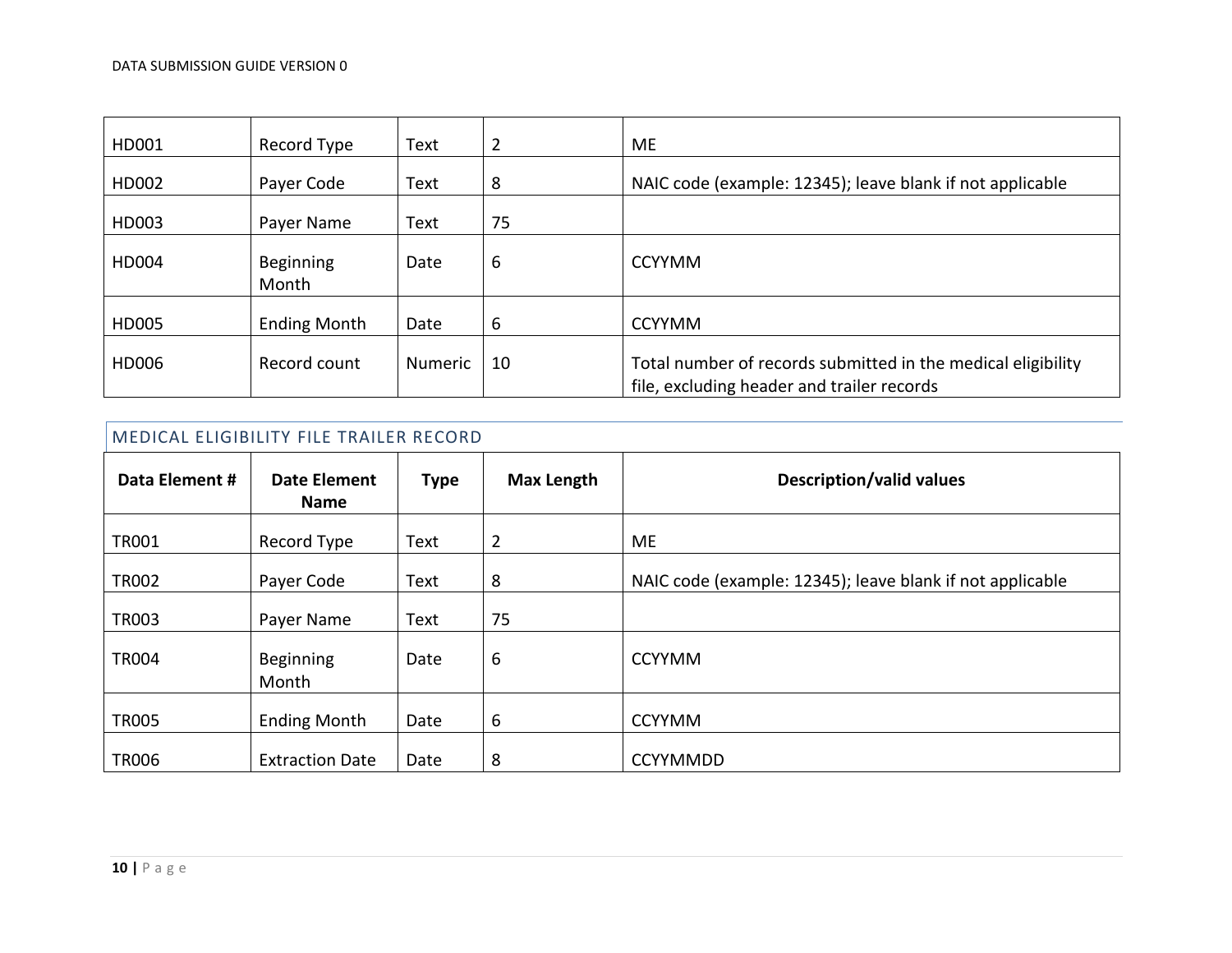#### A-1.1 MEDICAL ELIGIBILITY FILE

| <b>Date</b><br><b>Element</b><br># | Reference           | <b>Data Element</b><br><b>Name</b> | <b>Type</b> | Length         | <b>Description/Codes/Sources</b>                                           | Required     |
|------------------------------------|---------------------|------------------------------------|-------------|----------------|----------------------------------------------------------------------------|--------------|
| <b>ME001</b>                       | N/A                 | Payer Name/Code                    | Text        | 8              | Payer submitting payments-assigned by<br>CIVHC (may be multiple to support | R            |
|                                    |                     |                                    |             |                | different platforms, or as required)                                       |              |
| <b>ME002</b>                       | 271/2100A/NM1/XV/09 | <b>National Plan ID</b>            | <b>Text</b> | 30             | <b>CMS National Plan ID or NAIC</b>                                        | $\mathsf{O}$ |
| <b>ME003</b>                       | 271/2110C/EB/ /04,  | Insurance Type                     | Text        | $\overline{2}$ | 09 self pay                                                                |              |
|                                    | 271/2110D/EB/ /04   | Code/Product                       |             |                | 10 central certification                                                   |              |
|                                    |                     |                                    |             |                | 11 other non-federal programs                                              |              |
|                                    |                     |                                    |             |                | 12 Preferred Provider Organization                                         |              |
|                                    |                     |                                    |             |                | (PPO)                                                                      |              |
|                                    |                     |                                    |             |                | 13 Point of Service (POS)                                                  |              |
|                                    |                     |                                    |             |                | 14 Exclusive Provider Organization                                         |              |
|                                    |                     |                                    |             |                | (EPO)                                                                      |              |
|                                    |                     |                                    |             |                | 15 Indemnity Insurance                                                     |              |
|                                    |                     |                                    |             |                | 16 Health Maintenance Organization                                         |              |
|                                    |                     |                                    |             |                | (HMO) Medicare Advantage                                                   |              |
|                                    |                     |                                    |             |                | <b>AM Automobile Medical</b>                                               |              |
|                                    |                     |                                    |             |                | <b>BL Blue Cross/Blue Shield</b>                                           |              |
|                                    |                     |                                    |             |                | <b>CH Champus</b>                                                          |              |
|                                    |                     |                                    |             |                | CI Commercial Insurance Company                                            |              |
|                                    |                     |                                    |             |                | <b>DS Disability</b>                                                       |              |
|                                    |                     |                                    |             |                | HM Health Maintenance Organization                                         |              |
|                                    |                     |                                    |             |                | HN HMO Medicare Risk/ Medicare Part                                        |              |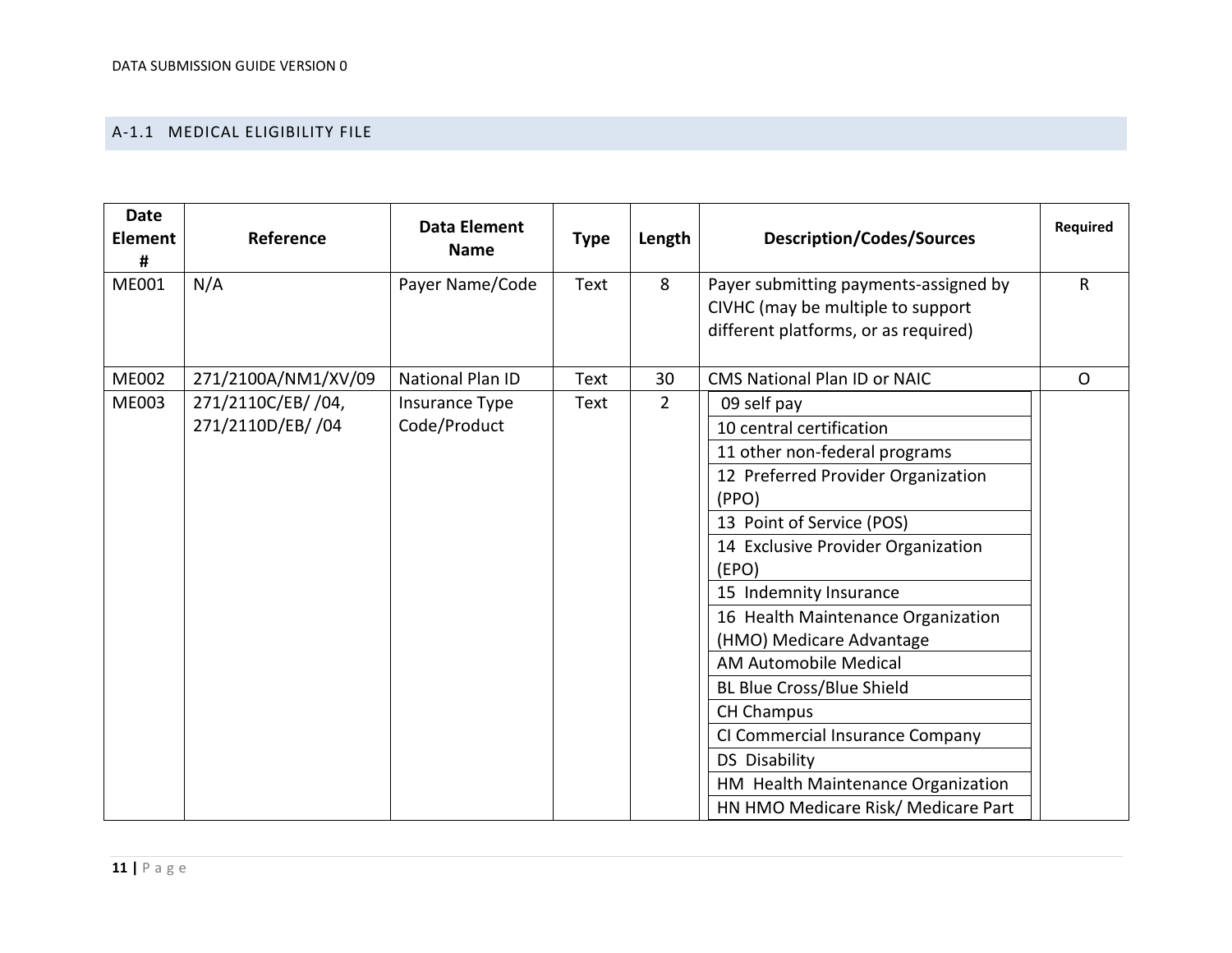|              |                                                                                                                                             |                                          |         |                | $\mathsf{C}$<br>LI Liability<br><b>LM Liability Medical</b><br>MA Medicare Part A<br>MB Medicare Part B<br>MC Medicaid<br>MD Medicare Part D<br><b>MP Medicare Primary</b><br>OF Other Federal Program (e.g. Black<br>Lung)<br>PS Point of Service<br>QM Qualified Medicare Beneficiary<br>SP Supplemental Policy<br>TV Title V<br>VA Veteran Administration Plan<br>WC Workers' Compensation |              |
|--------------|---------------------------------------------------------------------------------------------------------------------------------------------|------------------------------------------|---------|----------------|-----------------------------------------------------------------------------------------------------------------------------------------------------------------------------------------------------------------------------------------------------------------------------------------------------------------------------------------------------------------------------------------------|--------------|
|              |                                                                                                                                             |                                          |         |                | 99 Other                                                                                                                                                                                                                                                                                                                                                                                      |              |
| ME004        | N/A                                                                                                                                         | Year                                     | Integer | 4              | Year for which eligibility is reported in this<br>submission                                                                                                                                                                                                                                                                                                                                  | $\mathsf{R}$ |
| <b>ME005</b> | N/A                                                                                                                                         | Month                                    | Integer | $\overline{2}$ | Month for which eligibility is reported in<br>this submission                                                                                                                                                                                                                                                                                                                                 | ${\sf R}$    |
| <b>ME006</b> | 271/2100C/REF/1L/02,<br>271/2100C/REF/IG/02,<br>271/2100C/REF/6P/02,<br>271/2100D/REF/1L/02,<br>271/2100D/REF/IG/02,<br>271/2100D/REF/6P/02 | Insured Group or<br><b>Policy Number</b> | Text    | 30             | Group or policy number - not the number<br>that uniquely identifies the subscriber                                                                                                                                                                                                                                                                                                            | $\mathsf{R}$ |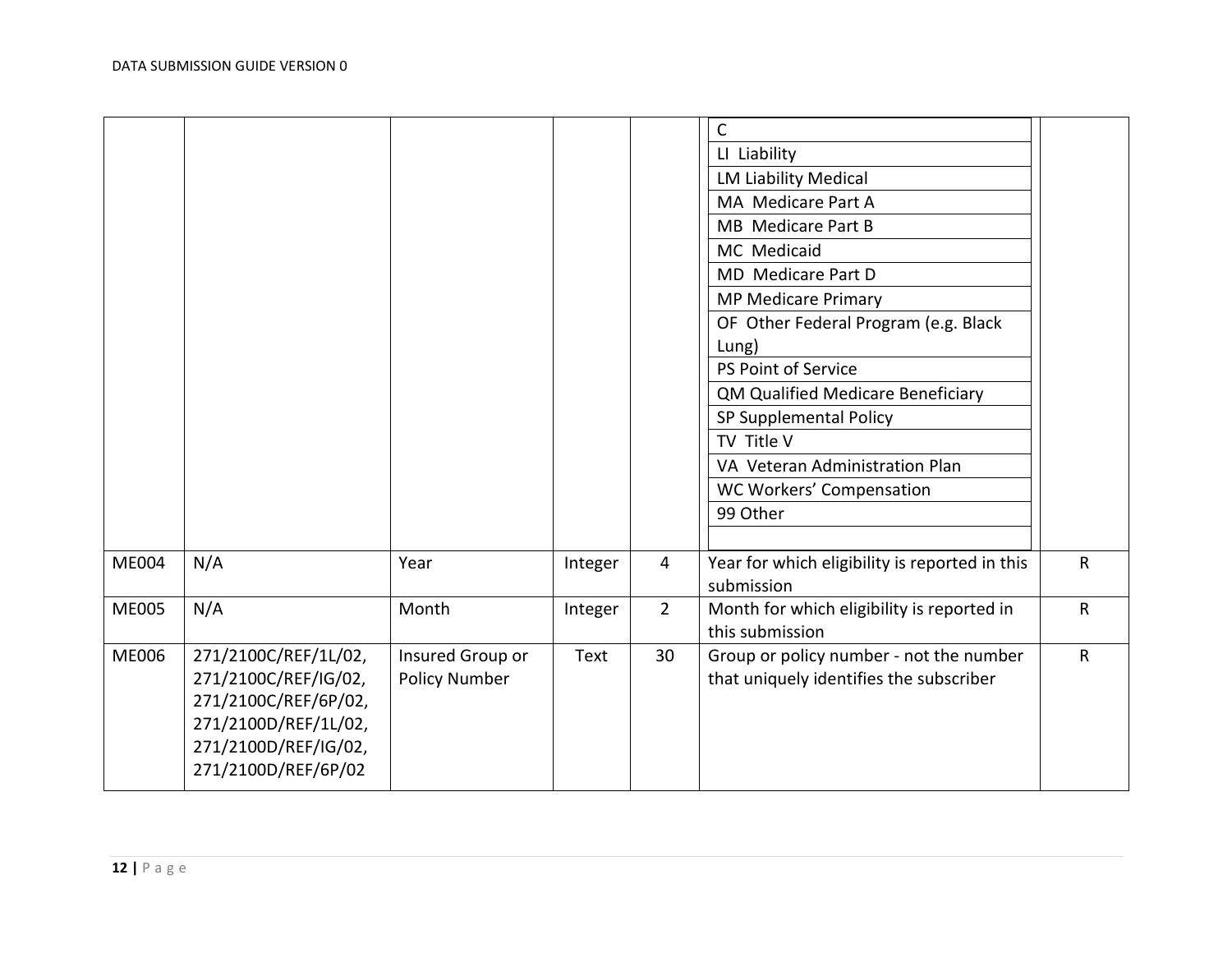| <b>ME007</b> | 271/2110C/EB/ /02,<br>271/2110D/EB/ /02     | Coverage Level<br>Code               | <b>Text</b> | 3              | Benefit coverage level                                                                                      | R            |
|--------------|---------------------------------------------|--------------------------------------|-------------|----------------|-------------------------------------------------------------------------------------------------------------|--------------|
|              |                                             |                                      |             |                | CHD Children Only                                                                                           |              |
|              |                                             |                                      |             |                | <b>DEP Dependents Only</b>                                                                                  |              |
|              |                                             |                                      |             |                | <b>ECH Employee and Children</b>                                                                            |              |
|              |                                             |                                      |             |                | EPN Employee plus N where N equals the<br>number of other covered dependents                                |              |
|              |                                             |                                      |             |                | ELF Employee and Life Partner                                                                               |              |
|              |                                             |                                      |             |                | <b>EMP</b> Employee Only                                                                                    |              |
|              |                                             |                                      |             |                | ESP Employee and Spouse                                                                                     |              |
|              |                                             |                                      |             |                | FAM Family                                                                                                  |              |
|              |                                             |                                      |             |                | <b>IND Individual</b>                                                                                       |              |
|              |                                             |                                      |             |                | SPC Spouse and Children                                                                                     |              |
|              |                                             |                                      |             |                | SPO Spouse Only                                                                                             |              |
| <b>ME008</b> | 271/2100C/NM1/MI/09                         | <b>Subscriber Social</b>             | Text        | 128            | Subscriber's social security number; Set as                                                                 | <b>TH</b>    |
|              |                                             | <b>Security Number</b>               |             |                | null if unavailable                                                                                         |              |
| <b>ME009</b> | 271/2100C/NM1/MI/09                         | Plan Specific                        | Text        | 128            | Plan assigned subscriber's contract                                                                         | $\mathsf R$  |
|              |                                             | <b>Contract Number</b>               |             |                | number; Set as null if contract number =<br>subscriber's social security number                             |              |
| ME010        | N/A                                         | Member Suffix or<br>Sequence Number  | Integer     | 20             | Unique number of the member within the<br>contract                                                          | $\mathsf{R}$ |
| ME011        | 271/2100C/NM1/MI/09,<br>271/2100D/NM1/MI/09 | Member<br><b>Identification Code</b> | Text        | 128            | Member's social security number; Set as<br>null if contract number = subscriber's<br>social security number | <b>TH</b>    |
| ME012        | 271/2100C/INS/Y/02,                         | Individual                           | Integer     | $\overline{2}$ | Member's relationship to insured                                                                            | $\mathsf{R}$ |
|              | 271/2100D/INS/N/02                          | Relationship Code                    |             |                |                                                                                                             |              |
|              |                                             |                                      |             |                | 01 Spouse                                                                                                   |              |
|              |                                             |                                      |             |                | 18 Self/Employee                                                                                            |              |
|              |                                             |                                      |             |                | 19 Child                                                                                                    |              |
|              |                                             |                                      |             |                | 21 Unknown                                                                                                  |              |
|              |                                             |                                      |             |                |                                                                                                             |              |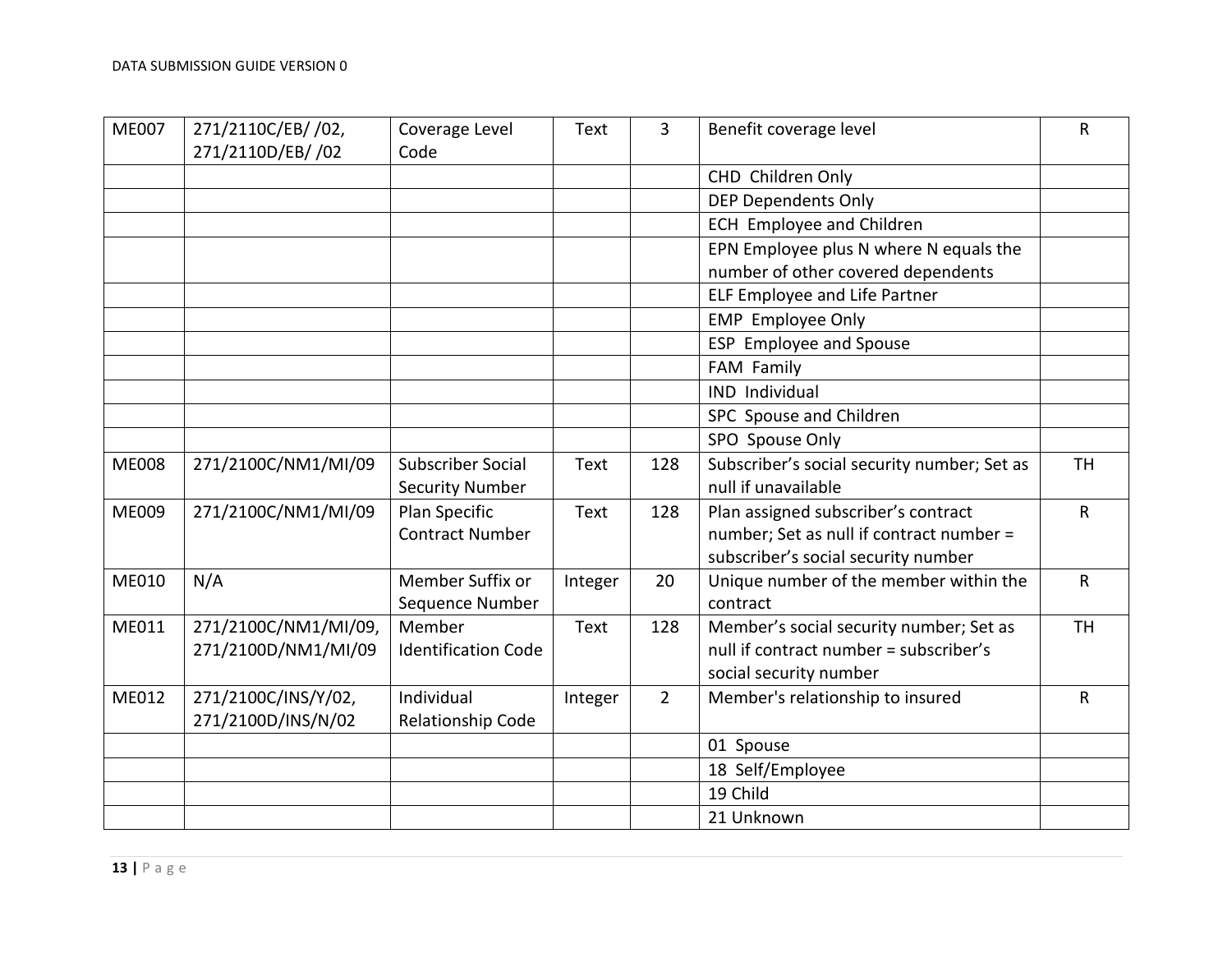|              |                      |                          |      |              | 34 Other Adult                          |              |
|--------------|----------------------|--------------------------|------|--------------|-----------------------------------------|--------------|
| ME013        | 271/2100C/DMG/ /03,  | Member Gender            | Text | $\mathbf{1}$ | $M - Male$                              | $\mathsf{R}$ |
|              | 271/2100D/DMG/ /03   |                          |      |              | $F -$ Female                            |              |
|              |                      |                          |      |              | <b>U - UNKNOWN</b>                      |              |
| ME014        | 271/2100C/DMG/D8/02, | Member Date of           | Date | 8            | <b>CCYYMMDD</b>                         | $\mathsf{R}$ |
|              | 271/2100D/DMG/D8/02  | <b>Birth</b>             |      |              |                                         |              |
|              |                      |                          |      |              |                                         |              |
|              |                      |                          |      |              |                                         |              |
| ME015        | 271/2100C/N4//01,    | <b>Member City</b>       | Text | 30           | City location of member                 | $\mathsf{R}$ |
|              | 271/2100D/N4//01     | Name                     |      |              |                                         |              |
| ME016        | 271/2100C/N4//02,    | Member State or          | Text | $2^{\circ}$  | As defined by the US Postal Service     | $\mathsf{R}$ |
|              | 271/2100D/N4/ /02    | Province                 |      |              |                                         |              |
| ME017        | 271/2100C/N4//03,    | Member ZIP Code          | Text | 11           | ZIP Code of member - may include non-US | $\mathsf{R}$ |
|              | 271/2100D/N4/ /03    |                          |      |              | codes. Do not include dash. Plus 4      |              |
|              |                      |                          |      |              | optional but desired.                   |              |
| ME018        | N/A                  | <b>Medical Coverage</b>  | Text | $\mathbf{1}$ | $Y - YES$                               | $\mathsf{R}$ |
|              |                      |                          |      |              | $N - NO$                                |              |
| ME019        | N/A                  | <b>Prescription Drug</b> | Text | $\mathbf{1}$ | $Y - YES$                               | $\mathsf{R}$ |
|              |                      | Coverage                 |      |              | $N - NO$                                |              |
| <b>ME020</b> | N/A                  | <b>Dental Coverage</b>   | Text | $\mathbf{1}$ | $Y - YES$                               | $\mathsf{R}$ |
|              |                      |                          |      |              | $N - NO$                                |              |
|              |                      |                          |      |              | 3 - UNKNOWN                             |              |
| ME021        | N/A                  | Race 1                   | Text | 6            |                                         | $\mathsf{O}$ |
|              |                      |                          |      |              | R1 American Indian/Alaska Native        |              |
|              |                      |                          |      |              | R <sub>2</sub> Asian                    |              |
|              |                      |                          |      |              | R3 Black/African American               |              |
|              |                      |                          |      |              | R4 Native Hawaiian or other Pacific     |              |
|              |                      |                          |      |              | Islander                                |              |
|              |                      |                          |      |              | R5 White                                |              |
|              |                      |                          |      |              | R9 Other Race                           |              |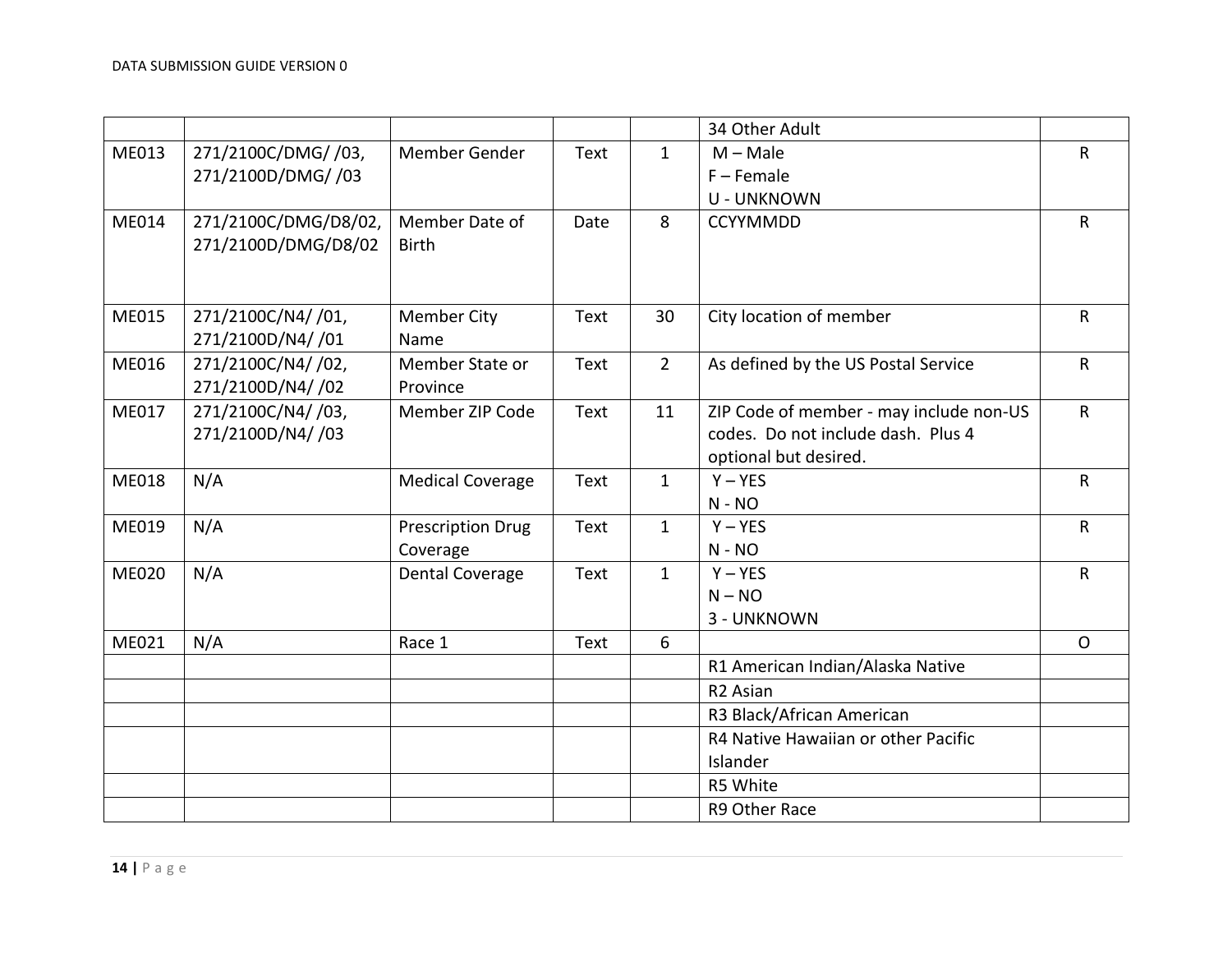|              |     |                    |      |              | <b>UNKNOW Unknown/Not Specified</b>            |              |
|--------------|-----|--------------------|------|--------------|------------------------------------------------|--------------|
| ME022        | N/A | Race 2             | Text | 6            | See code set for ME021.                        | $\mathsf{O}$ |
| ME023        | N/A | <b>Other Race</b>  | Text | 15           | List race if MC021or MC022 are coded as<br>R9. | $\mathsf{O}$ |
| <b>ME024</b> | N/A | Hispanic Indicator | Text | $\mathbf{1}$ |                                                | $\mathsf{O}$ |
|              |     |                    |      |              | Y = Patient is Hispanic/Latino/Spanish         |              |
|              |     |                    |      |              | N = Patient is not Hispanic/Latino/Spanish     |              |
|              |     |                    |      |              | $U =$ Unknown                                  |              |
| <b>ME025</b> | N/A | Ethnicity 1        | Text | 6            |                                                | $\mathsf{O}$ |
|              |     |                    |      |              | 2182-4 Cuban                                   |              |
|              |     |                    |      |              | 2184-0 Dominican                               |              |
|              |     |                    |      |              | 2148-5 Mexican, Mexican American,              |              |
|              |     |                    |      |              | Chicano                                        |              |
|              |     |                    |      |              | 2180-8 Puerto Rican                            |              |
|              |     |                    |      |              | 2161-8 Salvadoran                              |              |
|              |     |                    |      |              | 2155-0 Central American (not otherwise         |              |
|              |     |                    |      |              | specified)                                     |              |
|              |     |                    |      |              | 2165-9 South American (not otherwise           |              |
|              |     |                    |      |              | specified)                                     |              |
|              |     |                    |      |              | 2060-2 African                                 |              |
|              |     |                    |      |              | 2058-6 African American                        |              |
|              |     |                    |      |              | <b>AMERCN American</b>                         |              |
|              |     |                    |      |              | 2028-9 Asian                                   |              |
|              |     |                    |      |              | 2029-7 Asian Indian                            |              |
|              |     |                    |      |              | <b>BRAZIL Brazilian</b>                        |              |
|              |     |                    |      |              | 2033-9 Cambodian                               |              |
|              |     |                    |      |              | <b>CVERDN Cape Verdean</b>                     |              |
|              |     |                    |      |              | CARIBI Caribbean Island                        |              |
|              |     |                    |      |              | 2034-7 Chinese                                 |              |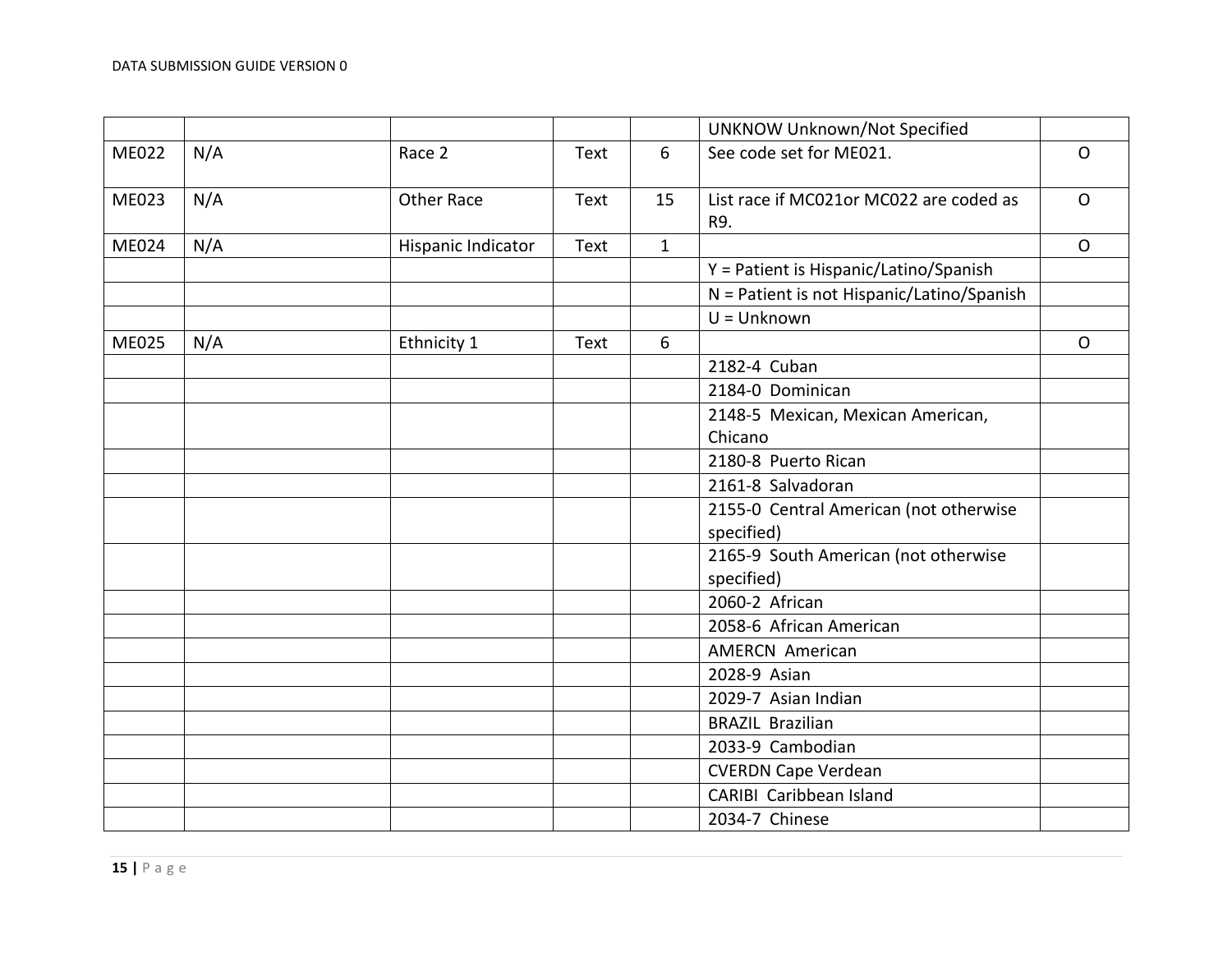|              |     |                                |             |                | 2169-1 Columbian                                                                                                                                                                                                                                                       |              |
|--------------|-----|--------------------------------|-------------|----------------|------------------------------------------------------------------------------------------------------------------------------------------------------------------------------------------------------------------------------------------------------------------------|--------------|
|              |     |                                |             |                | 2108-9 European                                                                                                                                                                                                                                                        |              |
|              |     |                                |             |                | 2036-2 Filipino                                                                                                                                                                                                                                                        |              |
|              |     |                                |             |                | 2157-6 Guatemalan                                                                                                                                                                                                                                                      |              |
|              |     |                                |             |                | 2071-9 Haitian                                                                                                                                                                                                                                                         |              |
|              |     |                                |             |                | 2158-4 Honduran                                                                                                                                                                                                                                                        |              |
|              |     |                                |             |                | 2039-6 Japanese                                                                                                                                                                                                                                                        |              |
|              |     |                                |             |                | 2040-4 Korean                                                                                                                                                                                                                                                          |              |
|              |     |                                |             |                | 2041-2 Laotian                                                                                                                                                                                                                                                         |              |
|              |     |                                |             |                | 2118-8 Middle Eastern                                                                                                                                                                                                                                                  |              |
|              |     |                                |             |                | PORTUG Portuguese                                                                                                                                                                                                                                                      |              |
|              |     |                                |             |                | <b>RUSSIA Russian</b>                                                                                                                                                                                                                                                  |              |
|              |     |                                |             |                | EASTEU Eastern European                                                                                                                                                                                                                                                |              |
|              |     |                                |             |                | 2047-9 Vietnamese                                                                                                                                                                                                                                                      |              |
|              |     |                                |             |                | <b>OTHER Other Ethnicity</b>                                                                                                                                                                                                                                           |              |
|              |     |                                |             |                | UNKNOW Unknown/Not Specified                                                                                                                                                                                                                                           |              |
| <b>ME026</b> | N/A | Ethnicity 2                    | Text        | 6              | See code set for ME025.                                                                                                                                                                                                                                                | $\mathsf{O}$ |
| <b>ME027</b> | N/A | <b>Other Ethnicity</b>         | <b>Text</b> | 20             | List ethnicity if MC025 or MC026 are<br>coded as OTHER.                                                                                                                                                                                                                | $\Omega$     |
| <b>ME028</b> | N/A | Primary Insurance<br>Indicator | <b>Text</b> | $\mathbf{1}$   | Y - Yes, primary insurance<br>N - No, secondary or tertiary insurance                                                                                                                                                                                                  | $\mathsf{R}$ |
| <b>ME029</b> | N/A | Coverage Type                  | Text        | $\overline{3}$ | ASO - self-funded plans that are<br>administered by a third-party<br>administrator<br>STN - short-term, non-renewable health<br>insurance<br>UND - plans underwritten by the insurer<br>OTH - any other plan. Insurers using this<br>code shall obtain prior approval. | $\mathsf{R}$ |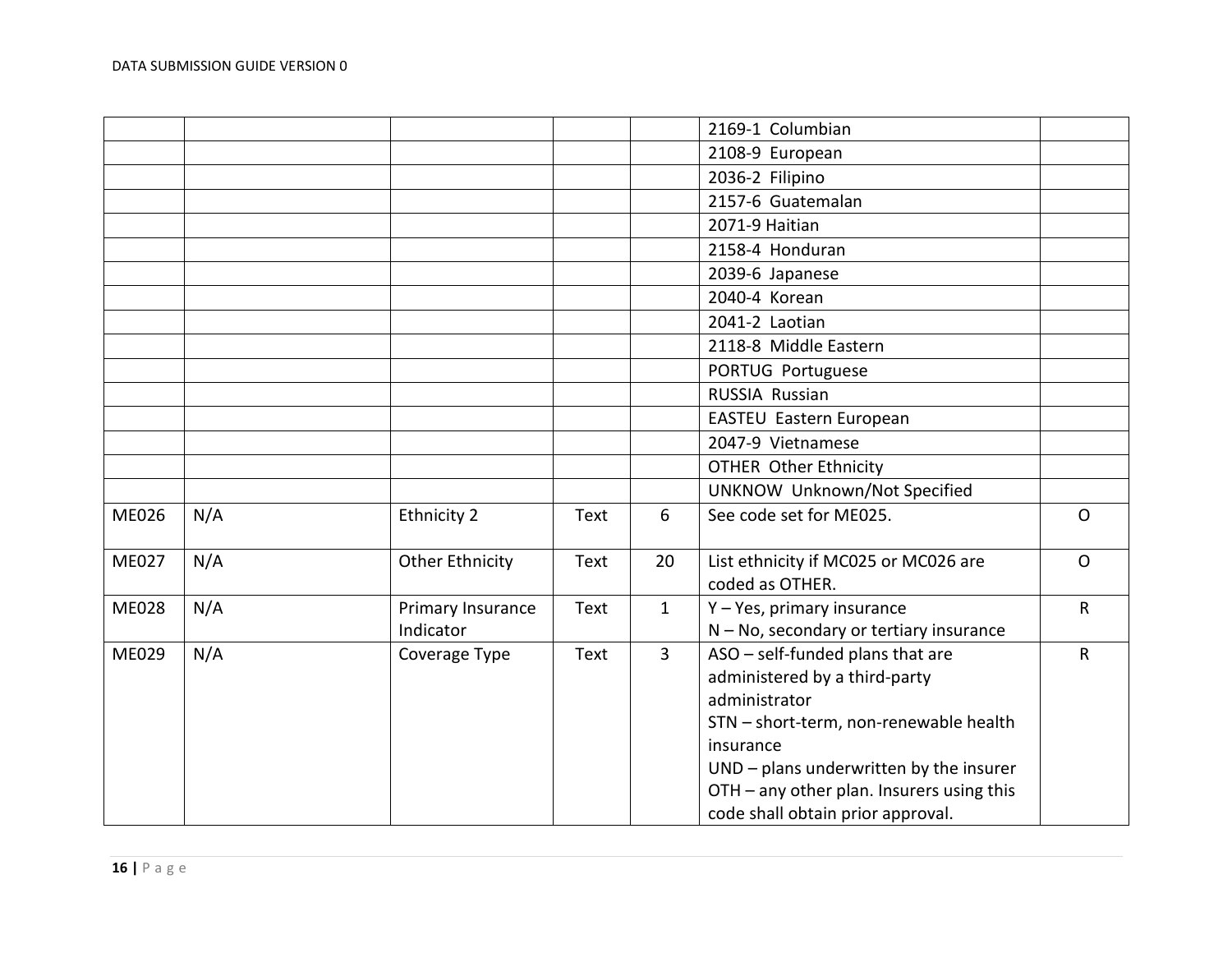| <b>ME030</b> | N/A | <b>Market Category</b><br>Code  | Text | 4   |                                              | O            |
|--------------|-----|---------------------------------|------|-----|----------------------------------------------|--------------|
|              |     |                                 |      |     | IND - policies sold and issued directly to   |              |
|              |     |                                 |      |     | individuals (non-group)                      |              |
|              |     |                                 |      |     | FCH - policies sold and issued directly to   |              |
|              |     |                                 |      |     | individuals on a franchise basis             |              |
|              |     |                                 |      |     | GCV - policies sold and issued directly to   |              |
|              |     |                                 |      |     | individuals as group conversion policies     |              |
|              |     |                                 |      |     | GS1 - policies sold and issued directly to   |              |
|              |     |                                 |      |     | employers having exactly one employee        |              |
|              |     |                                 |      |     | GS2 - policies sold and issued directly to   |              |
|              |     |                                 |      |     | employers having between two and fifty       |              |
|              |     |                                 |      |     | employees                                    |              |
|              |     |                                 |      |     | GS3 - policies sold and issued directly to   |              |
|              |     |                                 |      |     | employers having 50 or more employees        |              |
|              |     |                                 |      |     | GSA - policies sold and issued directly to   |              |
|              |     |                                 |      |     | small employers through a qualified          |              |
|              |     |                                 |      |     | association trust                            |              |
|              |     |                                 |      |     | OTH - policies sold to other types of        |              |
|              |     |                                 |      |     | entities. Insurers using this market code    |              |
|              |     |                                 |      |     | shall obtain prior approval.                 |              |
| ME031        | N/A | <b>Special Coverage</b>         | Text | 3   | Not currently utilized and to be set to null | $\mathsf{O}$ |
|              |     |                                 |      |     | 0 N/A                                        |              |
|              |     |                                 |      |     | $\mathbf{1}$                                 |              |
|              |     |                                 |      |     | $\overline{2}$                               |              |
| ME032        | N/A | <b>Group Name</b>               | Text | 128 | Group name or IND for individual policies    | $\mathsf{O}$ |
| ME043        | N/A | <b>Member Street</b><br>Address | Text | 50  | Street address of member                     | $\mathsf{R}$ |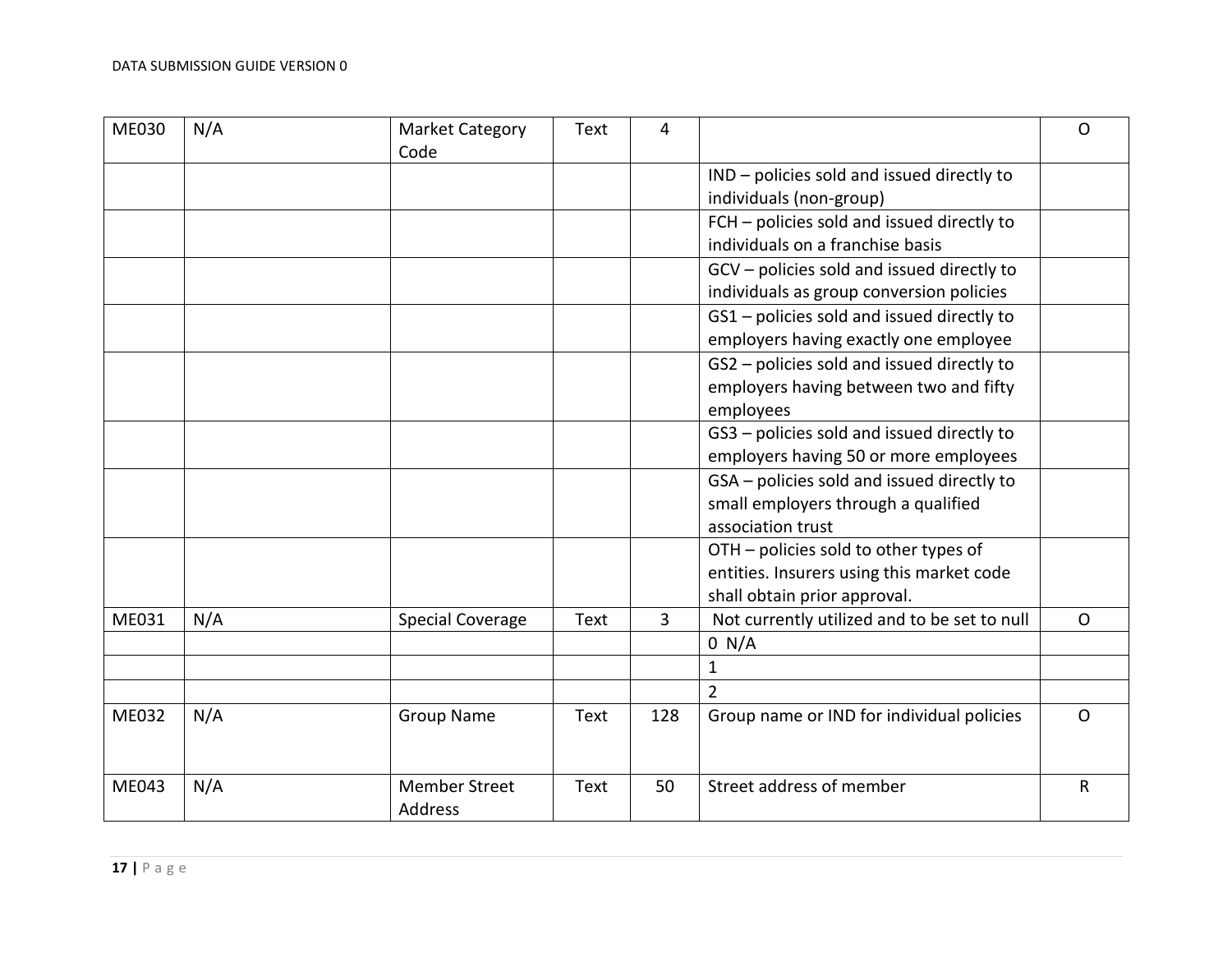| <b>ME044</b> | N/A               | <b>Employer Name</b> | Text | 50  | Name of the Employer, or if same as          | $\Omega$     |
|--------------|-------------------|----------------------|------|-----|----------------------------------------------|--------------|
|              |                   |                      |      |     | Group Name, null                             |              |
| ME101        | 271/2100C/NM1//03 | Subscriber Last      | Text | 128 | The subscriber last name                     | R            |
|              |                   | Name                 |      |     |                                              |              |
| ME102        | 271/2100C/NM1//04 | Subscriber First     | Text | 128 | The subscriber first name                    | $\mathsf{R}$ |
|              |                   | Name                 |      |     |                                              |              |
| ME103        | 271/2100C/NM1//05 | Subscriber Middle    | Text | 1   | The subscriber middle initial                | O            |
|              |                   | Initial              |      |     |                                              |              |
| ME104        | 271/2100D/NM1//03 | Member Last          | Text | 128 | The member last name                         | R            |
|              |                   | <b>Name</b>          |      |     |                                              |              |
| ME105        | 271/2100D/NM1//04 | <b>Member First</b>  | Text | 128 | The member first name                        | $\mathsf{R}$ |
|              |                   | Name                 |      |     |                                              |              |
| ME897        | N/A               | Plan Effective Date  | Date | 8   | <b>CCYYMMDD</b>                              | $\mathsf{R}$ |
|              |                   |                      |      |     | Date eligibility started for this member     |              |
|              |                   |                      |      |     | under this plan type. The purpose of this    |              |
|              |                   |                      |      |     | data element is to maintain eligibility span |              |
|              |                   |                      |      |     | for each member.                             |              |
| ME899        | N/A               | Record Type          | Text | 2   | Value = $ME$                                 | R            |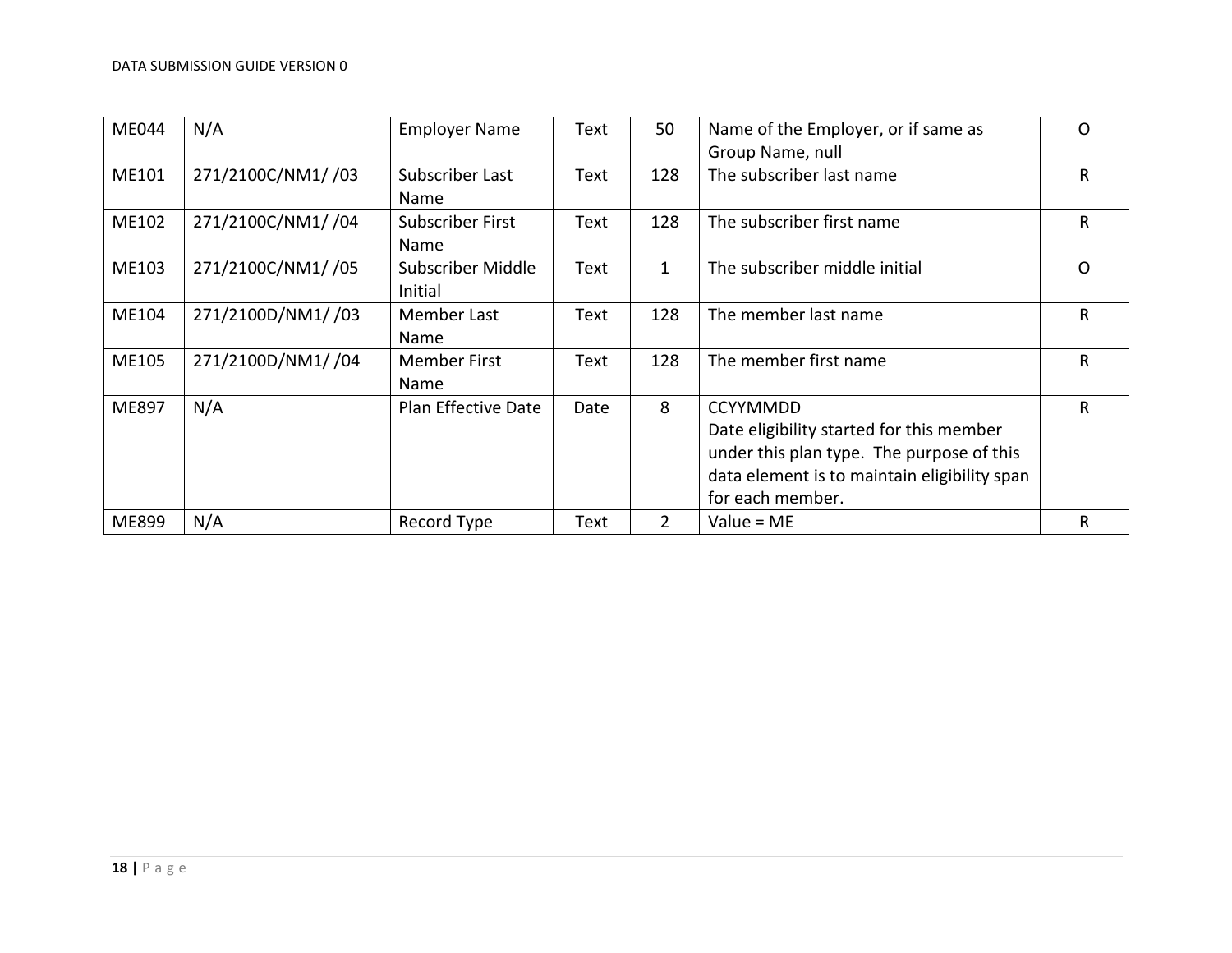#### A-2 MEDICAL CLAIMS DATA

Frequency: Monthly Upload via FTP or Web Portal (due last day of the month following the reporting month)

Additional formatting requirements:

- Claims are paid claims. Non-covered or denied claims (e.g. duplicate or patient ineligible claims) are not included.
- Payers submit data in a single, consistent format for each data type.

<span id="page-18-0"></span>

|                | MEDICAL CLAIMS FILE HEADER RECORD |                |                   |                                                                                                       |  |  |  |  |  |  |
|----------------|-----------------------------------|----------------|-------------------|-------------------------------------------------------------------------------------------------------|--|--|--|--|--|--|
| Data Element # | Data Element<br><b>Name</b>       | <b>Type</b>    | <b>Max Length</b> | <b>Description/valid values</b>                                                                       |  |  |  |  |  |  |
| HD001          | Record Type                       | Text           | 2                 | <b>MC</b>                                                                                             |  |  |  |  |  |  |
| HD002          | Payer Code                        | Text           | 8                 | NAIC code (example: 12345); leave blank if not applicable                                             |  |  |  |  |  |  |
| HD003          | Payer Name                        | Text           | 75                | Example:                                                                                              |  |  |  |  |  |  |
| HD004          | <b>Beginning</b><br>Month         | Date           | 6                 | <b>CCYYMM</b>                                                                                         |  |  |  |  |  |  |
| HD005          | <b>Ending Month</b>               | Date           | 6                 | <b>CCYYMM</b>                                                                                         |  |  |  |  |  |  |
| HD006          | Record count                      | <b>Numeric</b> | 10                | Total number of records submitted in the medical claims file,<br>excluding header and trailer records |  |  |  |  |  |  |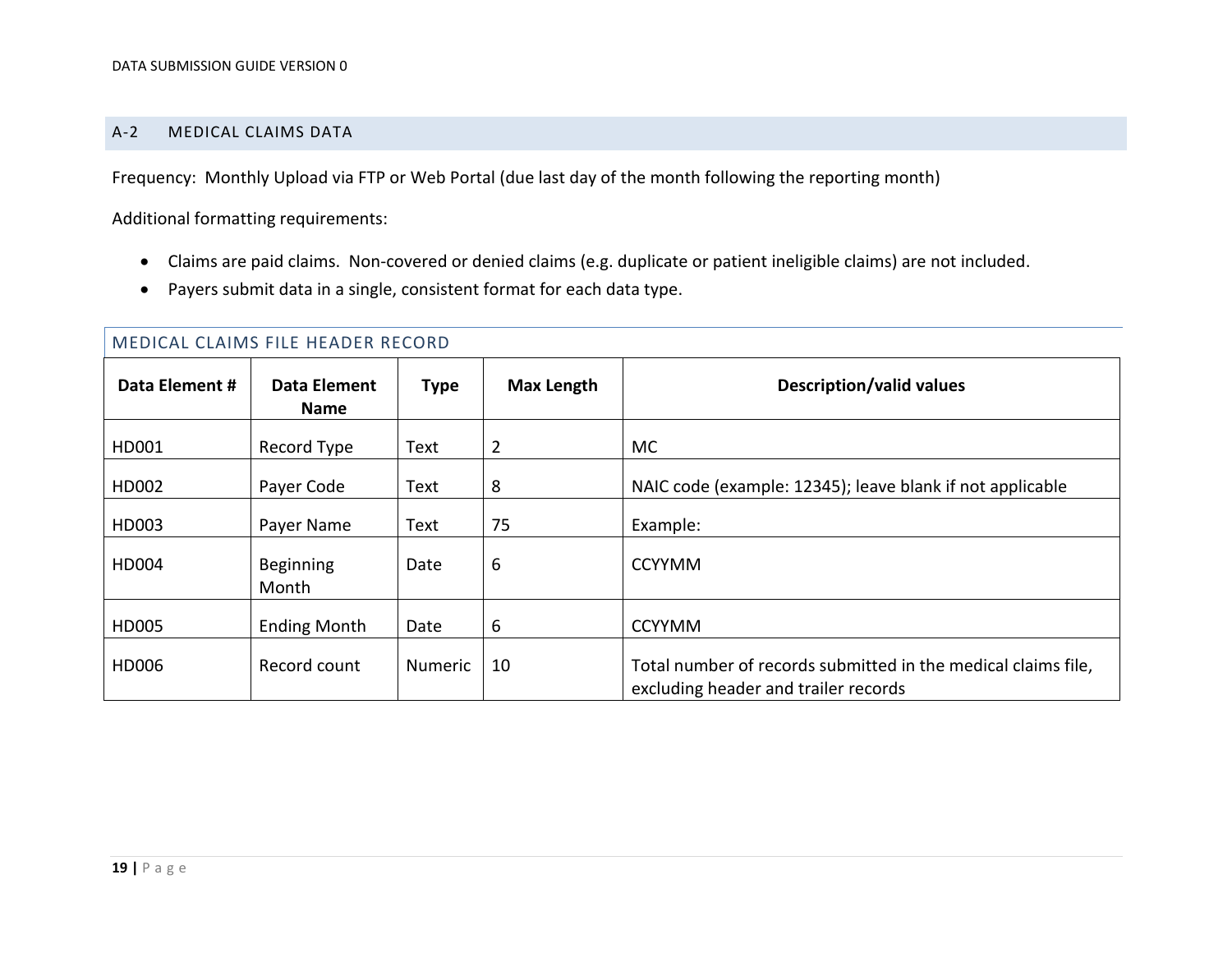|                | MEDICAL CLAIMS FILE TRAILER RECORD |             |                   |                                                           |
|----------------|------------------------------------|-------------|-------------------|-----------------------------------------------------------|
| Data Element # | <b>Data Element</b><br><b>Name</b> | <b>Type</b> | <b>Max Length</b> | <b>Description/valid values</b>                           |
| <b>TR001</b>   | Record Type                        | Text        | $\overline{2}$    | MC.                                                       |
| <b>TR002</b>   | Payer Code                         | Text        | 8                 | NAIC code (example: 12345); leave blank if not applicable |
| <b>TR003</b>   | Payer Name                         | Text        | 75                |                                                           |
| <b>TR004</b>   | <b>Beginning</b><br>Month          | Date        | 6                 | <b>CCYYMM</b>                                             |
| <b>TR005</b>   | <b>Ending Month</b>                | Date        | 6                 | <b>CCYYMM</b>                                             |
| <b>TR006</b>   | <b>Extraction Date</b>             | Date        | 8                 | <b>CCYYMMDD</b>                                           |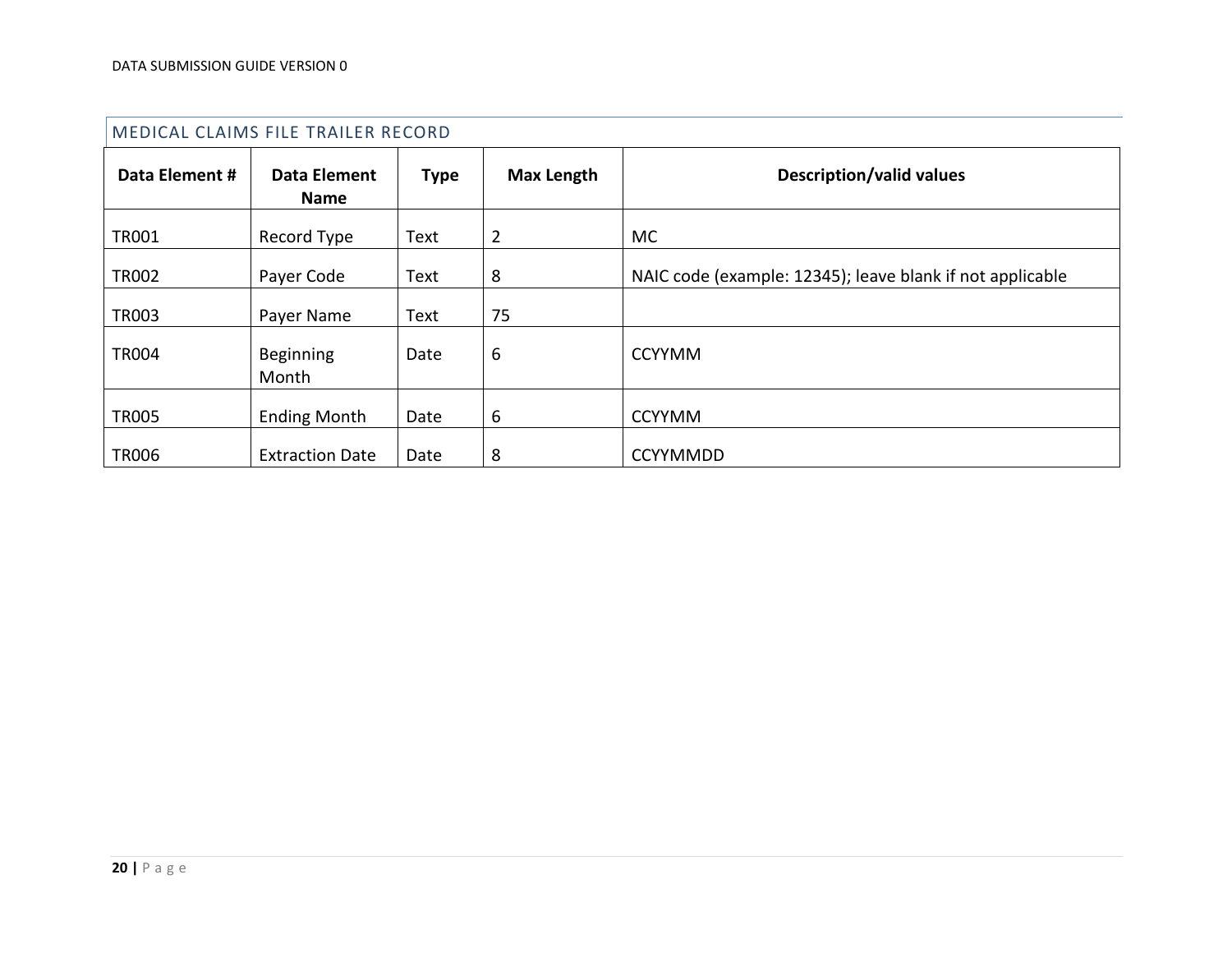### A-2.1 MEDICAL CLAIMS FILE

| <b>Data</b><br><b>Element</b><br># | Reference                | <b>Data Element</b><br><b>Name</b> | <b>Type</b> | Length         | <b>Description/Codes/Sources</b>                               | Required     |
|------------------------------------|--------------------------|------------------------------------|-------------|----------------|----------------------------------------------------------------|--------------|
| MC001                              | N/A                      | Payer                              | Text        | 8              | Payer submitting payments                                      | $\mathsf{R}$ |
| MC002                              | 837/2010BB/NM1/X<br>V/09 | National Plan ID                   | Text        | 30             | <b>CMS National Plan ID</b>                                    | $\mathsf R$  |
| MC003                              | 837/2000B/SBR/<br>/09    | Insurance<br>Type/Product<br>Code  | Text        | $\overline{2}$ |                                                                | $\mathsf R$  |
|                                    |                          |                                    |             |                | 09 self pay                                                    |              |
|                                    |                          |                                    |             |                | 10 central certification                                       |              |
|                                    |                          |                                    |             |                | 11 other non-federal programs                                  |              |
|                                    |                          |                                    |             |                | 12 Preferred Provider Organization<br>(PPO)                    |              |
|                                    |                          |                                    |             |                | 13 Point of Service (POS)                                      |              |
|                                    |                          |                                    |             |                | 14 Exclusive Provider Organization<br>(EPO)                    |              |
|                                    |                          |                                    |             |                | 15 Indemnity Insurance                                         |              |
|                                    |                          |                                    |             |                | 16 Health Maintenance Organization<br>(HMO) Medicare Advantage |              |
|                                    |                          |                                    |             |                | <b>AM Automobile Medical</b>                                   |              |
|                                    |                          |                                    |             |                | <b>BL Blue Cross/Blue Shield</b>                               |              |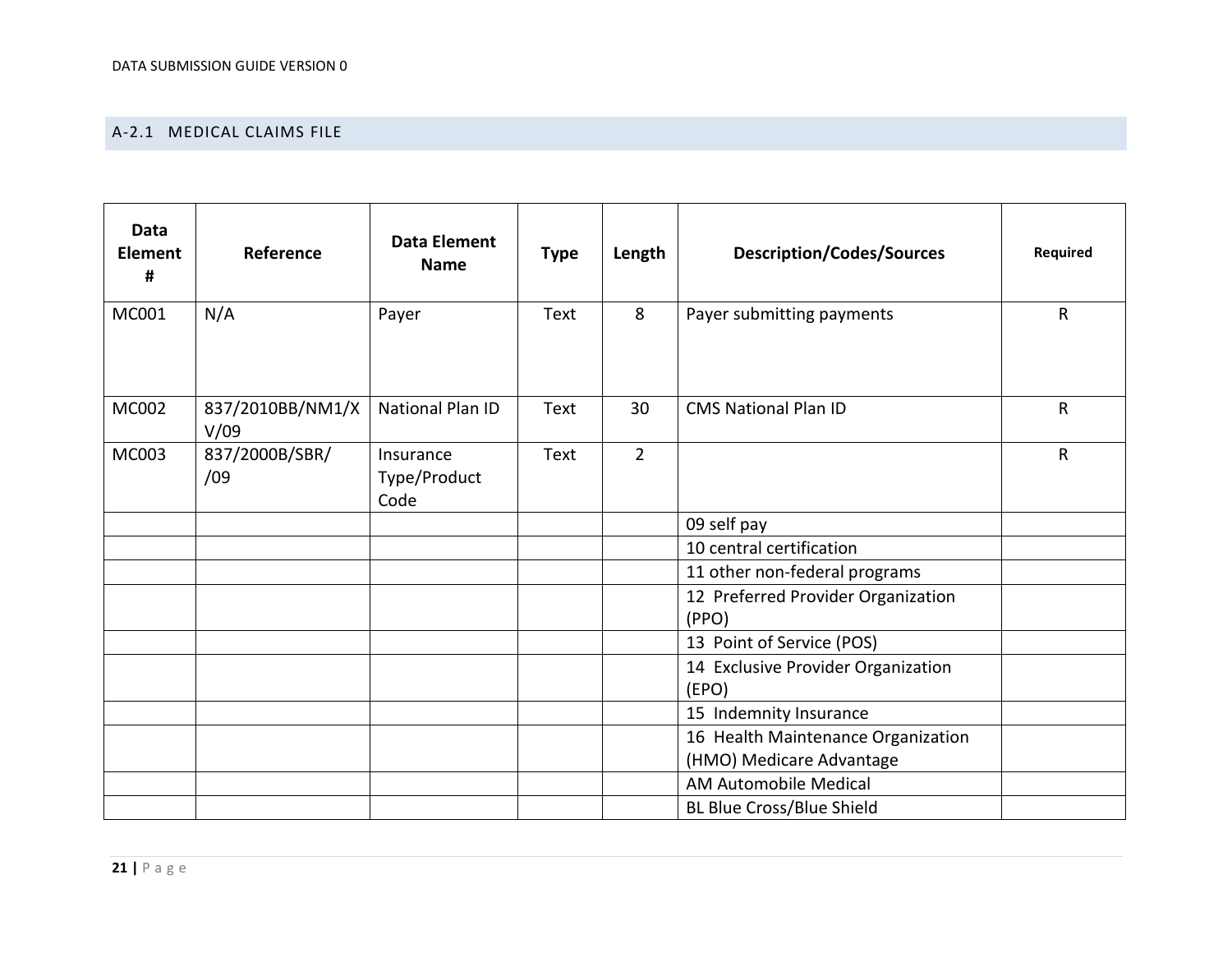|              |                   |                                      |         |    | <b>CH Champus</b>                                                                                                                          |             |
|--------------|-------------------|--------------------------------------|---------|----|--------------------------------------------------------------------------------------------------------------------------------------------|-------------|
|              |                   |                                      |         |    | CI Commercial Insurance Company                                                                                                            |             |
|              |                   |                                      |         |    | <b>DS Disability</b>                                                                                                                       |             |
|              |                   |                                      |         |    | HM Health Maintenance Organization                                                                                                         |             |
|              |                   |                                      |         |    | HN HMO Medicare Risk/ Medicare Part                                                                                                        |             |
|              |                   |                                      |         |    | C                                                                                                                                          |             |
|              |                   |                                      |         |    | LI Liability                                                                                                                               |             |
|              |                   |                                      |         |    | <b>LM Liability Medical</b>                                                                                                                |             |
|              |                   |                                      |         |    | MA Medicare Part A                                                                                                                         |             |
|              |                   |                                      |         |    | MB Medicare Part B                                                                                                                         |             |
|              |                   |                                      |         |    | MC Medicaid                                                                                                                                |             |
|              |                   |                                      |         |    | MD Medicare Part D                                                                                                                         |             |
|              |                   |                                      |         |    | <b>MP Medicare Primary</b>                                                                                                                 |             |
|              |                   |                                      |         |    | OF Other Federal Program (e.g. Black                                                                                                       |             |
|              |                   |                                      |         |    | Lung)                                                                                                                                      |             |
|              |                   |                                      |         |    | PS Point of Service                                                                                                                        |             |
|              |                   |                                      |         |    | QM Qualified Medicare Beneficiary                                                                                                          |             |
|              |                   |                                      |         |    | SP Supplemental Policy                                                                                                                     |             |
|              |                   |                                      |         |    | TV Title V                                                                                                                                 |             |
|              |                   |                                      |         |    | VA Veteran Administration Plan                                                                                                             |             |
|              |                   |                                      |         |    | WC Workers' Compensation                                                                                                                   |             |
|              |                   |                                      |         |    | 99 Other                                                                                                                                   |             |
| MC004        | 835/2100/CLP/ /07 | Payer Claim<br><b>Control Number</b> | Text    | 35 | Must apply to the entire claim and be<br>unique within the payer's system.                                                                 | $\mathsf R$ |
| <b>MC005</b> | 837/2400/LX/ /01  | Line Counter                         | Integer | 4  | Line number for this service. The line<br>counter begins with 1 and is<br>incremented by 1 for each additional<br>service line of a claim. | R           |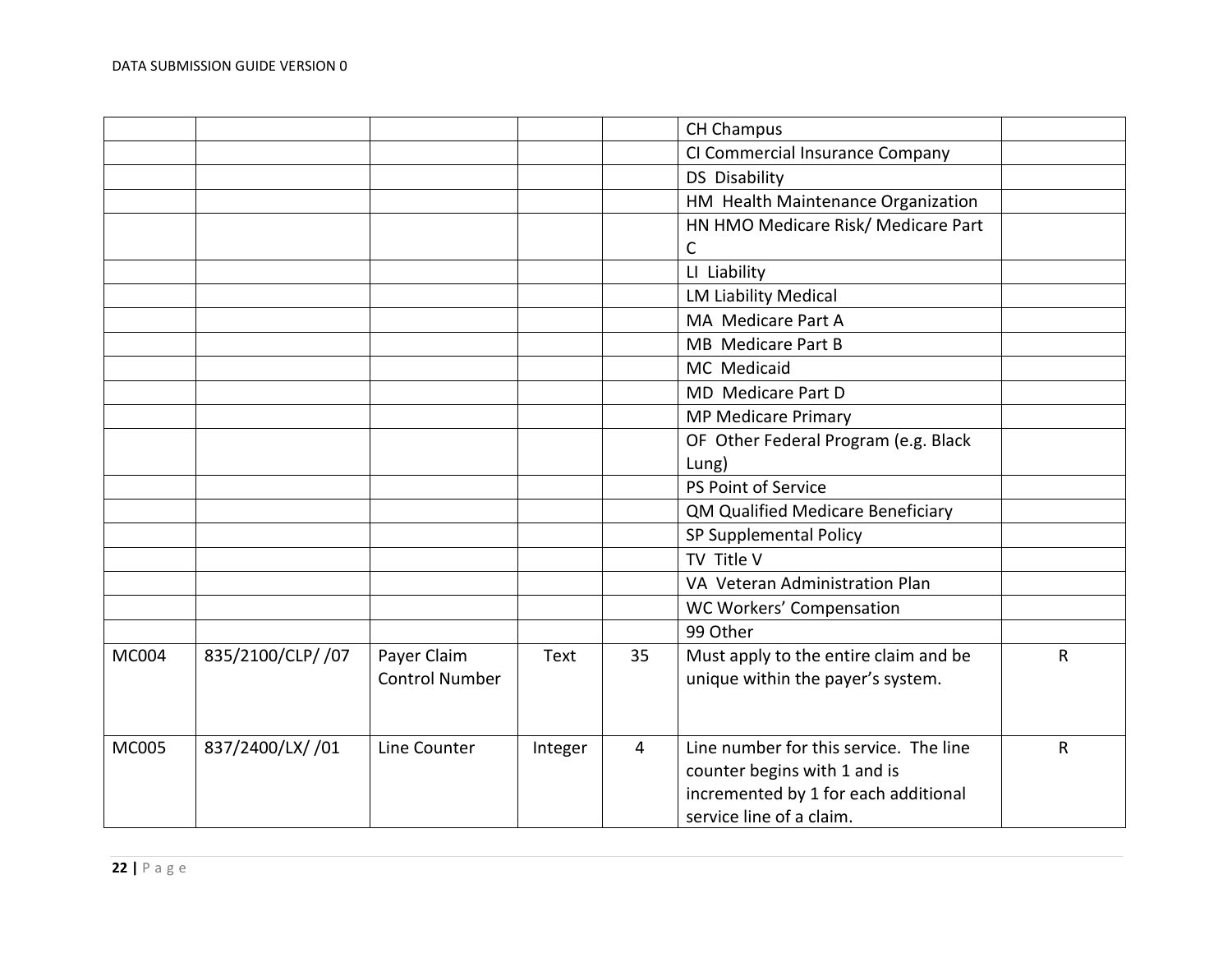| <b>MC005A</b> | N/A                                                                  | <b>Version Number</b>                              | Integer | $\overline{4}$ | The version number of this claim service<br>line. The original claim will have a<br>version number of 0, with the next<br>version being assigned a 1, and each<br>subsequent version being incremented<br>by 1 for that service line. | $\mathsf{R}$ |
|---------------|----------------------------------------------------------------------|----------------------------------------------------|---------|----------------|---------------------------------------------------------------------------------------------------------------------------------------------------------------------------------------------------------------------------------------|--------------|
| <b>MC006</b>  | 837/2000B/SBR/<br>/03                                                | Insured Group or<br><b>Policy Number</b>           | Text    | 30             | Group or policy number - not the<br>number that uniquely identifies the<br>subscriber.                                                                                                                                                | $\mathsf{R}$ |
| MC007         | 835/2100/NM1/34/<br>09                                               | <b>Subscriber Social</b><br><b>Security Number</b> | Text    | 128            | Subscriber's social security number                                                                                                                                                                                                   | <b>TH</b>    |
| <b>MC008</b>  | 835/2100/NM1/HN/<br>09                                               | Plan Specific<br>Contract<br>Number                | Text    | 128            | Plan assigned contract number; Set as<br>null if contract number = subscriber's<br>social security number.                                                                                                                            | $\mathsf{R}$ |
| MC009         | N/A                                                                  | <b>Member Suffix</b><br>or Sequence<br>Number      | Integer | 20             | Uniquely numbers the member within<br>the contract.                                                                                                                                                                                   | ${\sf R}$    |
| MC010         | 835/2100/NM1/MI/<br>089                                              | Member<br>Identification<br>Code (patient)         | Text    | 128            | Member's social security number                                                                                                                                                                                                       | <b>TH</b>    |
| MC011         | 837/2000B/SBR/<br>/02,<br>837/2000C/PAT/<br>/01,837/2320/SBR/<br>/02 | Individual<br>Relationship<br>Code                 | Integer | $\overline{2}$ | Member's relationship to insured -<br>payers will map their available codes to<br>those listed below                                                                                                                                  | $\mathsf{R}$ |
|               |                                                                      |                                                    |         |                | 01 Spouse                                                                                                                                                                                                                             |              |
|               |                                                                      |                                                    |         |                | 04 Grandfather or Grandmother                                                                                                                                                                                                         |              |
|               |                                                                      |                                                    |         |                | 05 Grandson or Granddaughter                                                                                                                                                                                                          |              |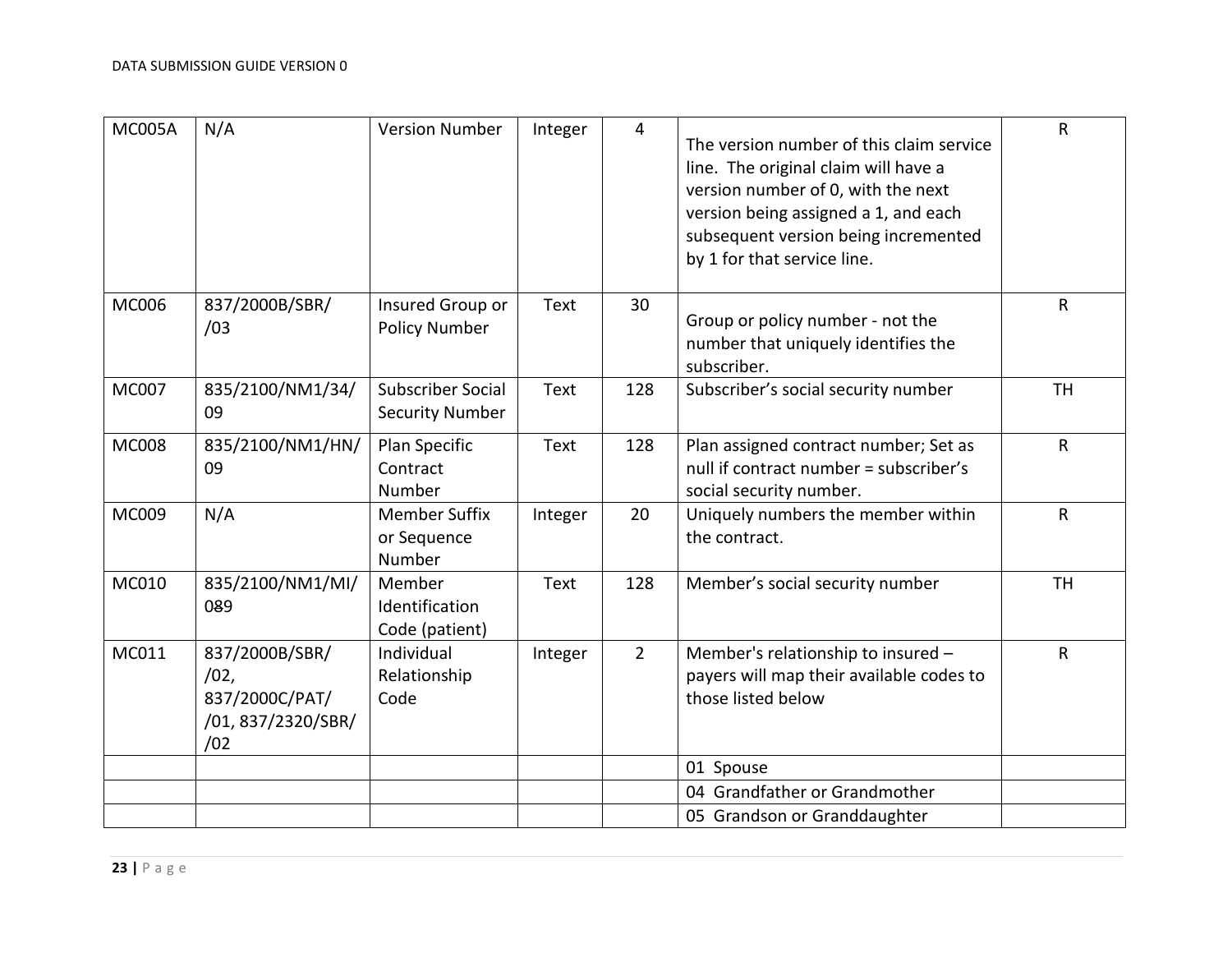|       |                          |                                |      |              | 07 Nephew or Niece                |   |
|-------|--------------------------|--------------------------------|------|--------------|-----------------------------------|---|
|       |                          |                                |      |              | 10 Foster Child                   |   |
|       |                          |                                |      |              | 15 Ward                           |   |
|       |                          |                                |      |              | 17 Stepson or Stepdaughter        |   |
|       |                          |                                |      |              | 19 Child                          |   |
|       |                          |                                |      |              | 20 Employee/Self                  |   |
|       |                          |                                |      |              | 21 Unknown                        |   |
|       |                          |                                |      |              | 22 Handicapped Dependent          |   |
|       |                          |                                |      |              | 23 Sponsored Dependent            |   |
|       |                          |                                |      |              | 24 Dependent of a Minor Dependent |   |
|       |                          |                                |      |              | 29 Significant Other              |   |
|       |                          |                                |      |              | 32 Mother                         |   |
|       |                          |                                |      |              | 33 Father                         |   |
|       |                          |                                |      |              | 36 Emancipated Minor              |   |
|       |                          |                                |      |              | 39 Organ Donor                    |   |
|       |                          |                                |      |              | 40 Cadaver Donor                  |   |
|       |                          |                                |      |              | 41 Injured Plaintiff              |   |
|       |                          |                                |      |              | 43 Child Where Insured Has No     |   |
|       |                          |                                |      |              | <b>Financial Responsibility</b>   |   |
|       |                          |                                |      |              | 53 Life Partner                   |   |
|       |                          |                                |      |              | 76 Dependent                      |   |
| MC012 | 837/2010CA/DMG/<br>/03   | Member Gender                  | Text | $\mathbf{1}$ |                                   | R |
|       |                          |                                |      |              | M Male                            |   |
|       |                          |                                |      |              | F Female                          |   |
|       |                          |                                |      |              | U Unknown                         |   |
| MC013 | 837/2010CA/DMG/<br>D8/02 | Member Date of<br><b>Birth</b> | Date | 8            | <b>CCYYMMDD</b>                   | R |
| MC014 | 837/2010CA/N4/<br>/01    | <b>Member City</b><br>Name     | Text | 30           | City name of member               | R |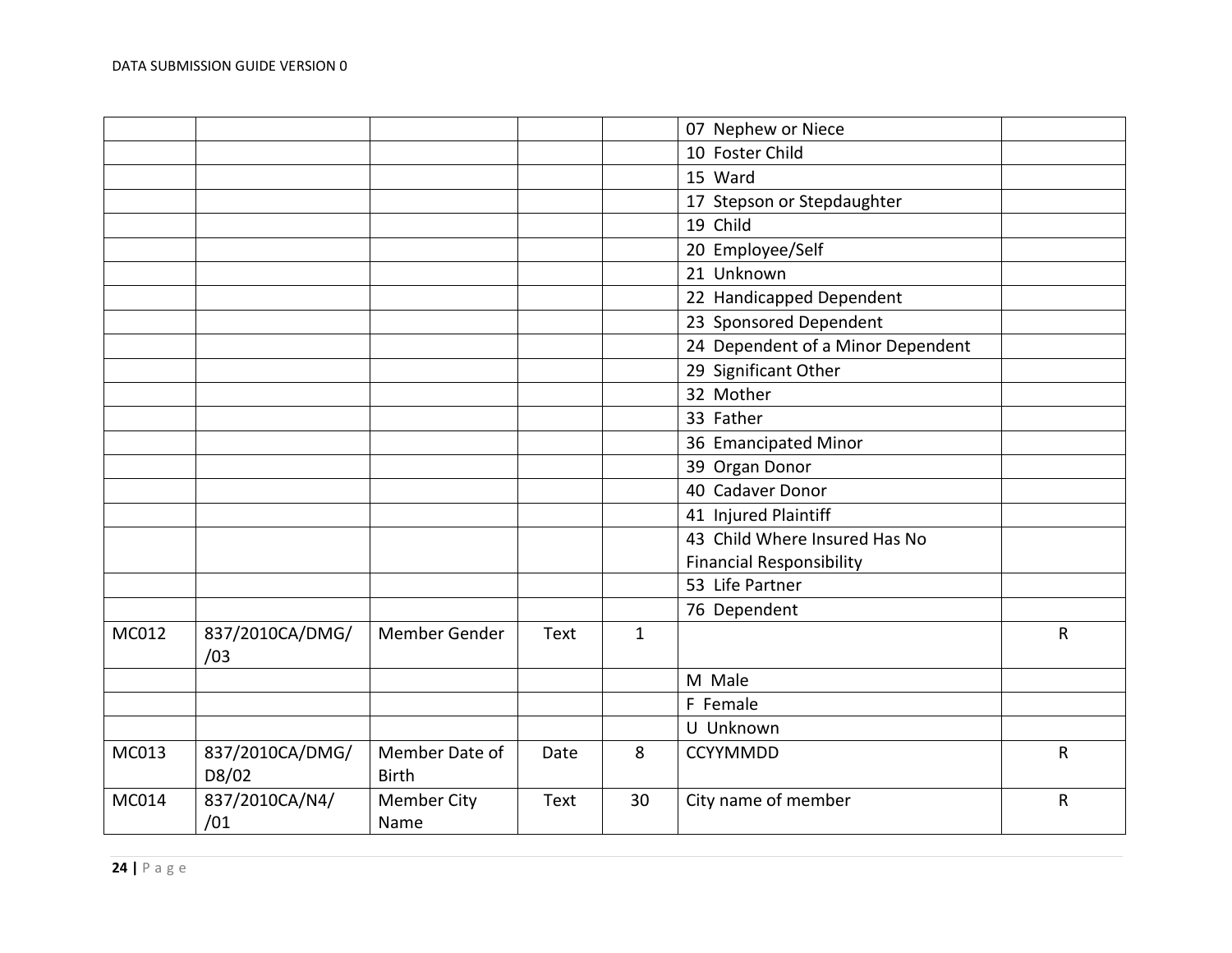| MC015        | 837/2010CA/N4/<br>/02   | Member State or<br>Province                                               | Text    | $\overline{2}$ | As defined by the US Postal Service                                                                           | $\mathsf R$                  |
|--------------|-------------------------|---------------------------------------------------------------------------|---------|----------------|---------------------------------------------------------------------------------------------------------------|------------------------------|
| MC016        | 837/2010CA/N4/<br>/03   | Member ZIP<br>Code                                                        | Text    | 11             | ZIP Code of member - may include non-<br>US codes. Plus 4 optional but desired.                               | R                            |
| MC017        | N/A                     | Date Service<br>Approved/Accou<br>nts Payable<br>Date/Actual Paid<br>Date | Date    | 8              | <b>CCYYMMDD</b>                                                                                               | $\mathsf R$                  |
| MC018        | 837/2300/DTP/435/<br>03 | <b>Admission Date</b>                                                     | Date    | 8              | Required for all inpatient claims.<br><b>CCYYMMDD</b>                                                         | O (inpatient<br>claims only) |
| MC019        | 837/2300/DTP/435/<br>03 | <b>Admission Hour</b>                                                     | Integer | 4              | Required for all inpatient claims. Time<br>is expressed in military time - HHMM                               | O (inpatient<br>claims only) |
| <b>MC020</b> | 837/2300/CL1/ /01       | <b>Admission Type</b>                                                     | Integer | $\mathbf{1}$   | Required for all inpatient claims<br>(SOURCE: National Uniform Billing Data<br><b>Element Specifications)</b> | O (inpatient<br>claims only) |
|              |                         |                                                                           |         |                | 1 Emergency                                                                                                   |                              |
|              |                         |                                                                           |         |                | 2 Urgent                                                                                                      |                              |
|              |                         |                                                                           |         |                | 3 Elective                                                                                                    |                              |
|              |                         |                                                                           |         |                | 4 Newborn                                                                                                     |                              |
|              |                         |                                                                           |         |                | 5 Trauma Center                                                                                               |                              |
|              |                         |                                                                           |         |                | 9 Information not available                                                                                   |                              |
| MC021        | 837/2300/CL1/ /02       | Admission<br>Source                                                       | Text    | $\mathbf{1}$   | Required for all inpatient claims<br>(SOURCE: National Uniform Billing Data<br><b>Element Specifications)</b> | O (inpatient<br>claims only) |
| <b>MC022</b> | 837/2300/DTP/096/<br>03 | Discharge Hour                                                            | Integer | $2^{\circ}$    | Time expressed in military time -<br><b>HHMM</b>                                                              | O (inpatient<br>claims only) |
| MC023        | 837/2300/CL1/ /03       | Discharge Status                                                          | Integer | $2^{\circ}$    | Required for all inpatient claims.                                                                            | O (inpatient<br>claims only) |
|              |                         |                                                                           |         |                | 01 Discharged to home or self care                                                                            |                              |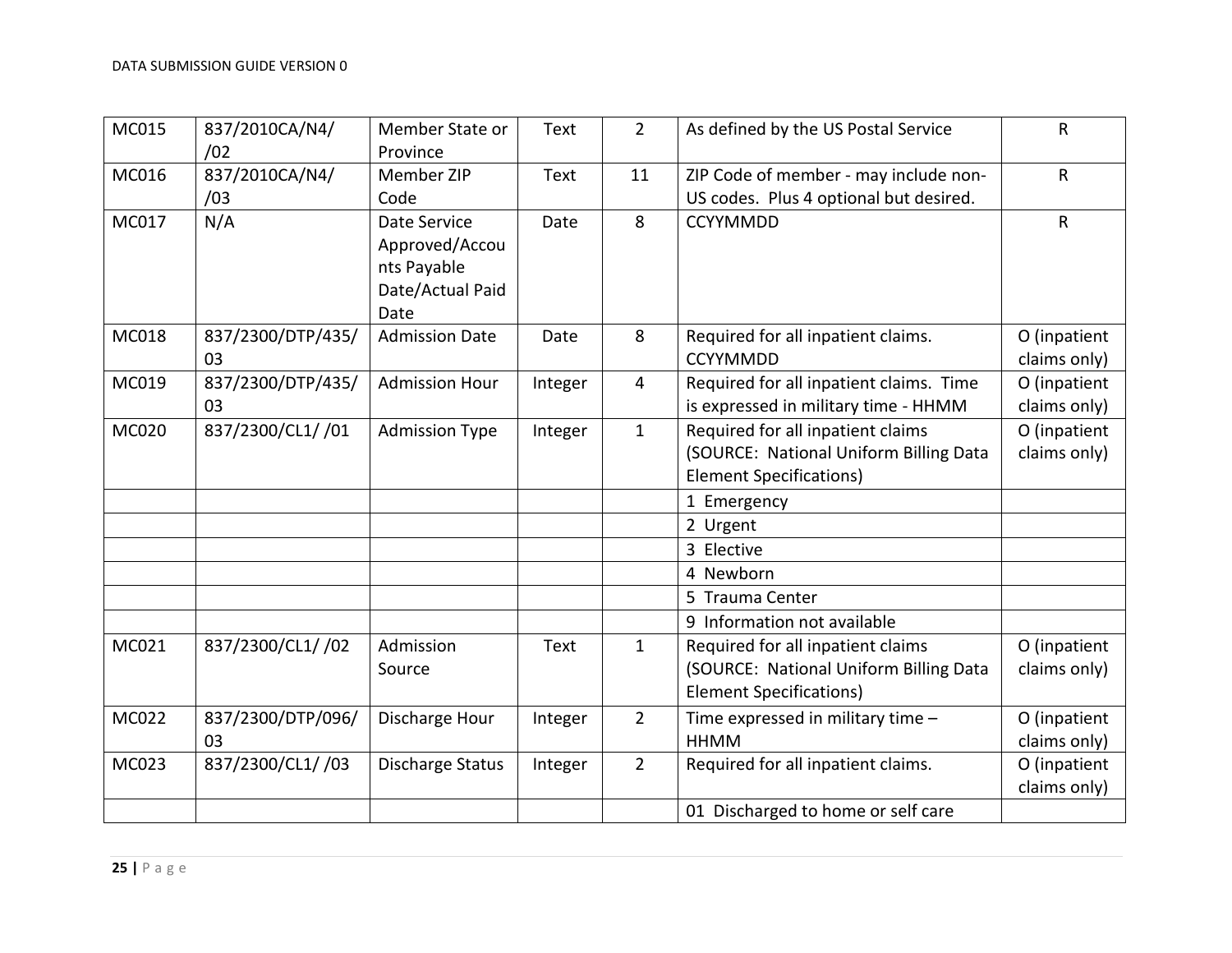|  |  | 02 Discharged/transferred to another      |  |
|--|--|-------------------------------------------|--|
|  |  | short term general hospital for inpatient |  |
|  |  | care                                      |  |
|  |  | 03 Discharged/transferred to skilled      |  |
|  |  | nursing facility (SNF)                    |  |
|  |  | 04 Discharged/transferred to nursing      |  |
|  |  | facility (NF)                             |  |
|  |  | 05 Discharged/transferred to another      |  |
|  |  | type of institution for inpatient care or |  |
|  |  | referred for outpatient services to       |  |
|  |  | another institution                       |  |
|  |  | 06 Discharged/transferred to home         |  |
|  |  | under care of organized home health       |  |
|  |  | service organization                      |  |
|  |  | 07 Left against medical advice or         |  |
|  |  | discontinued care                         |  |
|  |  | 08 Discharged/transferred to home         |  |
|  |  | under care of a Home IV provider          |  |
|  |  | 09 Admitted as an inpatient to this       |  |
|  |  | hospital                                  |  |
|  |  | 20 Expired                                |  |
|  |  | 30 Still patient or expected to return    |  |
|  |  | for outpatient services                   |  |
|  |  | 40 Expired at home                        |  |
|  |  | 41 Expired in a medical facility          |  |
|  |  | 42 Expired, place unknown                 |  |
|  |  | 43 Discharged/transferred to a Federal    |  |
|  |  | Hospital                                  |  |
|  |  | 50 Hospice - home                         |  |
|  |  | 51 Hospice - medical facility             |  |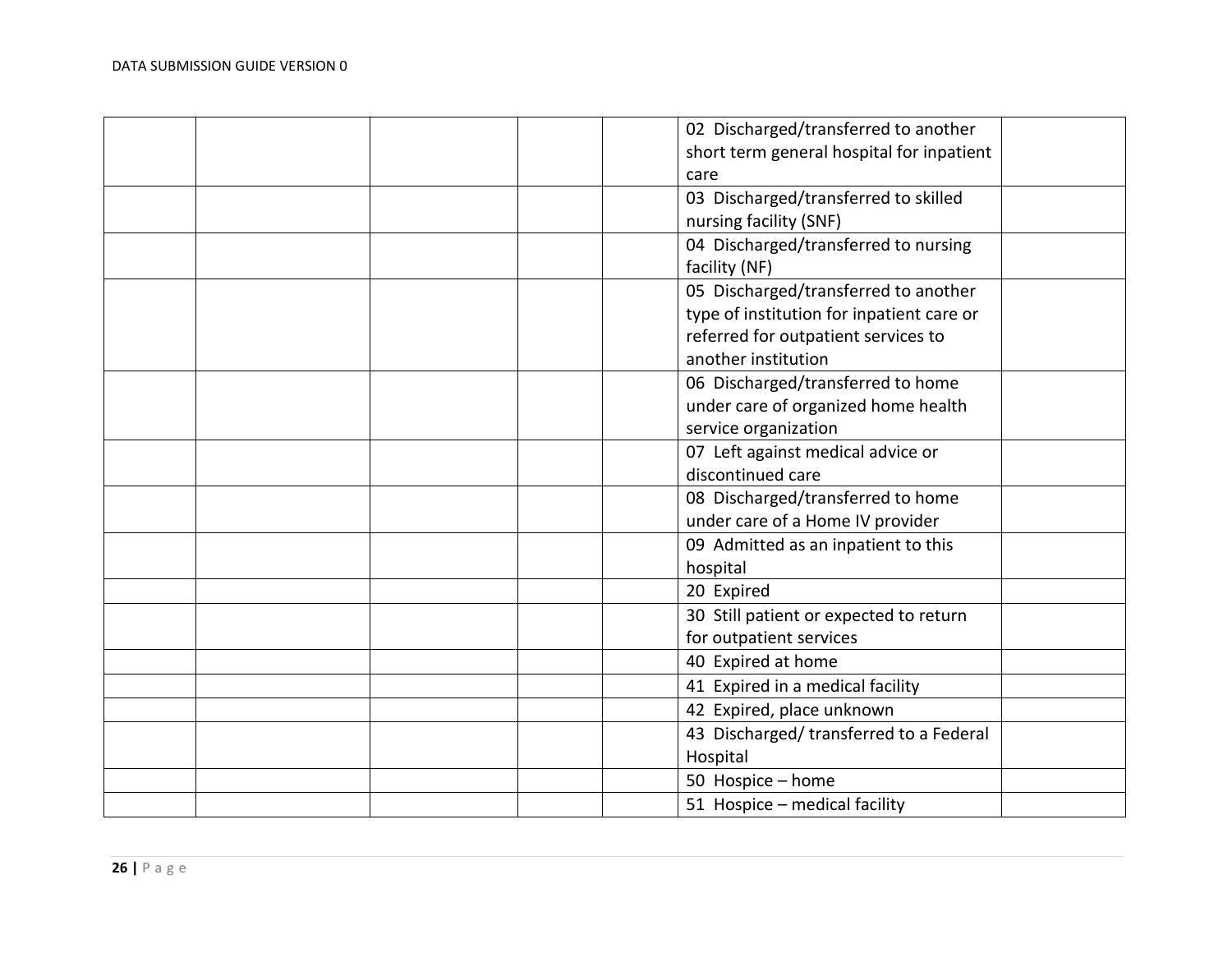|       |                                                                                                                                                                  |                                        |      |    | 61 Discharged/transferred within this<br>institution to a hospital-based<br>Medicare-approved swing bed<br>62 Discharged/transferred to an<br>inpatient rehabilitation facility including<br>distinct parts of a hospital<br>63 Discharged/transferred to a long-<br>term care hospital<br>64 Discharged/transferred to a nursing |           |
|-------|------------------------------------------------------------------------------------------------------------------------------------------------------------------|----------------------------------------|------|----|-----------------------------------------------------------------------------------------------------------------------------------------------------------------------------------------------------------------------------------------------------------------------------------------------------------------------------------|-----------|
|       |                                                                                                                                                                  |                                        |      |    | facility certified under Medicaid but not<br>certified under Medicare                                                                                                                                                                                                                                                             |           |
| MC024 | 835/2100/NM1/BD/<br>09,<br>835/2100/NM1/BS/<br>09,<br>835/2100/NM1/MC<br>/09,<br>835/2100/NM1/PC/<br>09                                                          | Service Provider<br>Number             | Text | 30 | Payer assigned service provider<br>number, preferably for the individual<br>provider but alternately for the clinic<br>where the service occurred.                                                                                                                                                                                | R         |
| MC025 | 835/2100/NM1/FI/0<br>9                                                                                                                                           | Service Provider<br>Tax ID Number      | Text | 10 | Federal taxpayer's identification<br>number                                                                                                                                                                                                                                                                                       | <b>TH</b> |
| MC026 | professional:<br>837/2420A/NM1/XX<br>/09;<br>837/2310B/NM1/XX<br>/09; institutional:<br>837/2420A/NM1/XX<br>/09;<br>837/2420C/NM1/XX<br>/09;<br>837/2310A/NM1/XX | <b>Service National</b><br>Provider ID | Text | 20 | National Provider ID. This data element<br>pertains to the entity or individual<br>directly providing the service.                                                                                                                                                                                                                | <b>TH</b> |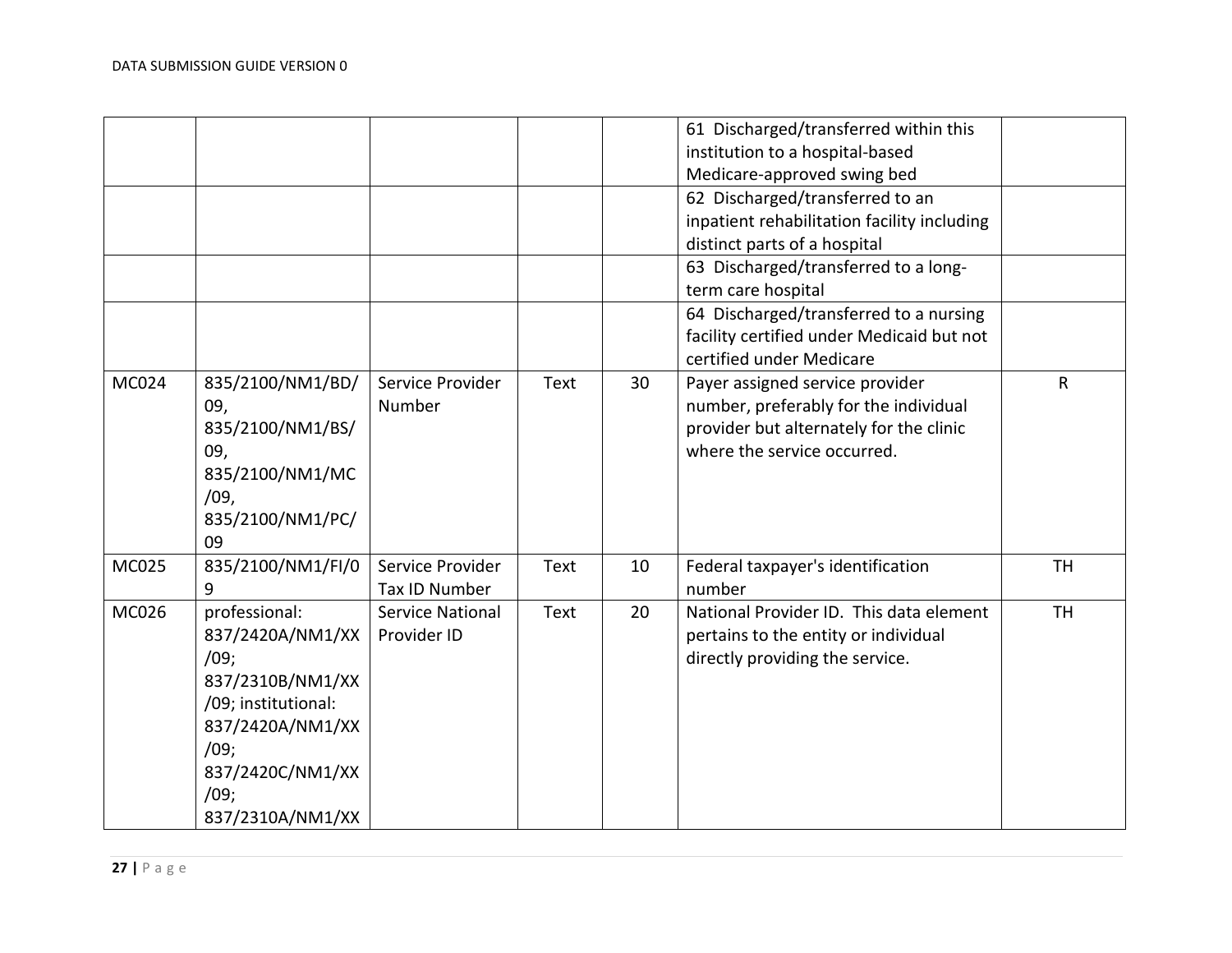|              | /09                                                                                                                                                                     |                                                     |             |              |                                                                                                                                                                                                                                                                                                         |              |
|--------------|-------------------------------------------------------------------------------------------------------------------------------------------------------------------------|-----------------------------------------------------|-------------|--------------|---------------------------------------------------------------------------------------------------------------------------------------------------------------------------------------------------------------------------------------------------------------------------------------------------------|--------------|
| <b>MC027</b> | professional:<br>837/2420A/NM1/82<br>/02;<br>837/2310B/NM1/82<br>/02; institutional:<br>837/2420A/NM1/72<br>/02;<br>837/2420C/NM1/82<br>/02;<br>837/2310A/NM1/71<br>/02 | Service Provider<br><b>Entity Type</b><br>Qualifier | Text        | $\mathbf{1}$ | HIPAA provider taxonomy classifies<br>provider groups (clinicians who bill as a<br>group practice or under a corporate<br>name, even if that group is composed of<br>one provider) as a "person", and these<br>shall be coded as a person. Health care<br>claims processors shall code according<br>to: | <b>TH</b>    |
|              |                                                                                                                                                                         |                                                     |             |              | 1 Person                                                                                                                                                                                                                                                                                                |              |
|              |                                                                                                                                                                         |                                                     |             |              | 2 Non-Person Entity                                                                                                                                                                                                                                                                                     |              |
| <b>MC028</b> | professional:<br>837/2420A/NM1/82<br>/04;<br>837/2310B/NM1/82<br>/04; institutional:<br>837/2420A/NM1/72<br>/04;<br>837/2420C/NM1/82<br>/04;<br>837/2310A/NM1/71<br>/04 | Service Provider<br><b>First Name</b>               | <b>Text</b> | 25           | Individual first name. Set to null if<br>provider is a facility or organization.                                                                                                                                                                                                                        | $\mathsf{O}$ |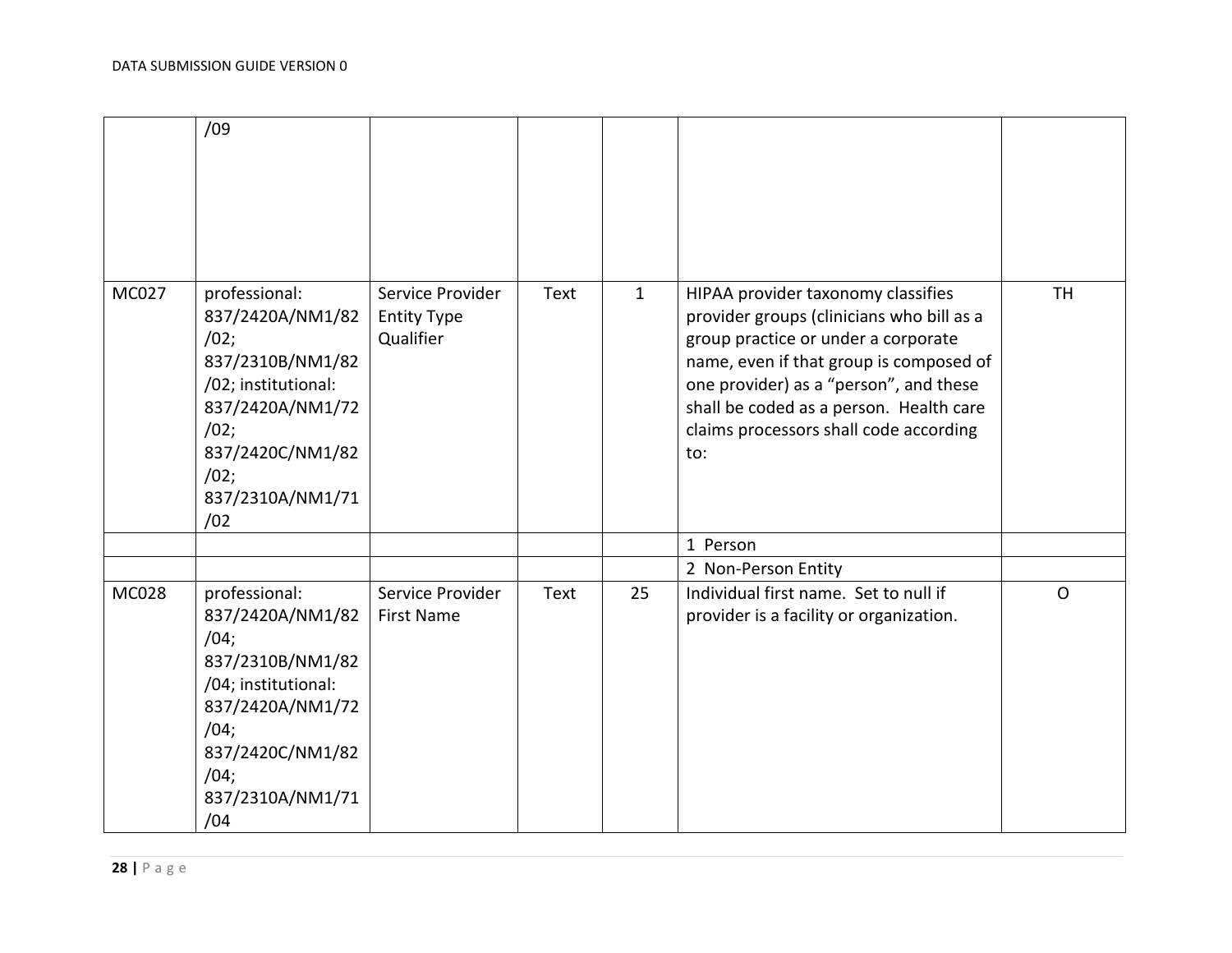| MC029 | professional:<br>837/2420A/NM1/82<br>/05;<br>837/2310B/NM1/82<br>/05; institutional:<br>837/2420A/NM1/72<br>/05;<br>837/2420C/NM1/82<br>/05;<br>837/2310A/NM1/71<br>/05 | Service Provider<br>Middle Name                          | Text | 25 | Individual middle name or initial. Set to<br>null if provider is a facility or<br>organization.                                                                                                                                                                                                | $\Omega$     |
|-------|-------------------------------------------------------------------------------------------------------------------------------------------------------------------------|----------------------------------------------------------|------|----|------------------------------------------------------------------------------------------------------------------------------------------------------------------------------------------------------------------------------------------------------------------------------------------------|--------------|
| MC030 | professional:<br>837/2420A/NM1/82<br>/03;<br>837/2310B/NM1/82<br>/03; institutional:<br>837/2420A/NM1/72<br>/03;<br>837/2420C/NM1/82<br>/03;<br>837/2310A/NM1/71<br>/03 | Service Provider<br>Last Name or<br>Organization<br>Name | Text | 60 | Full name of provider organization or<br>last name of individual provider                                                                                                                                                                                                                      | $\mathsf{R}$ |
| MC031 | professional:<br>837/2420A/NM1/82<br>/07;<br>837/2310B/NM1/82<br>/07; institutional:<br>837/2420A/NM1/72<br>/07;<br>837/2420C/NM1/82<br>/07;                            | Service Provider<br>Suffix                               | Text | 10 | Suffix to individual name. Set to null if<br>provider is a facility or organization.<br>The service provider suffix shall be used<br>to capture the generation of the<br>individual clinician (e.g., Jr., Sr., III), if<br>applicable, rather than the clinician's<br>degree (e.g., MD, LCSW). | $\Omega$     |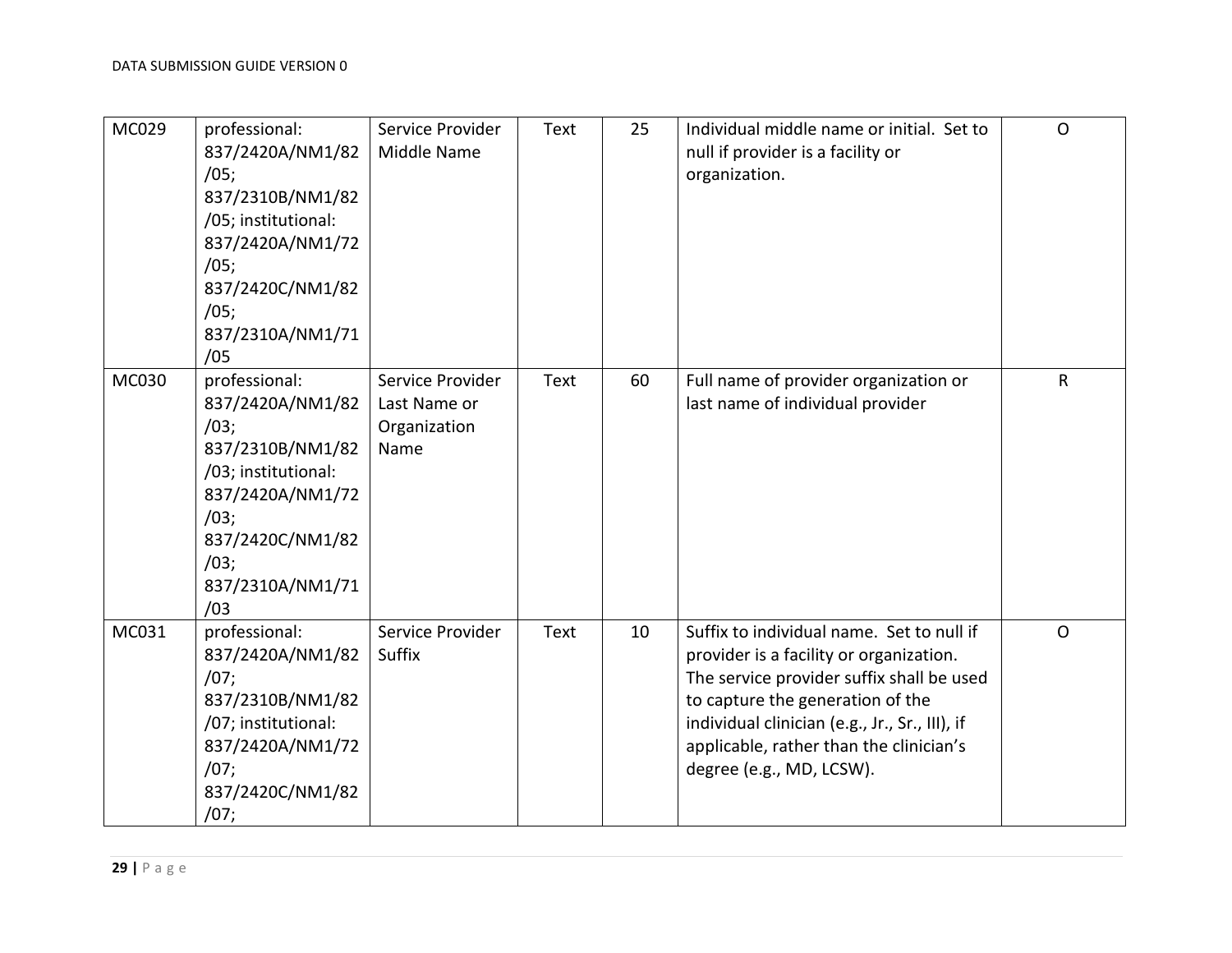|       | 837/2310A/NM1/71<br>/07                                                                                         |                                              |         |                |                                                                                                           |                                |
|-------|-----------------------------------------------------------------------------------------------------------------|----------------------------------------------|---------|----------------|-----------------------------------------------------------------------------------------------------------|--------------------------------|
| MC032 | professional:<br>837/2420A/PRV/PE/<br>03;<br>837/2310B/PRV/PE/<br>03; institutional:<br>837/2310A/PRV/AT/<br>03 | Service Provider<br>Specialty                | Text    | 10             | As defined by payer. Dictionary for<br>specialty code values must be supplied<br>during testing.          | $\mathsf{R}$                   |
| MC033 | professional:<br>837/2420C/N4/ /01;<br>837/2310C/N4/ /01;<br>institutional:<br>837/2310E/N4/ /01                | Service Provider<br><b>City Name</b>         | Text    | 30             | City name of provider - preferably<br>practice location                                                   | $\mathsf{R}$                   |
| MC034 | professional:<br>837/2420C/N4/ /02;<br>837/2310C/N4/ /02;<br>institutional:<br>837/2310E/N4/ /02                | Service Provider<br><b>State or Province</b> | Text    | $\overline{2}$ | As defined by the US Postal Service                                                                       | $\mathsf{R}$                   |
| MC035 | professional:<br>837/2420C/N4/ /03;<br>837/2310C/N4/ /03;<br>institutional:<br>837/2310E/N4/ /03                | Service Provider<br>ZIP Code                 | Text    | 11             | ZIP Code of provider - may include non-<br>US codes; do not include dash. Plus 4<br>optional but desired. | $\mathsf{R}$                   |
| MC036 | 837/2300/CLM/<br>$/05-1$                                                                                        | Type of Bill -<br>Institutional              | Integer | $\overline{3}$ | Required for institutional claims; Not to<br>be used for professional claims                              | $\mathsf{O}$<br>(institutional |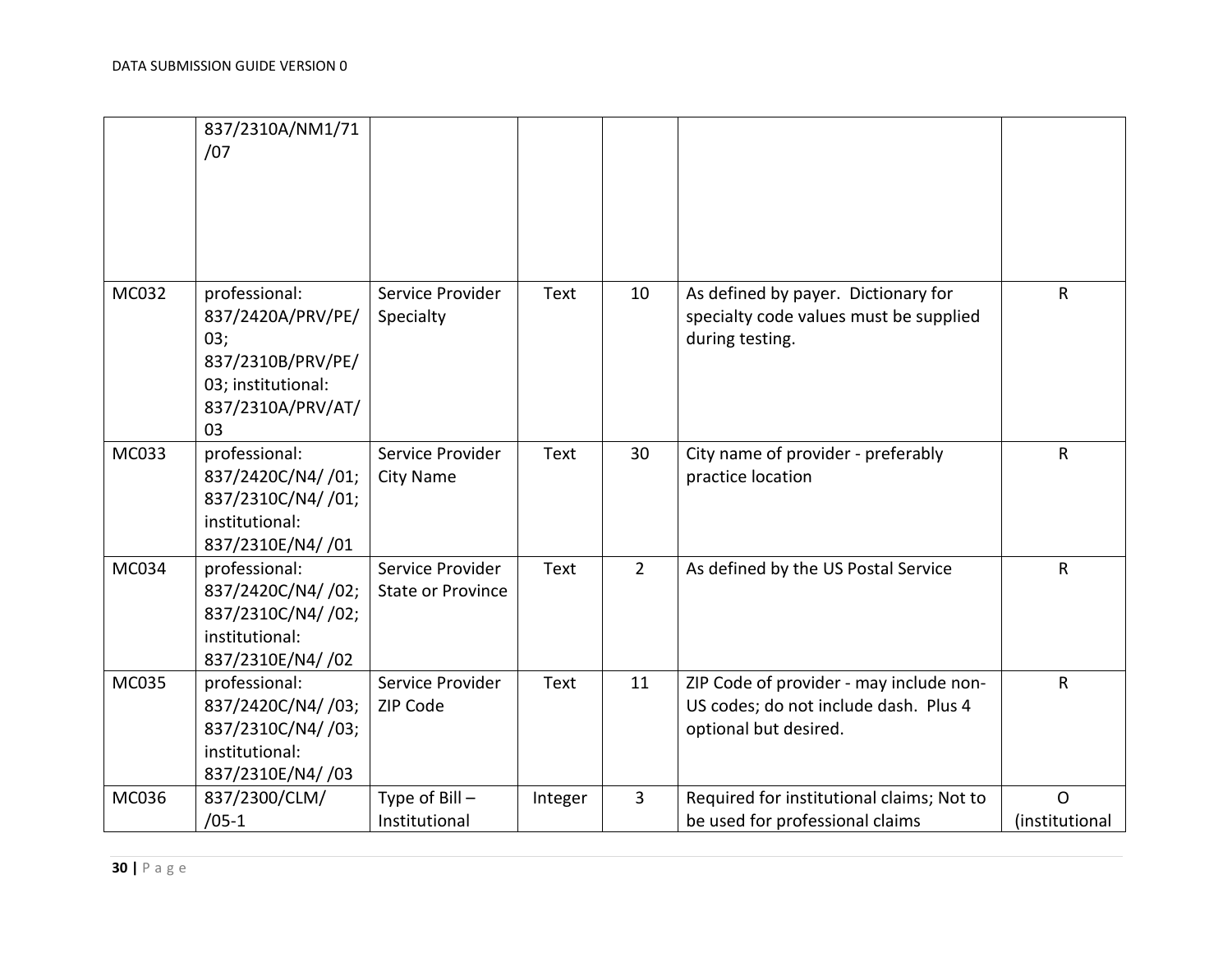|  |  |                                             | claims only) |
|--|--|---------------------------------------------|--------------|
|  |  | Type of Facility - First Digit              |              |
|  |  | 1 Hospital                                  |              |
|  |  | 2 Skilled Nursing                           |              |
|  |  | 3 Home Health                               |              |
|  |  | 4 Christian Science Hospital                |              |
|  |  | 5 Christian Science Extended Care           |              |
|  |  | 6 Intermediate Care                         |              |
|  |  | 7 Clinic                                    |              |
|  |  | 8 Special Facility                          |              |
|  |  | Bill Classification - Second Digit if First |              |
|  |  | Digit = $1-6$                               |              |
|  |  | 1 Inpatient (Including Medicare Part A)     |              |
|  |  | 2 Inpatient (Medicare Part B Only)          |              |
|  |  | 3 Outpatient                                |              |
|  |  | 4 Other (for hospital referenced            |              |
|  |  | diagnostic services or home health not      |              |
|  |  | under a plan of treatment)                  |              |
|  |  | 5 Nursing Facility Level I                  |              |
|  |  | 6 Nursing Facility Level II                 |              |
|  |  | 7 Intermediate Care - Level III Nursing     |              |
|  |  | Facility                                    |              |
|  |  | 8 Swing Beds                                |              |
|  |  | Bill Classification - Second Digit if First |              |
|  |  | $Digit = 7$                                 |              |
|  |  | 1 Rural Health                              |              |
|  |  | 2 Hospital Based or Independent Renal       |              |
|  |  | Dialysis Center                             |              |
|  |  | 3 Free Standing Outpatient                  |              |
|  |  | <b>Rehabilitation Facility (ORF)</b>        |              |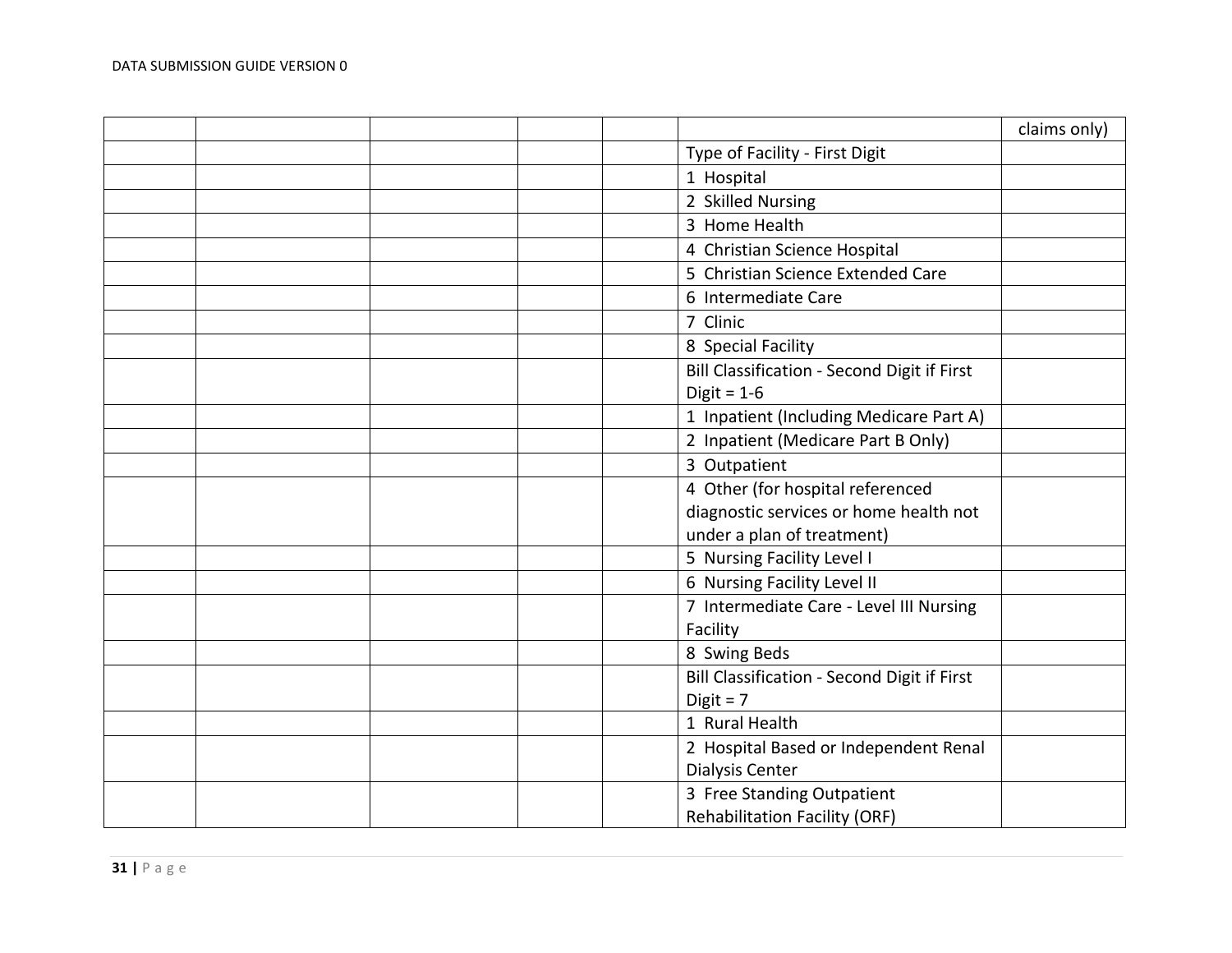|       |               |                 |      |             | 5 Comprehensive Outpatient                  |               |
|-------|---------------|-----------------|------|-------------|---------------------------------------------|---------------|
|       |               |                 |      |             | <b>Rehabilitation Facilities (CORFs)</b>    |               |
|       |               |                 |      |             | 6 Community Mental Health Center            |               |
|       |               |                 |      |             | 9 Other                                     |               |
|       |               |                 |      |             | Bill Classification - Second Digit if First |               |
|       |               |                 |      |             | Digit = $8$                                 |               |
|       |               |                 |      |             | 1 Hospice (Non-Hospital Based)              |               |
|       |               |                 |      |             | 2 Hospice (Hospital-Based)                  |               |
|       |               |                 |      |             | 3 Ambulatory Surgery Center                 |               |
|       |               |                 |      |             | 4 Free Standing Birthing Center             |               |
|       |               |                 |      |             | 9 Other                                     |               |
|       |               |                 |      |             | Frequency - third digit                     |               |
|       |               |                 |      |             | 1 admit through discharge                   |               |
|       |               |                 |      |             | 2 interim - first claim used for the        |               |
|       |               |                 |      |             | 3 interim - continuing claims               |               |
|       |               |                 |      |             | 4 interim - last claim                      |               |
|       |               |                 |      |             | 5 late charge only                          |               |
|       |               |                 |      |             | 7 replacement of prior claim                |               |
|       |               |                 |      |             | 8 void/cancel of a prior claim              |               |
|       |               |                 |      |             | 9 final claim for a home                    |               |
| MC037 | 837/2300/CLM/ | Facility Type - | Text | $2^{\circ}$ | Required for professional claims. Not to    | $\Omega$      |
|       | $/05-1$       | Professional    |      |             | be used for institutional claims. Map       | (professional |
|       |               |                 |      |             | where you can and default to "99" for       | claims only)  |
|       |               |                 |      |             | all others.                                 |               |
|       |               |                 |      |             | 11 Office                                   |               |
|       |               |                 |      |             | 12 Home                                     |               |
|       |               |                 |      |             | 21 Inpatient Hospital                       |               |
|       |               |                 |      |             | 22 Outpatient Hospital                      |               |
|       |               |                 |      |             | 23 Emergency Room - Hospital                |               |
|       |               |                 |      |             | 24 Ambulatory Surgery Center                |               |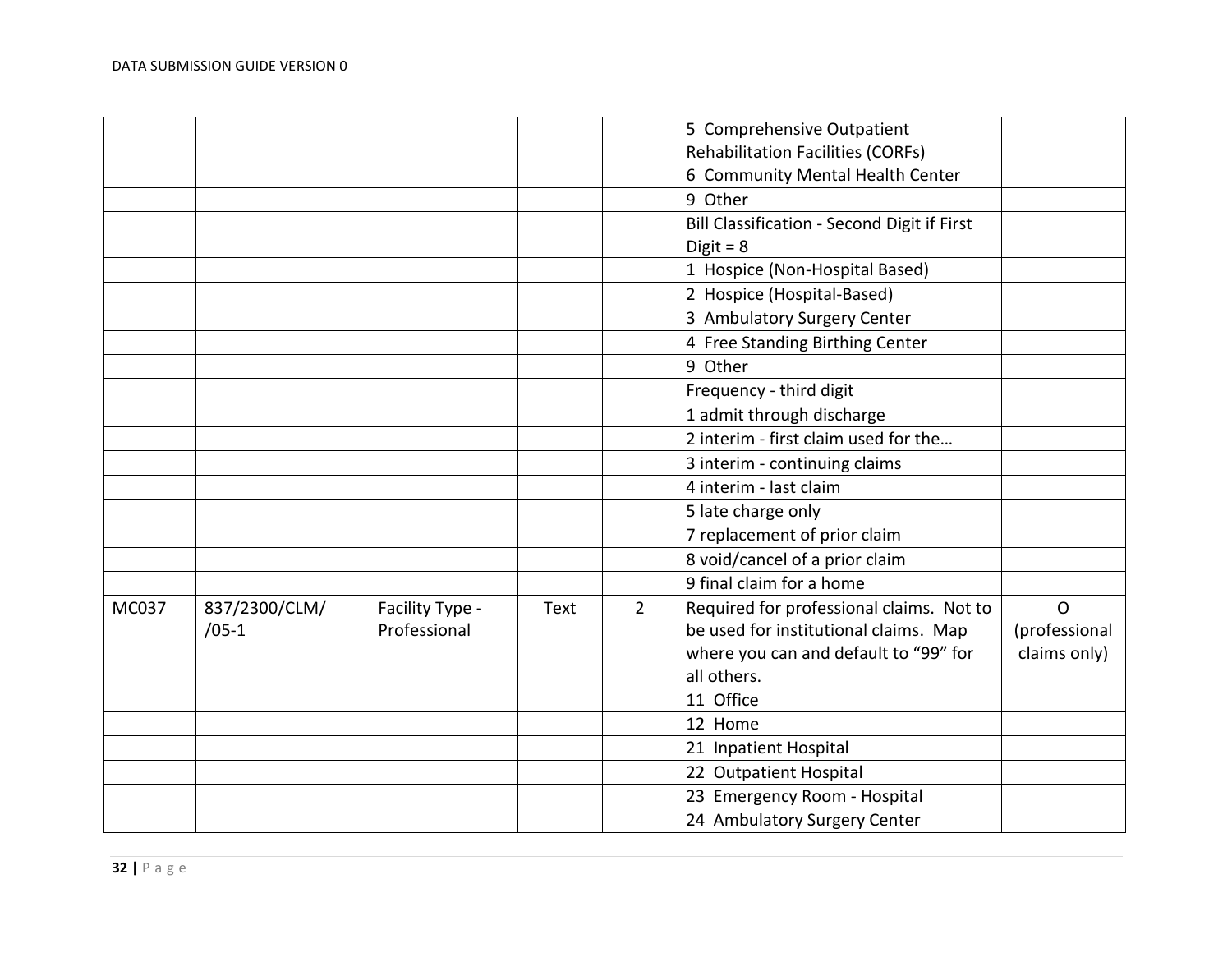|  |  | 25 Birthing Center                     |  |
|--|--|----------------------------------------|--|
|  |  | 26 Military Treatment Facility         |  |
|  |  | 31 Skilled Nursing Facility            |  |
|  |  | 32 Nursing Facility                    |  |
|  |  | 33 Custodial Care Facility             |  |
|  |  | 34 Hospice                             |  |
|  |  | 35 Boarding Home                       |  |
|  |  | 41 Ambulance - Land                    |  |
|  |  | 42 Ambulance - Air or Water            |  |
|  |  | 51 Inpatient Psychiatric Facility      |  |
|  |  | 52 Psychiatric Facility Partial        |  |
|  |  | Hospitalization                        |  |
|  |  | 53 Community Mental Health Center      |  |
|  |  | 54 Intermediate Care Facility/Mentally |  |
|  |  | Retarded                               |  |
|  |  | 55 Residential Substance Abuse         |  |
|  |  | <b>Treatment Facility</b>              |  |
|  |  | 56 Psychiatric Residential Treatment   |  |
|  |  | Center                                 |  |
|  |  | 50 Federally Qualified Center          |  |
|  |  | 60 Mass Immunization Center            |  |
|  |  | 61 Comprehensive Inpatient             |  |
|  |  | <b>Rehabilitation Facility</b>         |  |
|  |  | 62 Comprehensive Outpatient            |  |
|  |  | <b>Rehabilitation Facility</b>         |  |
|  |  | 65 End Stage Renal Disease Treatment   |  |
|  |  | Facility                               |  |
|  |  | 71 State or Local Public Health Clinic |  |
|  |  | 72 Rural Health Clinic                 |  |
|  |  | 81 Independent Laboratory              |  |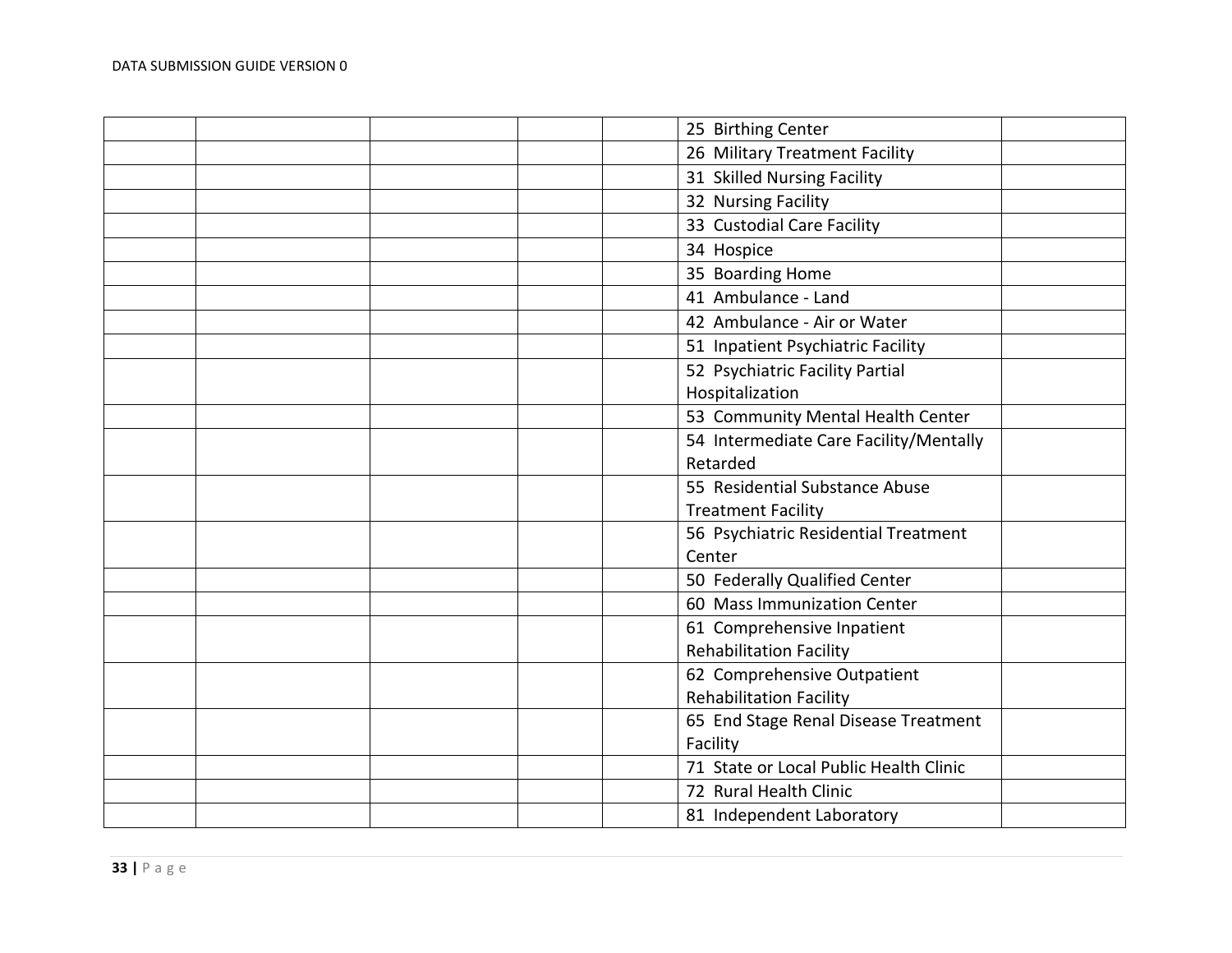|       |                    |                        |             |                | 99 Other Unlisted Facility             |              |
|-------|--------------------|------------------------|-------------|----------------|----------------------------------------|--------------|
| MC038 | 835/2100/CLP/ /02  | <b>Claim Status</b>    | Integer     | $\overline{2}$ | 01 Processed as primary                | R            |
|       |                    |                        |             |                | 02 Processed as secondary              |              |
|       |                    |                        |             |                | 03 Processed as tertiary               |              |
|       |                    |                        |             |                | 19 Processed as primary, forwarded to  |              |
|       |                    |                        |             |                | additional payer(s)                    |              |
|       |                    |                        |             |                | 20 Processed as secondary, forwarded   |              |
|       |                    |                        |             |                | to additional payer(s)                 |              |
|       |                    |                        |             |                | 21 Processed as tertiary, forwarded to |              |
|       |                    |                        |             |                | additional payer(s)                    |              |
|       |                    |                        |             |                | 22 Reversal of previous payment        |              |
| MC039 | 837/2300/HI/BJ/021 | Admitting              | Text        | $\overline{7}$ | Required on all inpatient admission    | O (inpatient |
|       | $-2$               | Diagnosis              |             |                | claims and encounters. ICD-9-CM or     | claims and   |
|       |                    |                        |             |                | ICD-10-CM. Do not code decimal point.  | encounters   |
|       |                    |                        |             |                |                                        | only)        |
| MC040 | 837/2300/HI/BN/03  | E-Code                 | Text        | $\overline{7}$ | Describes an injury, poisoning or      | $\mathsf{O}$ |
|       | $1 - 2$            |                        |             |                | adverse effect. ICD-9-CM or ICD-10-CM. |              |
|       |                    |                        |             |                | Do not code decimal point.             |              |
| MC041 | 837/2300/HI/BK/01- | Principal              | <b>Text</b> | $\overline{7}$ | ICD-9-CM or ICD-10 CM. Do not code     | R            |
|       | $\overline{2}$     | Diagnosis              |             |                | decimal point.                         |              |
| MC042 | 837/2300/HI/BF/01- | <b>Other Diagnosis</b> | <b>Text</b> | $\overline{7}$ | ICD-9-CM or ICD-10 CM. Do not code     | $\mathsf{O}$ |
|       | $\overline{2}$     | $-1$                   |             |                | decimal point.                         |              |
| MC043 | 837/2300/HI/BF/02- | <b>Other Diagnosis</b> | Text        | $\overline{7}$ | ICD-9-CM or ICD-10_CM. Do not code     | $\mathsf{O}$ |
|       | $\overline{2}$     | $-2$                   |             |                | decimal point.                         |              |
| MC044 | 837/2300/HI/BF/03- | <b>Other Diagnosis</b> | Text        | $\overline{7}$ | ICD-9-CM or ICD-10 CM. Do not code     | $\Omega$     |
|       | $\overline{2}$     | $-3$                   |             |                | decimal point.                         |              |
| MC045 | 837/2300/HI/BF/04- | <b>Other Diagnosis</b> | Text        | $\overline{7}$ | ICD-9-CM or ICD-10_CM. Do not code     | $\mathsf{O}$ |
|       | $\overline{2}$     | $-4$                   |             |                | decimal point.                         |              |
| MC046 | 837/2300/HI/BF/05- | <b>Other Diagnosis</b> | Text        | $\overline{7}$ | ICD-9-CM or ICD-10 CM. Do not code     | $\mathsf{O}$ |
|       | $\overline{2}$     | $-5$                   |             |                | decimal point.                         |              |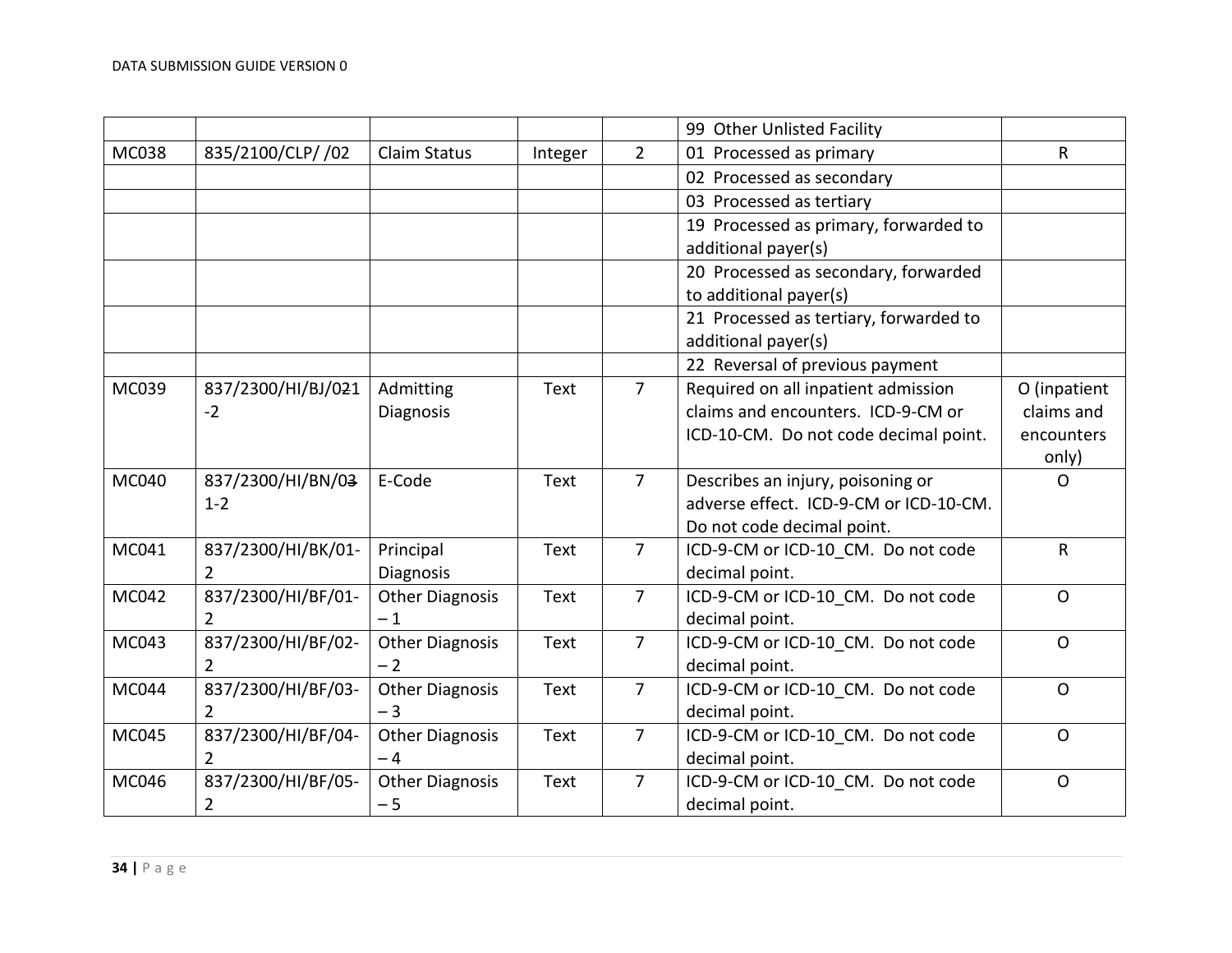| MC047        | 837/2300/HI/BF/06-<br>2              | <b>Other Diagnosis</b><br>$-6$  | Text        | $\overline{7}$ | ICD-9-CM or ICD-10 CM. Do not code<br>decimal point.                                                                             | $\mathsf{O}$ |
|--------------|--------------------------------------|---------------------------------|-------------|----------------|----------------------------------------------------------------------------------------------------------------------------------|--------------|
| <b>MC048</b> | 837/2300/HI/BF/07-<br>$\overline{2}$ | <b>Other Diagnosis</b><br>$-7$  | <b>Text</b> | $\overline{7}$ | ICD-9-CM or ICD-10 CM. Do not code<br>decimal point.                                                                             | $\mathsf{O}$ |
| MC049        | 837/2300/HI/BF/08-<br>$\overline{2}$ | <b>Other Diagnosis</b><br>$-8$  | Text        | $\overline{7}$ | ICD-9-CM or ICD-10 CM. Do not code<br>decimal point.                                                                             | $\mathsf O$  |
| MC050        | 837/2300/HI/BF/09-<br>$\overline{2}$ | <b>Other Diagnosis</b><br>$-9$  | Text        | $\overline{7}$ | ICD-9-CM or ICD-10 CM. Do not code<br>decimal point.                                                                             | $\mathsf{O}$ |
| MC051        | 837/2300/HI/BF/10-<br>2              | <b>Other Diagnosis</b><br>$-10$ | Text        | $\overline{7}$ | ICD-9-CM or ICD-10 CM. Do not code<br>decimal point.                                                                             | $\mathsf{O}$ |
| <b>MC052</b> | 837/2300/HI/BF/11-<br>2              | <b>Other Diagnosis</b><br>$-11$ | Text        | $\overline{7}$ | ICD-9-CM or ICD-10 CM. Do not code<br>decimal point.                                                                             | $\mathsf{O}$ |
| MC053        | 837/2300/HI/BF/12-<br>$\overline{2}$ | <b>Other Diagnosis</b><br>$-12$ | Text        | $\overline{7}$ | ICD-9-CM or ICD-10 CM. Do not code<br>decimal point.                                                                             | $\mathsf{O}$ |
| <b>MC054</b> | 835/2110/SVC/NU/<br>$01 - 2$         | Revenue Code                    | Integer     | 10             | National Uniform Billing Committee<br>Codes. Code using leading zeroes, left<br>justified, and four digits.                      | $\mathsf{R}$ |
| <b>MC055</b> | 835/2110/SVC/HC/0<br>$1 - 2$         | Procedure Code                  | Text        | 10             | Health Care Common Procedural Coding<br>System (HCPCS); This includes the CPT<br>codes of the American Medical<br>Association.   | $\mathsf{R}$ |
| MC056        | 835/2110/SVC/HC/0<br>$1 - 3$         | Procedure<br>Modifier $-1$      | Text        | $2^{1}$        | Procedure modifier required when a<br>modifier clarifies/improves the<br>reporting accuracy of the associated<br>procedure code. | $\mathsf{O}$ |
| MC057        | 835/2110/SVC/HC/0<br>$1 - 4$         | Procedure<br>Modifier $-2$      | Text        | $2^{\circ}$    | Procedure modifier required when a<br>modifier clarifies/improves the<br>reporting accuracy of the associated<br>procedure code. | $\mathsf{O}$ |
| <b>MC058</b> | 835/2110/SVC/ID/0<br>$1 - 2$         | ICD-9-CM<br>Procedure Code      | Text        | 4              | Primary procedure code for this line of<br>service. Do not code decimal point.                                                   | $\mathsf{R}$ |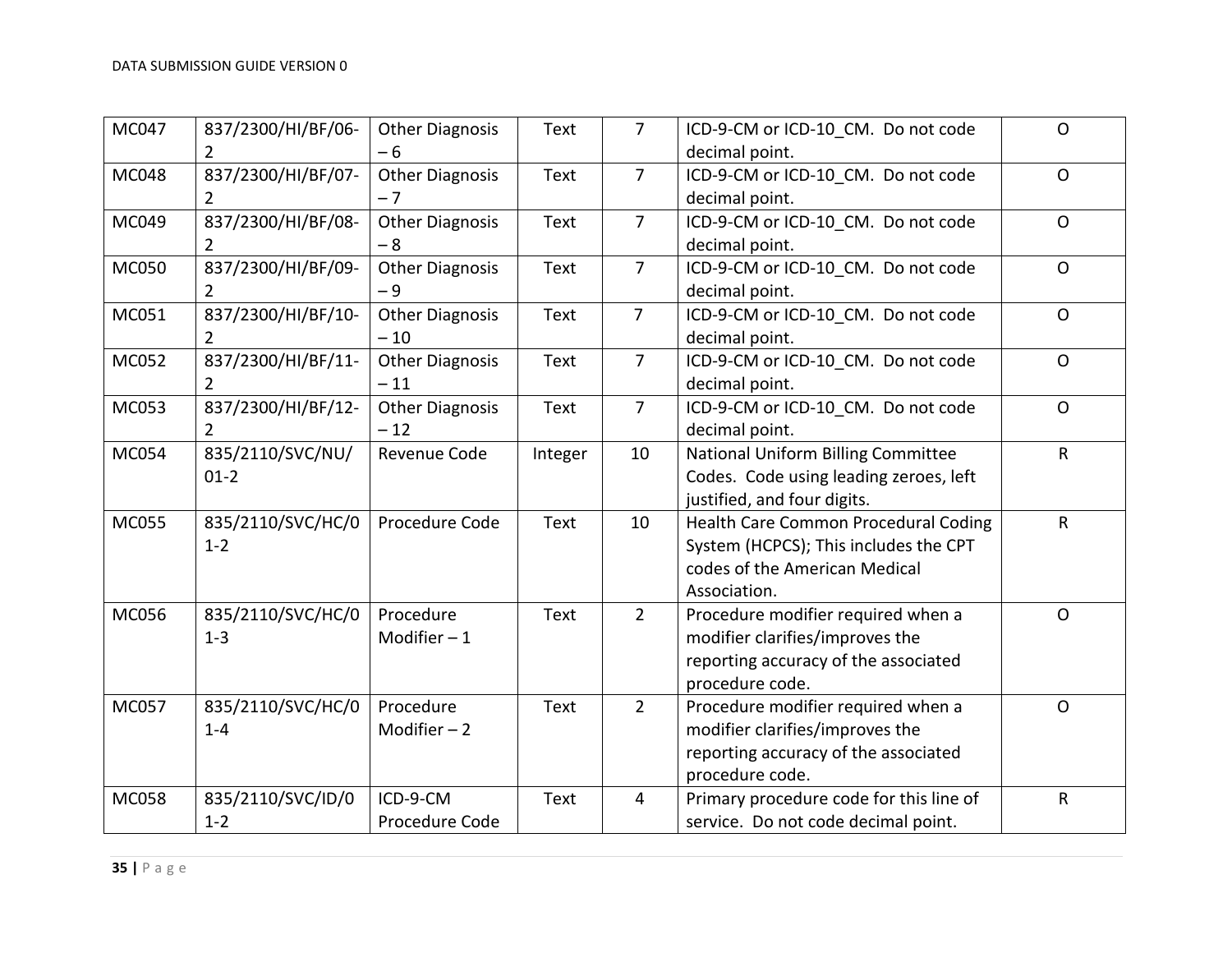| MC059        | 835/2110/DTM/150<br>/02 | Date of Service -<br>From            | Date    | 8              | First date of service for this service line.<br><b>CCYYMMDD</b>                                                                                                                                                               | $\sf R$                      |
|--------------|-------------------------|--------------------------------------|---------|----------------|-------------------------------------------------------------------------------------------------------------------------------------------------------------------------------------------------------------------------------|------------------------------|
| MC060        | 835/2110/DTM/151<br>/02 | Date of Service -<br>Thru            | Date    | 8              | Last date of service for this service line.<br><b>CCYYMMDD</b>                                                                                                                                                                | R                            |
| MC061        | 835/2110/SVC//05        | Quantity                             | Integer | $\overline{3}$ | Count of services performed, which<br>shall be set equal to one on all<br>observation bed service lines and<br>should be set equal to zero on all other<br>room and board service lines, regardless<br>of the length of stay. | $\mathsf{R}$                 |
| MC062        | 835/2110/SVC//02        | Charge Amount                        | Decimal | 10             | Do not code decimal point.                                                                                                                                                                                                    | R                            |
| MC063        | 835/2110/SVC//03        | Paid Amount                          | Decimal | 10             | Includes any withhold amounts. Do not<br>code decimal point. For capitated<br>claims set to zero.                                                                                                                             | R                            |
| MC064        | N/A                     | Prepaid Amount                       | Decimal | 10             | For capitated services, the fee for<br>service equivalent amount. Do not<br>code decimal point.                                                                                                                               | $\sf R$                      |
| MC065        | N/A                     | Co-pay Amount                        | Decimal | 10             | The preset, fixed dollar amount for<br>which the individual is responsible. Do<br>not code decimal point.                                                                                                                     | $\mathsf R$                  |
| MC066        | N/A                     | Coinsurance<br>Amount                | Decimal | 10             | The dollar amount an individual is<br>responsible for - not the percentage.<br>Do not code decimal point.                                                                                                                     | $\mathsf{R}$                 |
| MC067        | N/A                     | Deductible<br>Amount                 | Decimal | 10             | Do not code decimal point.                                                                                                                                                                                                    | R                            |
| MC068        | 837/2300/CLM/ /01       | Patient<br>Account/Control<br>Number | Text    | 20             | Number assigned by hospital                                                                                                                                                                                                   | $\mathsf{O}$                 |
| MC069        | N/A                     | Discharge Date                       | Date    | 8              | Date patient discharged. Required for<br>all inpatient claims. CCYYMMDD                                                                                                                                                       | O (inpatient<br>claims only) |
| <b>MC070</b> | N/A                     | Service Provider                     | Text    | 30             | Code US for United States.                                                                                                                                                                                                    | R                            |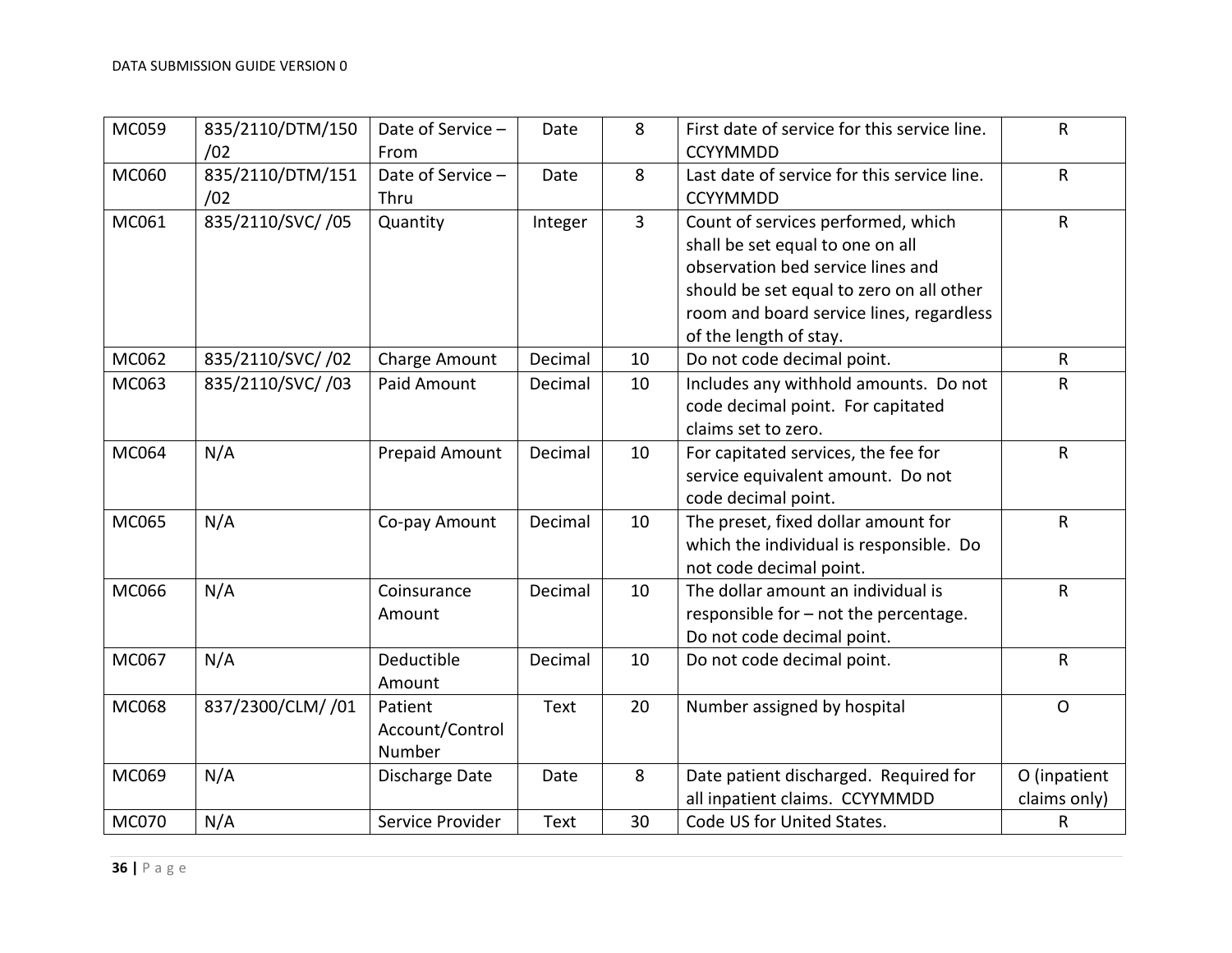|              |                           | <b>Country Name</b>                    |             |                |                                                                                                                                                                                                                                                                                                                                                                                                                                                                                        |                |
|--------------|---------------------------|----------------------------------------|-------------|----------------|----------------------------------------------------------------------------------------------------------------------------------------------------------------------------------------------------------------------------------------------------------------------------------------------------------------------------------------------------------------------------------------------------------------------------------------------------------------------------------------|----------------|
| MC071        | 837/2300/HI/DR/01<br>$-2$ | <b>DRG</b>                             | Text        | 10             | Insurers and health care claims<br>processors shall code using the CMS<br>methodology when available.<br>Precedence shall be given to DRGs<br>transmitted from the hospital provider.<br>When the CMS methodology for DRGs is<br>not available, but the All Payer DRG<br>system is used, the insurer shall format<br>the DRG and the complexity level within<br>the same field with an "A" prefix, and<br>with a hyphen separating the DRG and<br>the complexity level (e.g. AXXX-XX). | $\mathsf{O}$   |
| MC072        | N/A                       | <b>DRG Version</b>                     | Text        | $\overline{2}$ | Version number of the grouper used                                                                                                                                                                                                                                                                                                                                                                                                                                                     | $\circ$        |
| MC073        | 835/2110/REF/APC/<br>02   | <b>APC</b>                             | Text        | $\overline{4}$ | Insurers and health care claims<br>processors shall code using the CMS<br>methodology when available.<br>Precedence shall be given to APCs<br>transmitted from the health care<br>provider.                                                                                                                                                                                                                                                                                            | $\overline{O}$ |
| MC074        | N/A                       | <b>APC Version</b>                     | Text        | $\overline{2}$ | Version number of the grouper used                                                                                                                                                                                                                                                                                                                                                                                                                                                     | $\circ$        |
| MC075        | 837/2410/LIN/N4/0<br>3    | Drug Code                              | Text        | 11             | An NDC code used only when a<br>medication is paid for as part of a<br>medical claim.                                                                                                                                                                                                                                                                                                                                                                                                  | $\overline{O}$ |
| MC076        | 837/2010AA/NM1/I<br>D/09  | <b>Billing Provider</b><br>Number      | <b>Text</b> | 30             | Payer assigned billing provider number.<br>This number should be the identifier<br>used by the payer for internal<br>identification purposes, and does not<br>routinely change.                                                                                                                                                                                                                                                                                                        | <b>TH</b>      |
| <b>MC077</b> | 837/2010AA/NM1/X<br>X/09  | <b>National Billing</b><br>Provider ID | <b>Text</b> | 20             | <b>National Provider ID</b>                                                                                                                                                                                                                                                                                                                                                                                                                                                            | <b>TH</b>      |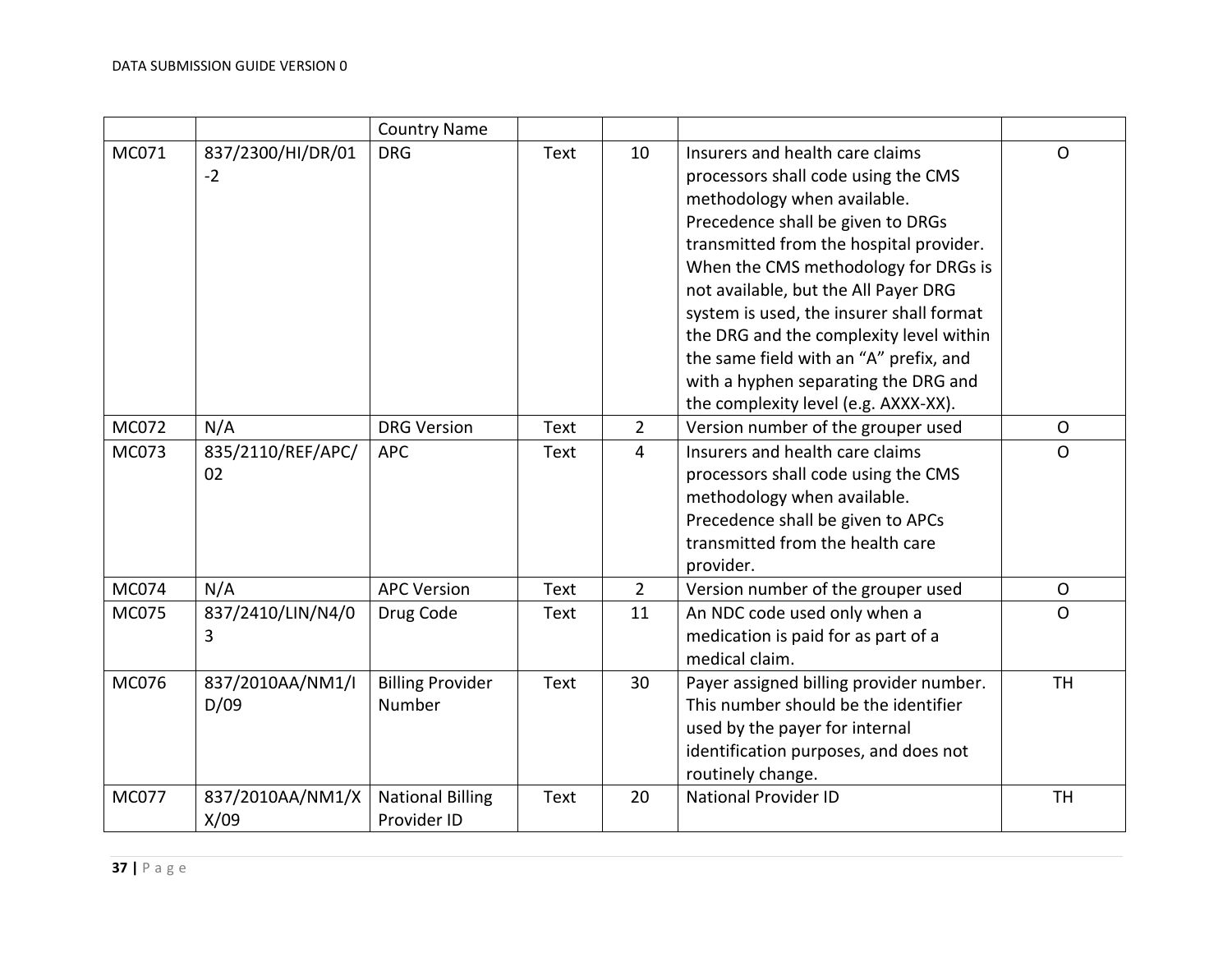| <b>MC078</b> | 837/2010AA/NM1/<br>/03 | <b>Billing Provider</b><br>Last Name or<br>Organization<br>Name | Text | 60             | Full name of provider billing<br>organization or last name of individual<br>billing provider. | TH       |
|--------------|------------------------|-----------------------------------------------------------------|------|----------------|-----------------------------------------------------------------------------------------------|----------|
| MC101        | 837/2010BA/NM1/<br>/03 | Subscriber Last<br>Name                                         | Text | 128            | Subscriber last name                                                                          | R        |
| MC102        | 837/2010BA/NM1/<br>/04 | <b>Subscriber First</b><br>Name                                 | Text | 128            | Subscriber first name                                                                         | R        |
| MC103        | 837/2010BA/NM1/<br>/05 | Subscriber<br>Middle Initial                                    | Text | 1              | Subscriber middle initial                                                                     | $\Omega$ |
| MC104        | 837/2010CA/NM1/<br>/03 | Member Last<br>Name                                             | Text | 128            |                                                                                               | R        |
| MC105        | 837/2010CA/NM1/<br>/04 | <b>Member First</b><br>Name                                     | Text | 128            |                                                                                               | R        |
| MC106        | 837/2010CA/NM1/<br>/05 | Member Middle<br>Initial                                        | Text | $\mathbf{1}$   |                                                                                               | 0        |
| MC899        | N/A                    | Record Type                                                     | Text | $\overline{2}$ | $Value = MC$                                                                                  | R        |
|              |                        |                                                                 |      |                |                                                                                               |          |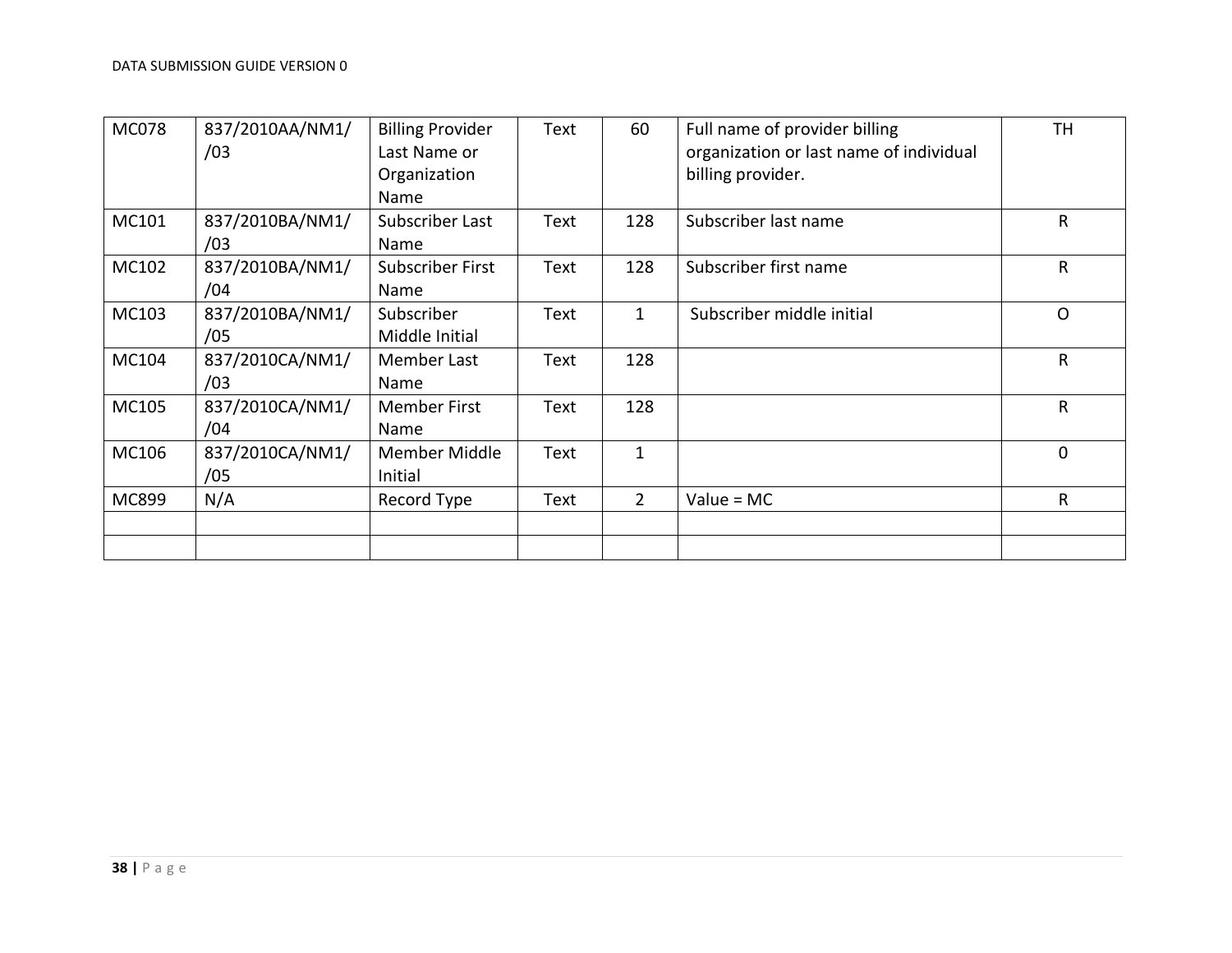#### A-3 PHARMACY CLAIMS DATA

Frequency: Monthly Upload via FTP or Web Portal (due last day of the month following the reporting month)

Additional formatting requirements:

Payers submit data in a single, consistent format for each data type.

<span id="page-38-0"></span>

| PHARMACY CLAIMS FILE HEADER RECORD |                             |             |                   |                                                                                                       |  |  |  |
|------------------------------------|-----------------------------|-------------|-------------------|-------------------------------------------------------------------------------------------------------|--|--|--|
| Data Element #                     | Data Element<br><b>Name</b> | <b>Type</b> | <b>Max Length</b> | <b>Description/valid values</b>                                                                       |  |  |  |
| HD001                              | Record Type                 | Text        | $\overline{2}$    | PC                                                                                                    |  |  |  |
| HD002                              | Payer Code                  | Text        | 8                 | NAIC code (example: 12345); leave blank if not applicable                                             |  |  |  |
| HD003                              | Payer Name                  | Text        | 75                | Example:                                                                                              |  |  |  |
| HD004                              | Beginning<br>Month          | Date        | 6                 | <b>CCYYMM</b>                                                                                         |  |  |  |
| HD005                              | <b>Ending Month</b>         | Date        | 6                 | <b>CCYYMM</b>                                                                                         |  |  |  |
| HD006                              | Record count                | Numeric     | 10                | Total number of records submitted in the medical claims file,<br>excluding header and trailer records |  |  |  |

# $\Gamma$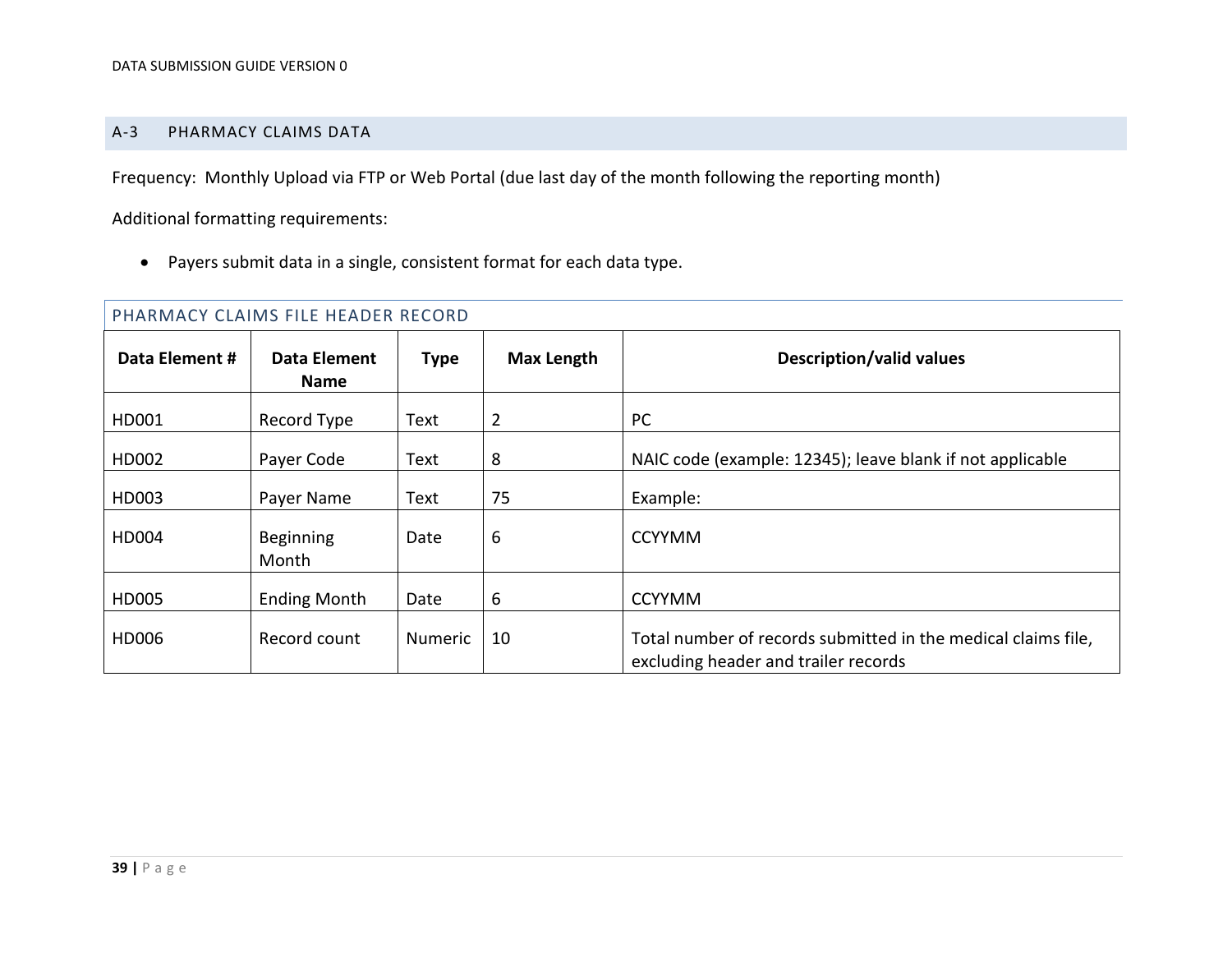|                | PHARMACY CLAIMS FILE TRAILER RECORD |             |                   |                                                           |
|----------------|-------------------------------------|-------------|-------------------|-----------------------------------------------------------|
| Data Element # | Data Element<br><b>Name</b>         | <b>Type</b> | <b>Max Length</b> | <b>Description/valid values</b>                           |
| <b>TR001</b>   | Record Type                         | Text        | $\overline{2}$    | PC                                                        |
| <b>TR002</b>   | Payer Code                          | Text        | 8                 | NAIC code (example: 12345); leave blank if not applicable |
| <b>TR003</b>   | Payer Name                          | Text        | 75                |                                                           |
| <b>TR004</b>   | Beginning<br>Month                  | Date        | 6                 | <b>CCYYMM</b>                                             |
| <b>TR005</b>   | <b>Ending Month</b>                 | Date        | 6                 | <b>CCYYMM</b>                                             |
| <b>TR006</b>   | <b>Extraction Date</b>              | Date        | 8                 | <b>CCYYMMDD</b>                                           |

# A-3.1 PHARMACY CLAIMS FILE

| Data<br><b>Element</b><br># | <b>National</b><br>Council for<br>Prescription<br>Drug<br>Programs<br>Field # | <b>Data Element Name</b> | <b>Type</b> | Length | <b>Description/Codes/Sources</b>                                           | <b>Required</b> |
|-----------------------------|-------------------------------------------------------------------------------|--------------------------|-------------|--------|----------------------------------------------------------------------------|-----------------|
| PC001                       | N/A                                                                           | Payer                    | Text        | 8      | Payer submitting payments MHDO Submitter<br>Code; MN has its own codes too | R               |
| PC002                       | N/A                                                                           | Plan ID                  | Text        | 30     | <b>CMS National Plan ID or NAIC</b>                                        |                 |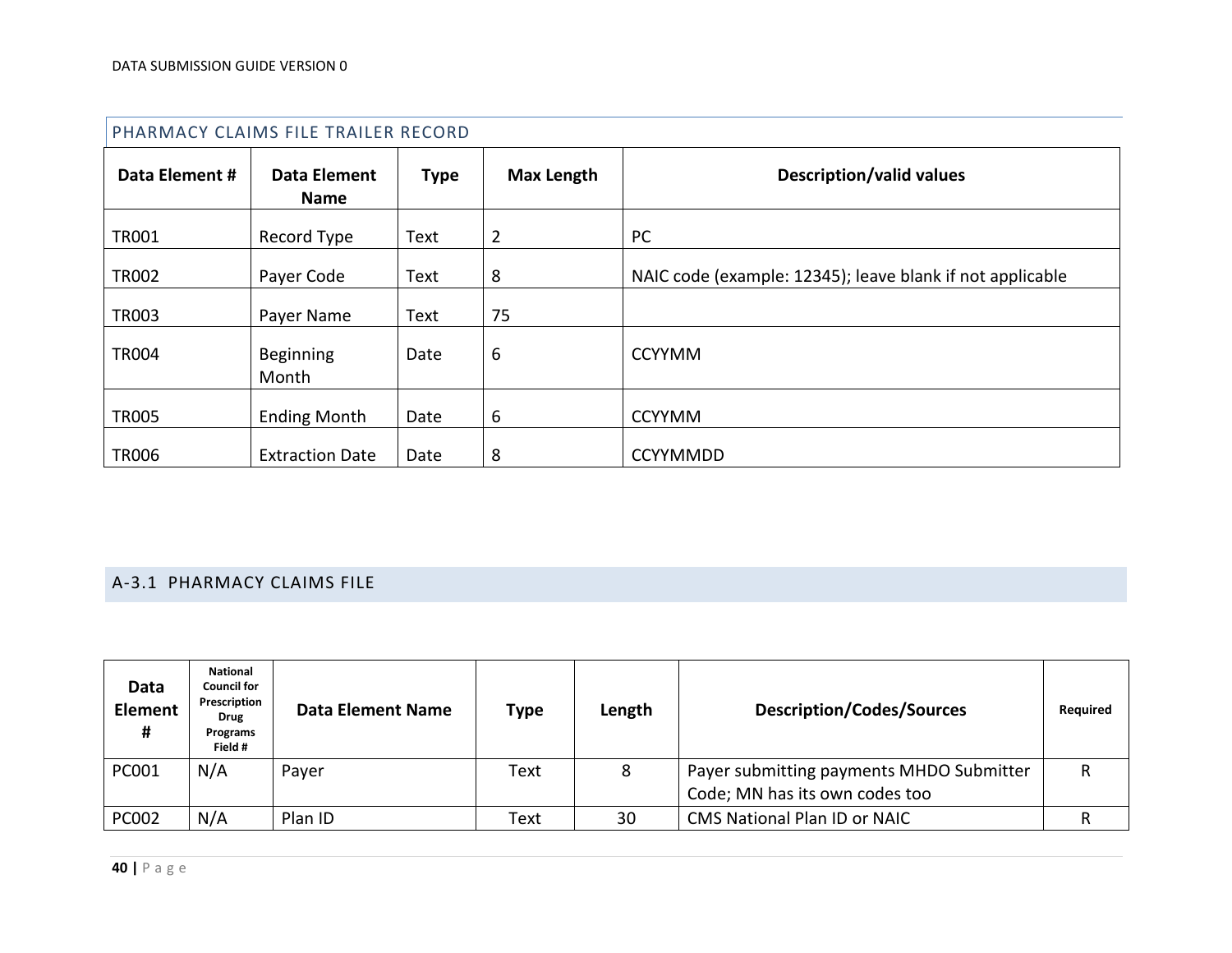| <b>PC003</b> | N/A | Insurance Type/Product | Text | $\overline{2}$ |                                            | $\mathsf{R}$ |
|--------------|-----|------------------------|------|----------------|--------------------------------------------|--------------|
|              |     | Code                   |      |                | 09 self pay                                |              |
|              |     |                        |      |                | 10 central certification                   |              |
|              |     |                        |      |                | 11 other non-federal programs              |              |
|              |     |                        |      |                | 12 Preferred Provider Organization (PPO)   |              |
|              |     |                        |      |                | 13 Point of Service (POS)                  |              |
|              |     |                        |      |                | 14 Exclusive Provider Organization (EPO)   |              |
|              |     |                        |      |                | 15 Indemnity Insurance                     |              |
|              |     |                        |      |                | 16 Health Maintenance Organization         |              |
|              |     |                        |      |                | (HMO) Medicare Advantage                   |              |
|              |     |                        |      |                | AM Automobile Medical                      |              |
|              |     |                        |      |                | <b>BL Blue Cross/Blue Shield</b>           |              |
|              |     |                        |      |                | <b>CH Champus</b>                          |              |
|              |     |                        |      |                | CI Commercial Insurance Company            |              |
|              |     |                        |      |                | <b>DS Disability</b>                       |              |
|              |     |                        |      |                | HM Health Maintenance Organization         |              |
|              |     |                        |      |                | HN HMO Medicare Risk/ Medicare Part C      |              |
|              |     |                        |      |                | LI Liability                               |              |
|              |     |                        |      |                | <b>LM Liability Medical</b>                |              |
|              |     |                        |      |                | MA Medicare Part A                         |              |
|              |     |                        |      |                | MB Medicare Part B                         |              |
|              |     |                        |      |                | MC Medicaid                                |              |
|              |     |                        |      |                | MD Medicare Part D                         |              |
|              |     |                        |      |                | <b>MP Medicare Primary</b>                 |              |
|              |     |                        |      |                | OF Other Federal Program (e.g. Black Lung) |              |
|              |     |                        |      |                | PR Preferred Provider Organization (PPO)   |              |
|              |     |                        |      |                | PS Point of Service                        |              |
|              |     |                        |      |                | QM Qualified Medicare Beneficiary          |              |
|              |     |                        |      |                | SP Supplemental Policy                     |              |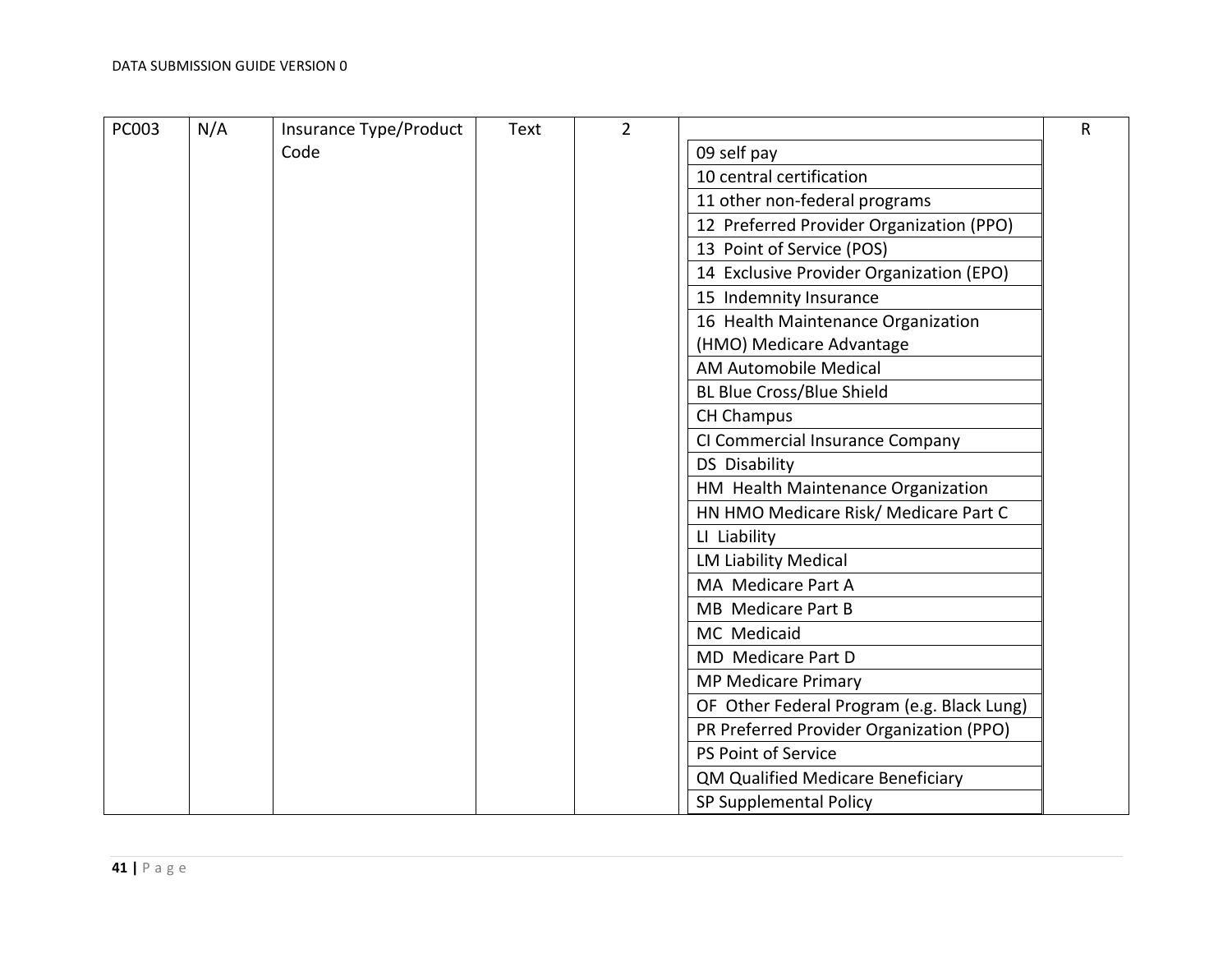|        |                              |                                                                                                                                       |                         |                                                | $\mathsf{R}$                                                                                                                                                                                                                                                                                                                                                                                                                                  |
|--------|------------------------------|---------------------------------------------------------------------------------------------------------------------------------------|-------------------------|------------------------------------------------|-----------------------------------------------------------------------------------------------------------------------------------------------------------------------------------------------------------------------------------------------------------------------------------------------------------------------------------------------------------------------------------------------------------------------------------------------|
|        |                              |                                                                                                                                       |                         |                                                |                                                                                                                                                                                                                                                                                                                                                                                                                                               |
|        |                              |                                                                                                                                       |                         |                                                | $\mathsf{R}$                                                                                                                                                                                                                                                                                                                                                                                                                                  |
|        |                              |                                                                                                                                       |                         |                                                |                                                                                                                                                                                                                                                                                                                                                                                                                                               |
|        |                              |                                                                                                                                       |                         |                                                |                                                                                                                                                                                                                                                                                                                                                                                                                                               |
|        |                              |                                                                                                                                       |                         |                                                | $\mathsf{R}$                                                                                                                                                                                                                                                                                                                                                                                                                                  |
|        |                              |                                                                                                                                       |                         |                                                |                                                                                                                                                                                                                                                                                                                                                                                                                                               |
| 302-C2 |                              | Text                                                                                                                                  | 128                     | Subscriber's social security number            | <b>TH</b>                                                                                                                                                                                                                                                                                                                                                                                                                                     |
|        | <b>Security Number</b>       |                                                                                                                                       |                         |                                                |                                                                                                                                                                                                                                                                                                                                                                                                                                               |
| N/A    | Plan Specific Contract       | <b>Text</b>                                                                                                                           | 128                     | Plan assigned contract number. Set as null if  | $\mathsf{R}$                                                                                                                                                                                                                                                                                                                                                                                                                                  |
|        |                              |                                                                                                                                       |                         | contract number = subscriber's social security |                                                                                                                                                                                                                                                                                                                                                                                                                                               |
|        |                              |                                                                                                                                       |                         | number.                                        |                                                                                                                                                                                                                                                                                                                                                                                                                                               |
| 303-C3 | Member Suffix or             | Integer                                                                                                                               | 20                      | Uniquely numbers the member within the         | $\mathsf{R}$                                                                                                                                                                                                                                                                                                                                                                                                                                  |
|        |                              |                                                                                                                                       |                         | contract                                       |                                                                                                                                                                                                                                                                                                                                                                                                                                               |
| 302-C2 | <b>Member Identification</b> | Text                                                                                                                                  | 128                     | Member's social security number                | <b>TH</b>                                                                                                                                                                                                                                                                                                                                                                                                                                     |
|        | Code                         |                                                                                                                                       |                         |                                                |                                                                                                                                                                                                                                                                                                                                                                                                                                               |
| 306-C6 | Individual Relationship      | Integer                                                                                                                               | $\overline{2}$          | Member's relationship to insured               | $\mathsf{R}$                                                                                                                                                                                                                                                                                                                                                                                                                                  |
|        | Code                         |                                                                                                                                       |                         |                                                |                                                                                                                                                                                                                                                                                                                                                                                                                                               |
|        |                              |                                                                                                                                       |                         | 01 Spouse                                      |                                                                                                                                                                                                                                                                                                                                                                                                                                               |
|        |                              |                                                                                                                                       |                         | 04 Grandfather or Grandmother                  |                                                                                                                                                                                                                                                                                                                                                                                                                                               |
|        |                              |                                                                                                                                       |                         | 05 Grandson or Granddaughter                   |                                                                                                                                                                                                                                                                                                                                                                                                                                               |
|        |                              |                                                                                                                                       |                         | 07 Nephew or Niece                             |                                                                                                                                                                                                                                                                                                                                                                                                                                               |
|        |                              |                                                                                                                                       |                         | 10 Foster Child                                |                                                                                                                                                                                                                                                                                                                                                                                                                                               |
|        |                              |                                                                                                                                       |                         | 15 Ward                                        |                                                                                                                                                                                                                                                                                                                                                                                                                                               |
|        |                              |                                                                                                                                       |                         |                                                |                                                                                                                                                                                                                                                                                                                                                                                                                                               |
|        |                              |                                                                                                                                       |                         |                                                |                                                                                                                                                                                                                                                                                                                                                                                                                                               |
|        | N/A<br>N/A<br>301-C1         | Payer Claim Control<br>Number<br>Line Counter<br><b>Insured Group Number</b><br><b>Subscriber Social</b><br>Number<br>Sequence Number | Text<br>Integer<br>Text | 35<br>4<br>30                                  | TV Title V<br>VA Veteran Administration Plan<br>WC Workers' Compensation<br>99 Other<br>Must apply to the entire claim and be unique<br>within the payer's system.<br>Line number for this service. The line<br>counter begins with 1 and is incremented by<br>1 for each additional service line of a claim.<br>Group or policy number - not the number<br>that uniquely identifies the subscriber<br>17 Stepson or Stepdaughter<br>19 Child |

 $\overline{\phantom{a}}$  $\overline{\phantom{a}}$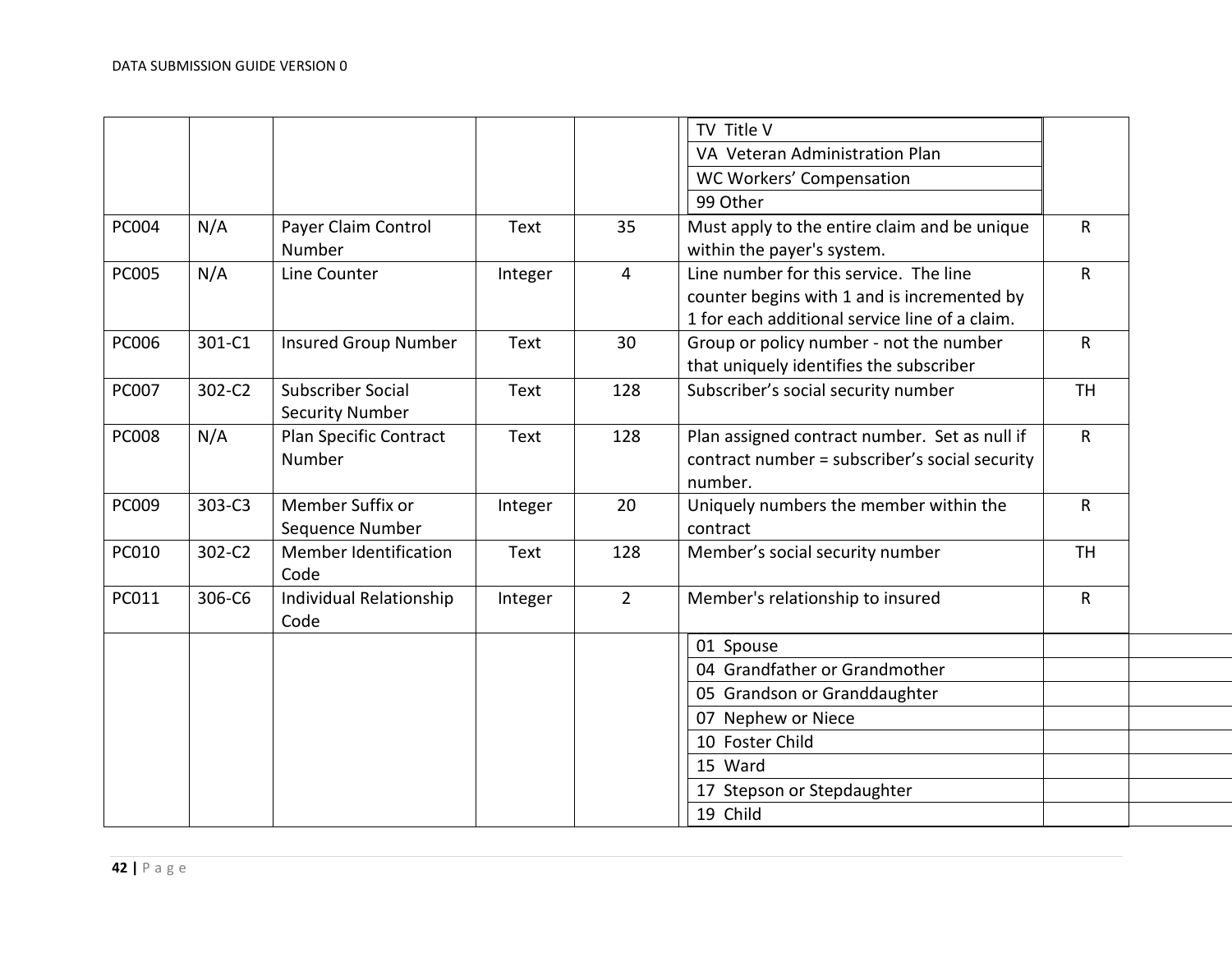|       |        |                                    |         |                | 20 Employee/Self                                                                                       |              |  |
|-------|--------|------------------------------------|---------|----------------|--------------------------------------------------------------------------------------------------------|--------------|--|
|       |        |                                    |         |                | 21 Unknown                                                                                             |              |  |
|       |        |                                    |         |                | 22 Handicapped Dependent                                                                               |              |  |
|       |        |                                    |         |                | 23 Sponsored Dependent                                                                                 |              |  |
|       |        |                                    |         |                | 24 Dependent of a Minor Dependent                                                                      |              |  |
|       |        |                                    |         |                | 29 Significant Other                                                                                   |              |  |
|       |        |                                    |         |                | 32 Mother                                                                                              |              |  |
|       |        |                                    |         |                | 33 Father                                                                                              |              |  |
|       |        |                                    |         |                | 36 Emancipated Minor                                                                                   |              |  |
|       |        |                                    |         |                | 39 Organ Donor                                                                                         |              |  |
|       |        |                                    |         |                | 40 Cadaver Donor                                                                                       |              |  |
|       |        |                                    |         |                | 41 Injured Plaintiff                                                                                   |              |  |
|       |        |                                    |         |                | 43 Child Where Insured Has No Financial Responsibility                                                 |              |  |
|       |        |                                    |         |                | 53 Life Partner                                                                                        |              |  |
|       |        |                                    |         |                | 76 Dependent                                                                                           |              |  |
| PC012 | 305-C5 | Member Gender                      | Integer | $\mathbf{1}$   |                                                                                                        | $\mathsf{R}$ |  |
|       |        |                                    |         |                | 1 Male                                                                                                 |              |  |
|       |        |                                    |         |                | 2 Female                                                                                               |              |  |
|       |        |                                    |         |                | 3 Unknown                                                                                              |              |  |
| PC013 | 304-C4 | Member Date of Birth               | Date    | 8              | <b>CCYYMMDD</b>                                                                                        | $\mathsf{R}$ |  |
|       |        |                                    |         |                |                                                                                                        |              |  |
| PC014 | N/A    | Member City Name of<br>Residence   | Text    | 50             | City name of member                                                                                    | $\mathsf{R}$ |  |
| PC015 | N/A    | Member State or<br>Province        | Text    | $\overline{2}$ | As defined by the US Postal Service                                                                    | $\mathsf{R}$ |  |
| PC016 | N/A    | Member ZIP Code                    | Text    | 11             | ZIP Code of member - may include non-US<br>codes; Do not include dash. Plus 4 optional<br>but desired. | $\mathsf{R}$ |  |
| PC017 | N/A    | Date Service Approved<br>(AP Date) | Date    | 8              | CCYYMMDD - date claim paid if available,<br>otherwise set to Date Prescription Filled                  | $\mathsf{O}$ |  |
|       |        |                                    |         |                |                                                                                                        |              |  |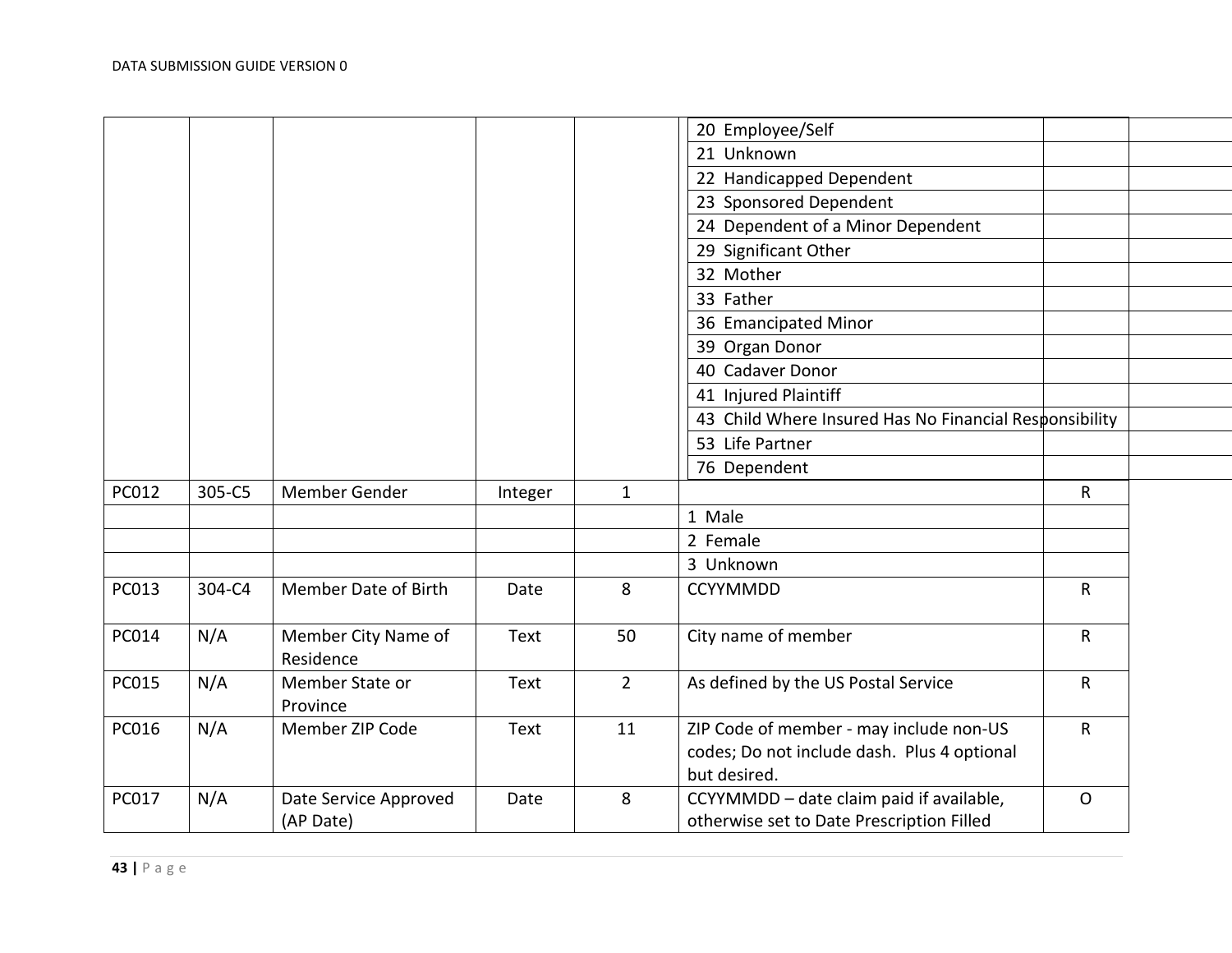| <b>PC018</b> | 201-B1 | <b>Pharmacy Number</b>                | <b>Text</b> | 30             | Payer assigned pharmacy number. AHFS<br>number is acceptable.                                                                | $\mathsf{O}$ |
|--------------|--------|---------------------------------------|-------------|----------------|------------------------------------------------------------------------------------------------------------------------------|--------------|
| PC019        | N/A    | Pharmacy Tax ID<br>Number             | <b>Text</b> | 10             | Federal taxpayer's identification number<br>(carriers that contract with outside PBM's will<br>not have this)                | <b>TH</b>    |
| <b>PC020</b> | 833-5P | <b>Pharmacy Name</b>                  | <b>Text</b> | 100            | Name of pharmacy                                                                                                             | $\mathsf{R}$ |
| PC021        | N/A    | <b>National Provider ID</b><br>Number | <b>Text</b> | 20             | National Provider ID. This data element<br>pertains to the entity or individual directly<br>providing the service.           | $\mathsf{O}$ |
| <b>PC022</b> | 831-5N | <b>Pharmacy Location City</b>         | <b>Text</b> | 30             | City name of pharmacy - preferably<br>pharmacy location (if mail order null)                                                 | $\mathsf{R}$ |
| <b>PC023</b> | 832-50 | <b>Pharmacy Location</b><br>State     | <b>Text</b> | $\overline{2}$ | As defined by the US Postal Service (if mail<br>order null)                                                                  | $\mathsf{R}$ |
| <b>PC024</b> | 835-5R | Pharmacy ZIP Code                     | <b>Text</b> | 10             | ZIP Code of pharmacy - may include non-US<br>codes. Do not include dash. Plus 4 optional<br>but desired (if mail order null) | $\mathsf{R}$ |
| PC024A       | N/A    | <b>Pharmacy Country</b><br>Name       | Text        | 30             | Code US for United States                                                                                                    | $\mathsf R$  |
| <b>PC025</b> | N/A    | <b>Claim Status</b>                   | Integer     | $\overline{2}$ |                                                                                                                              | $\mathsf{O}$ |
|              |        |                                       |             |                | 01 Processed as primary                                                                                                      |              |
|              |        |                                       |             |                | 02 Processed as secondary                                                                                                    |              |
|              |        |                                       |             |                | 03 Processed as tertiary                                                                                                     |              |
|              |        |                                       |             |                | 19 Processed as primary, forwarded to<br>additional payer(s)                                                                 |              |
|              |        |                                       |             |                | 20 Processed as secondary, forwarded to<br>additional payer(s)                                                               |              |
|              |        |                                       |             |                | 21 Processed as tertiary, forwarded to<br>additional payer(s)                                                                |              |
|              |        |                                       |             |                | 22 Reversal of previous payment                                                                                              |              |
| <b>PC026</b> | 407-D7 | Drug Code                             | <b>Text</b> | 11             | <b>NDC Code</b>                                                                                                              | $\mathsf{R}$ |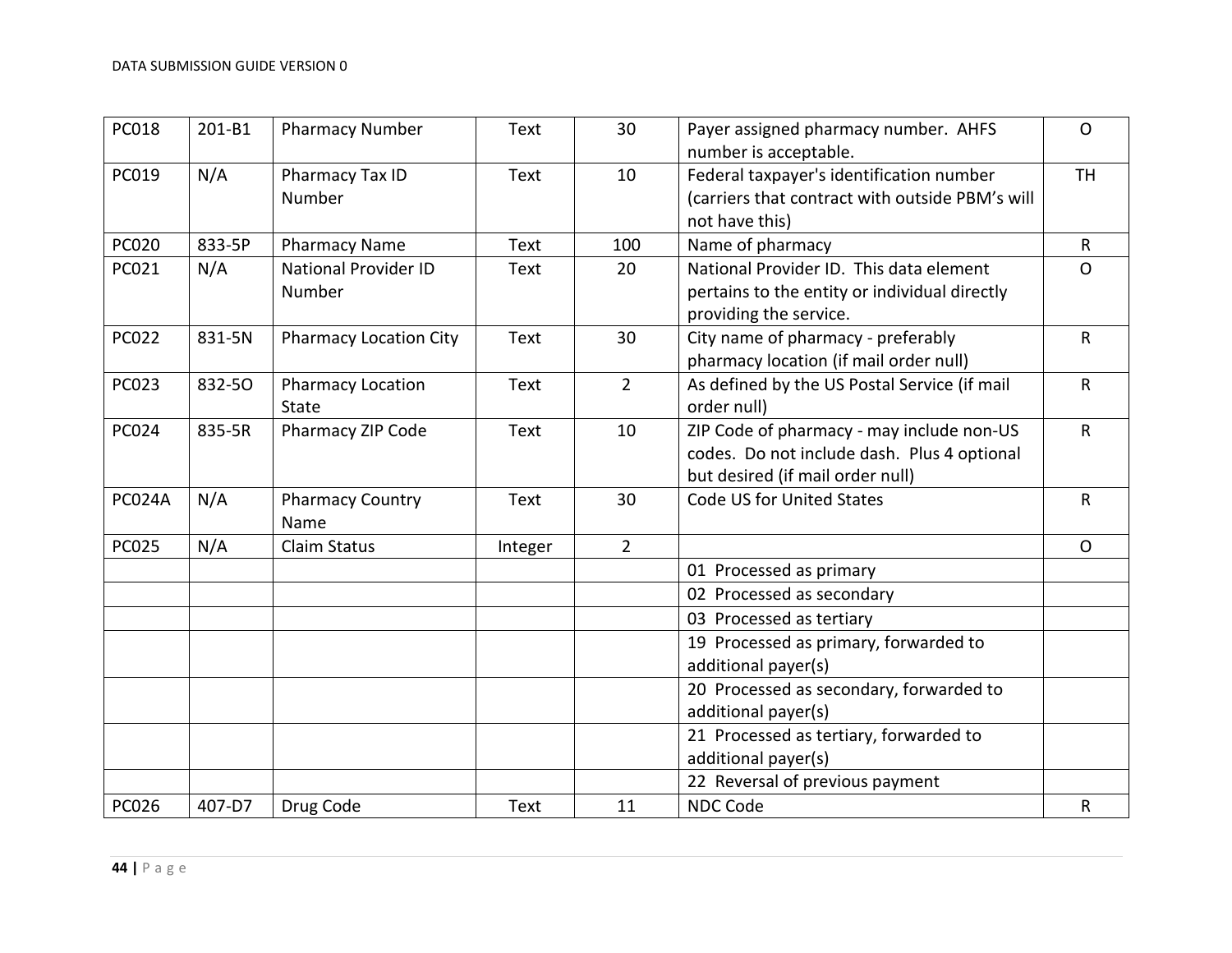| <b>PC027</b> | 516-FG | Drug Name                 | Text        | 80             | Text name of drug                            | $\mathsf{R}$ |
|--------------|--------|---------------------------|-------------|----------------|----------------------------------------------|--------------|
| <b>PC028</b> | 403-D3 | New Prescription or       | Integer     | $\overline{2}$ | Older systems provide only an "N" or an "R", | $\mathsf{R}$ |
|              |        | Refill                    |             |                | many can provide refill #                    |              |
|              |        |                           |             |                | 01 - New prescription                        |              |
|              |        |                           |             |                | 02 - Refill                                  |              |
| PC029        | 425-DP | Generic Drug Indicator    | <b>Text</b> | $\mathbf{1}$   |                                              | R            |
|              |        |                           |             |                | N No, branded drug                           |              |
|              |        |                           |             |                | Y Yes, generic drug                          |              |
| <b>PC030</b> | 408-D8 | Dispense as Written       | Integer     | $\mathbf{1}$   | Payers able to map available codes to those  | $\mathsf{R}$ |
|              |        | Code                      |             |                | below                                        |              |
|              |        |                           |             |                | 0 Not dispensed as written                   |              |
|              |        |                           |             |                | 1 Physician dispense as written              |              |
|              |        |                           |             |                | 2 Member dispense as written                 |              |
|              |        |                           |             |                | 3 Pharmacy dispense as written               |              |
|              |        |                           |             |                | 4 No generic available                       |              |
|              |        |                           |             |                | 5 Brand dispensed as generic                 |              |
|              |        |                           |             |                | 6 Override                                   |              |
|              |        |                           |             |                | 7 Substitution not allowed - brand drug      |              |
|              |        |                           |             |                | mandated by law                              |              |
|              |        |                           |             |                | 8 Substitution allowed - generic drug not    |              |
|              |        |                           |             |                | available in marketplace                     |              |
|              |        |                           |             |                | 9 Other                                      |              |
| PC031        | 406-D6 | <b>Compound Drug</b>      | Text        | $\mathbf{1}$   |                                              | $\Omega$     |
|              |        | Indicator                 |             |                |                                              |              |
|              |        |                           |             |                | N Non-compound drug                          |              |
|              |        |                           |             |                | Y Compound drug                              |              |
|              |        |                           |             |                | U Non-specified drug compound                |              |
| PC032        | 401-D1 | Date Prescription Filled  | Date        | 8              | <b>CCYYMMDD</b>                              | $\mathsf R$  |
| PC033        | 404-D4 | <b>Quantity Dispensed</b> | Integer     | 5              | Number of metric units of medication         | $\mathsf{O}$ |
|              |        |                           |             |                | dispensed                                    |              |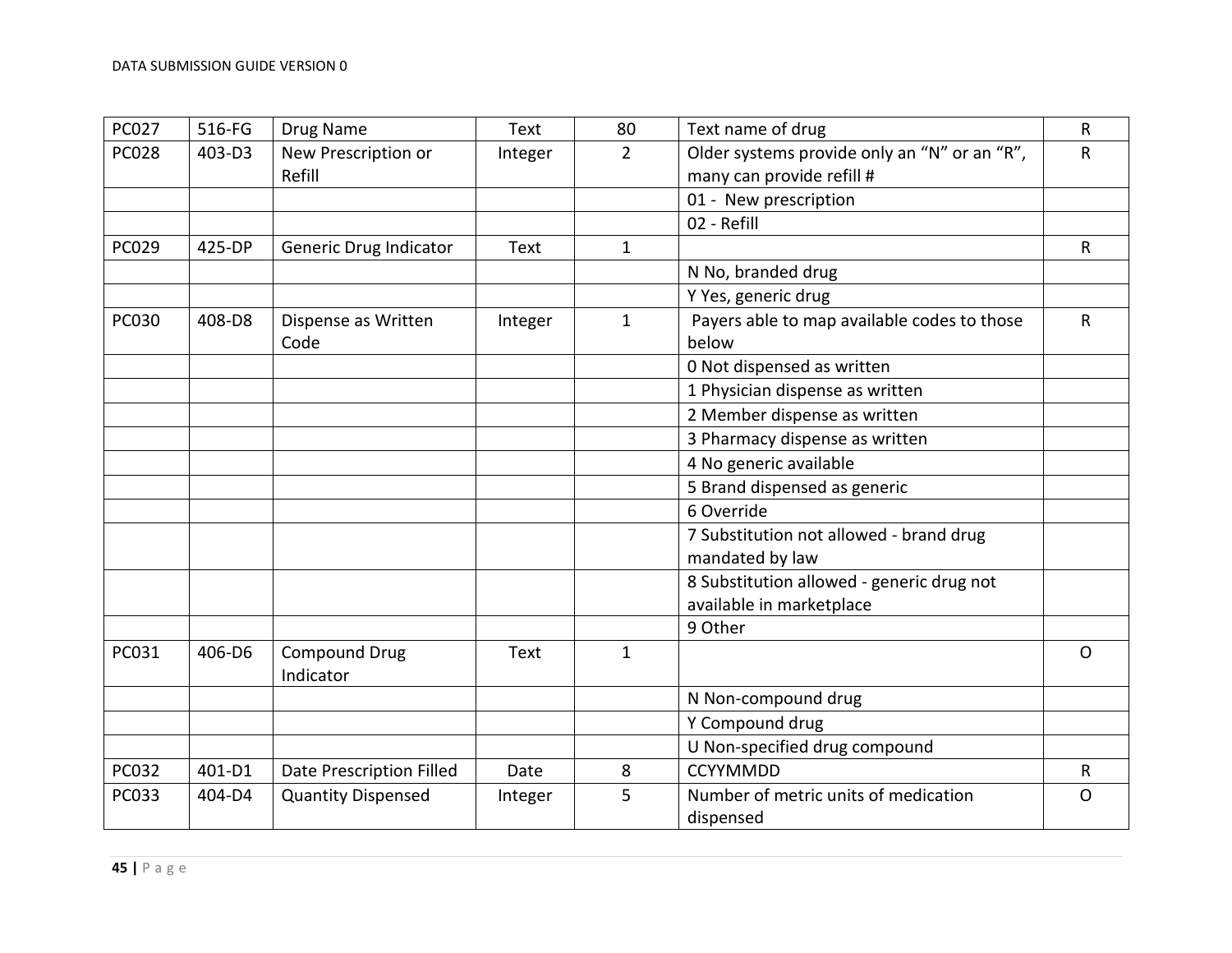| PC034        | 405-D5 | Days Supply                                | Integer     | 3  | Estimated number of days the prescription<br>will last                                                    | $\mathsf{O}$                               |
|--------------|--------|--------------------------------------------|-------------|----|-----------------------------------------------------------------------------------------------------------|--------------------------------------------|
| PC035        | 804-5B | Charge Amount                              | Decimal     | 10 | Do not code decimal point.                                                                                | $\mathsf{R}$                               |
| <b>PC036</b> | 876-4B | Paid Amount                                | Decimal     | 10 | Includes all health plan payments and<br>excludes all member payments. Do not code<br>decimal point.      | R                                          |
| <b>PC037</b> | 506-F6 | Ingredient Cost/List<br>Price              | Decimal     | 10 | Cost of the drug dispensed. Do not code<br>decimal point.                                                 | $\mathsf{R}$                               |
| <b>PC038</b> | 428-DS | Postage Amount<br>Claimed                  | Decimal     | 10 | Do not code decimal point. Not typically<br>captured.                                                     | $\mathsf{O}$                               |
| PC039        | 412-DC | <b>Dispensing Fee</b>                      | Decimal     | 10 | Do not code decimal point.                                                                                | $\mathsf{R}$                               |
| <b>PC040</b> | 817-5E | Co-pay Amount                              | Decimal     | 10 | The preset, fixed dollar amount for which the<br>individual is responsible. Do not code<br>decimal point. | $\mathsf R$                                |
| PC041        | N/A    | <b>Coinsurance Amount</b>                  | Decimal     | 10 | The dollar amount an individual is<br>responsible for - not the percentage. Do not<br>code decimal point. | $\mathsf{R}$                               |
| PC042        | N/A    | Deductible Amount                          | Decimal     | 10 | Do not code decimal point.                                                                                | $\mathsf{R}$                               |
| PC043        | N/A    | Unassigned                                 |             |    | Reserved for assignment                                                                                   | $\mathsf{O}$                               |
| PC044        | N/A    | Prescribing Physician<br><b>First Name</b> | <b>Text</b> | 25 | Physician first name.                                                                                     | O if<br>PC047 is<br>filled<br>with<br>DEA# |
| <b>PC045</b> | N/A    | Prescribing Physician<br>Middle Name       | <b>Text</b> | 25 | Physician middle name or initial.                                                                         | O if<br>PC047 is<br>filled<br>with<br>DEA# |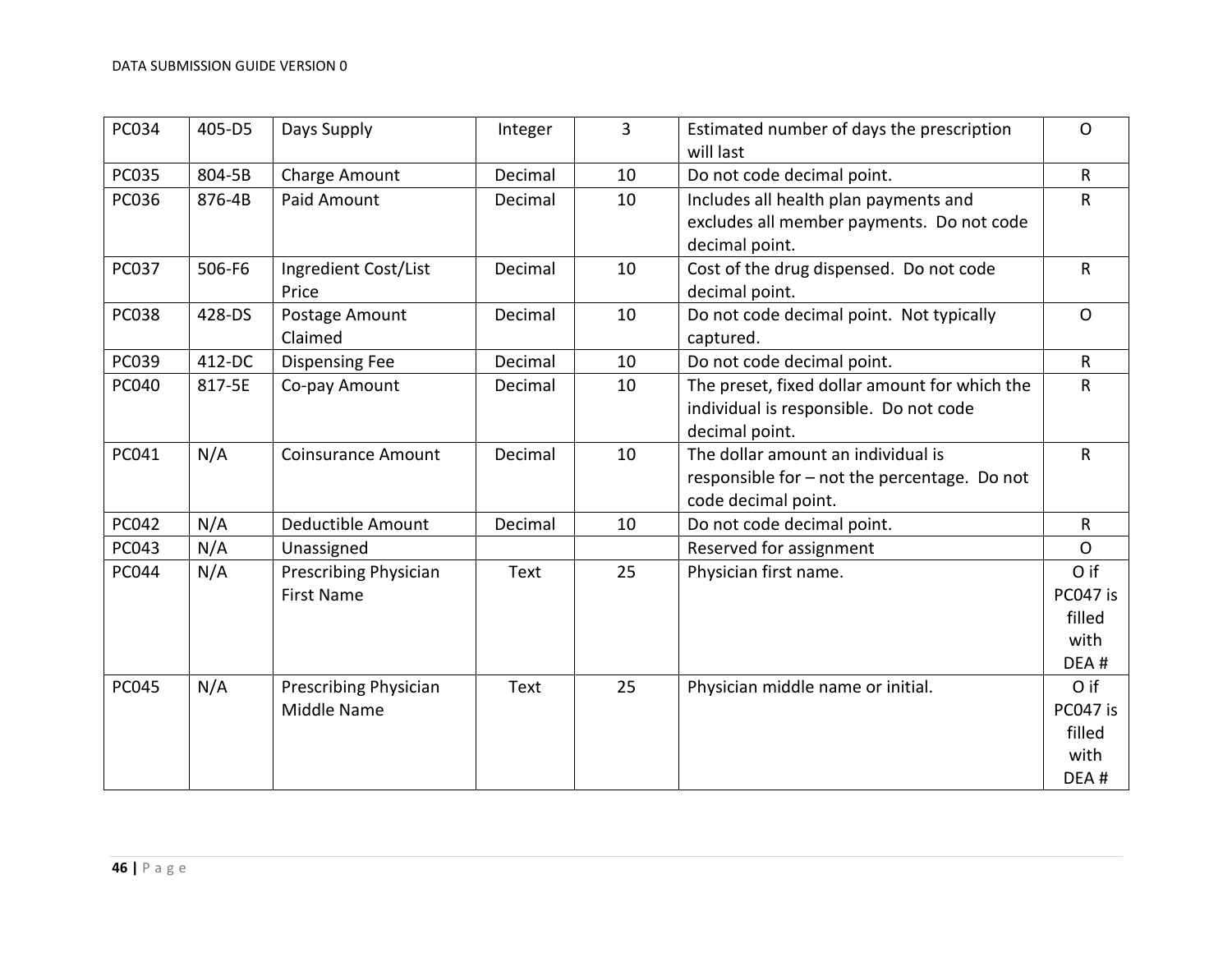| <b>PC046</b> | 427-DR | <b>Prescribing Physician</b> | <b>Text</b> | 60             | Physician last name.                        | O if         |
|--------------|--------|------------------------------|-------------|----------------|---------------------------------------------|--------------|
|              |        | Last Name                    |             |                |                                             | PC047 is     |
|              |        |                              |             |                |                                             | filled       |
|              |        |                              |             |                |                                             | with         |
|              |        |                              |             |                |                                             | DEA #; $R$   |
|              |        |                              |             |                |                                             | if PC047     |
|              |        |                              |             |                |                                             | is not       |
|              |        |                              |             |                |                                             | filled or    |
|              |        |                              |             |                |                                             | contains     |
|              |        |                              |             |                |                                             | <b>NPI</b>   |
|              |        |                              |             |                |                                             | number       |
| <b>PC047</b> | 421-DZ | <b>Prescribing Physician</b> | Text        | 20             | DEA or NPI number for prescribing physician | $\circ$      |
|              |        | Number                       |             |                |                                             |              |
| PC061        |        | <b>Member Street Address</b> | Text        | 50             | Street address of member                    | $\mathsf{R}$ |
| PC101        | 313-CD | <b>Subscriber Last Name</b>  | Text        | 128            |                                             | R            |
| PC102        | 312-CC | <b>Subscriber First Name</b> | <b>Text</b> | 128            |                                             | R            |
| PC103        | N/A    | Subscriber Middle Initial    | Text        | 1              |                                             | $\circ$      |
| PC104        | 311-CB | Member Last Name             | Text        | 128            |                                             | $\mathsf{R}$ |
| PC105        | 310-CA | <b>Member First Name</b>     | Text        | 128            |                                             | R            |
| PC106        | N/A    | Member Middle Initial        | Text        | 1              |                                             | $\circ$      |
| PC899        | N/A    | Record Type                  | Text        | $\overline{2}$ | PC                                          | $\mathsf{R}$ |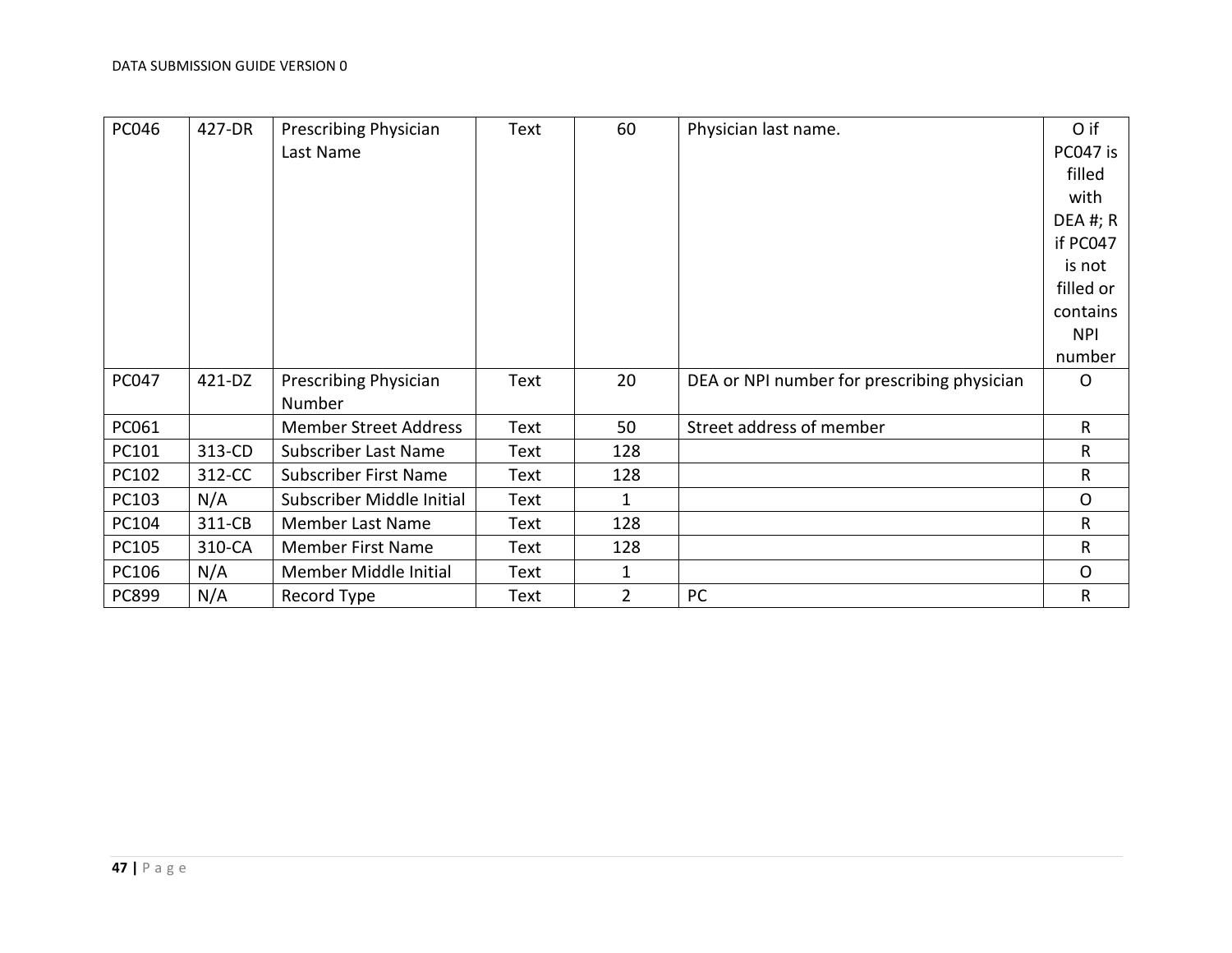#### A-4 PROVIDER DATA

Frequency: Annual Upload via FTP or Web Portal

Additional formatting requirements:

- Payers submit data in a single, consistent format for each data type.
- A provider means a health care facility, health care practitioner, health product manufacturer, health product vendor or pharmacy.
- A billing provider means a provider or other entity that submits claims to health care claims processors for health care services directly performed or provided to a subscriber or member by a service provider.
- <span id="page-47-0"></span>A service provider means the provider who directly performed or provided a health care service to a subscriber of member.

| Data Element # | Data Element<br><b>Name</b> | <b>Type</b>    | <b>Max Length</b> | <b>Description/valid values</b>                                                                            |
|----------------|-----------------------------|----------------|-------------------|------------------------------------------------------------------------------------------------------------|
| HD001          | Record Type                 | Text           | $\overline{2}$    | <b>MP</b>                                                                                                  |
| HD002          | Payer Code                  | <b>Text</b>    | 8                 | NAIC code (example: 12345); leave blank if not applicable                                                  |
| HD003          | Payer Name                  | Text           | 75                |                                                                                                            |
| <b>HD004</b>   | <b>Beginning</b><br>Month   | Date           | 6                 | CCYYMM (Example: 200801)                                                                                   |
| HD005          | <b>Ending Month</b>         | Date           | 6                 | CCYYMM (Example: 200812)                                                                                   |
| HD006          | Record count                | <b>Numeric</b> | 10                | Total number of records submitted in the medical eligibility<br>file, excluding header and trailer records |

#### PROVIDER FILE HEADER RECORD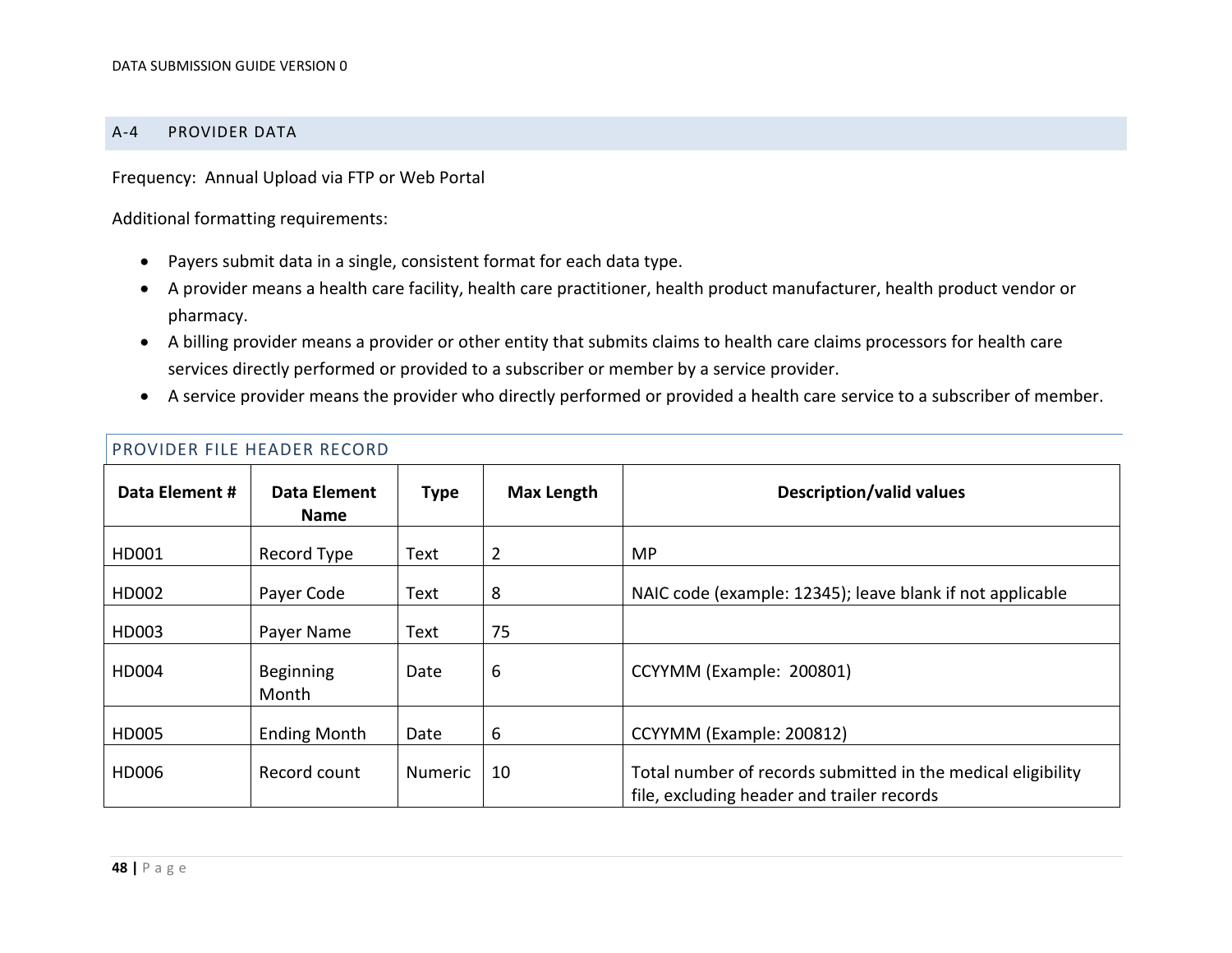|                | PROVIDER FILE TRAILER RECORD |             |                   |                                                           |  |  |  |  |  |
|----------------|------------------------------|-------------|-------------------|-----------------------------------------------------------|--|--|--|--|--|
| Data Element # | Data Element<br><b>Name</b>  | <b>Type</b> | <b>Max Length</b> | <b>Description/valid values</b>                           |  |  |  |  |  |
| <b>TR001</b>   | Record Type                  | Text        | $\overline{2}$    | <b>MP</b>                                                 |  |  |  |  |  |
| <b>TR002</b>   | Payer Code                   | Text        | 8                 | NAIC code (example: 12345); leave blank if not applicable |  |  |  |  |  |
| <b>TR003</b>   | Payer Name                   | Text        | 75                |                                                           |  |  |  |  |  |
| <b>TR004</b>   | Beginning<br>Month           | Date        | 6                 | CCYYMM (Example: 200801)                                  |  |  |  |  |  |
| <b>TR005</b>   | <b>Ending Month</b>          | Date        | 6                 | CCYYMM (Example: 200812)                                  |  |  |  |  |  |
| <b>TR006</b>   | <b>Extraction Date</b>       | Date        | 8                 | <b>CCYYMMDD</b>                                           |  |  |  |  |  |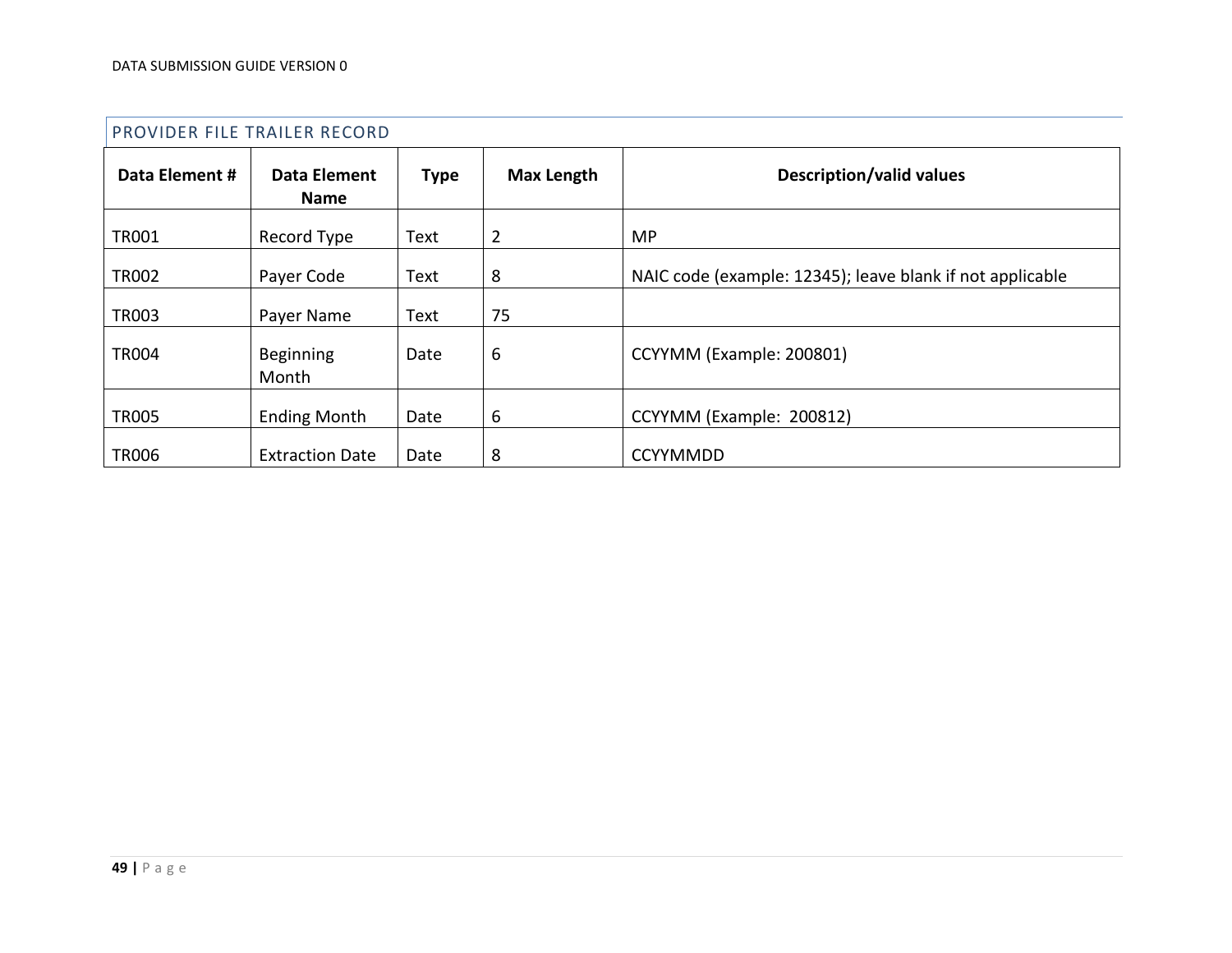### A-4.1 PROVIDER FILE

| <b>Data</b><br><b>Element</b><br># | Reference | <b>Data Element Name</b>                          | <b>Type</b> | Length       | <b>Description/Codes/Sources</b>                                                                                                                         | Required    |
|------------------------------------|-----------|---------------------------------------------------|-------------|--------------|----------------------------------------------------------------------------------------------------------------------------------------------------------|-------------|
| MP001                              | N/A       | Provider ID                                       | <b>Text</b> | 30           | Unique identified for the provider as<br>assigned by the reporting entity                                                                                | $\mathsf R$ |
| <b>MP002</b>                       | N/A       | Provider Tax ID                                   | <b>Text</b> | 10           | Tax ID of the provider                                                                                                                                   | R           |
|                                    |           | <b>Provider Entity</b>                            | <b>Text</b> | $\mathbf{1}$ | $F - Facility$<br>G - Provider<br>$I - IPA$<br>P - Practitioner                                                                                          | R           |
| MP003                              | N/A       | <b>Provider First Name</b>                        | <b>Text</b> | 25           | Individual first name. Set to null if<br>provider is a facility or organization.                                                                         | $\mathsf R$ |
| MP004                              | N/A       | Provider Middle Name or<br>Initial                | <b>Text</b> | 25           |                                                                                                                                                          | $\Omega$    |
| <b>MP005</b>                       | N/A       | Provider Last Name or<br><b>Organization Name</b> | <b>Text</b> | 60           | Full name of provider organization or<br>last name of individual provider                                                                                | R           |
| <b>MP006</b>                       | N/A       | <b>Provider Suffix</b>                            | <b>Text</b> | 10           | Example: Jr;null if provider is an<br>organization. Do not use credentials<br>such as MD or PhD                                                          | $\circ$     |
| <b>MP007</b>                       | N/A       | <b>Provider Specialty</b>                         | Text        | 50           | Report the HIPAA-compliant health care<br>provider taxonomy code. Code set is<br>freely available at the National Uniform<br>Claims Committee's web site | R           |